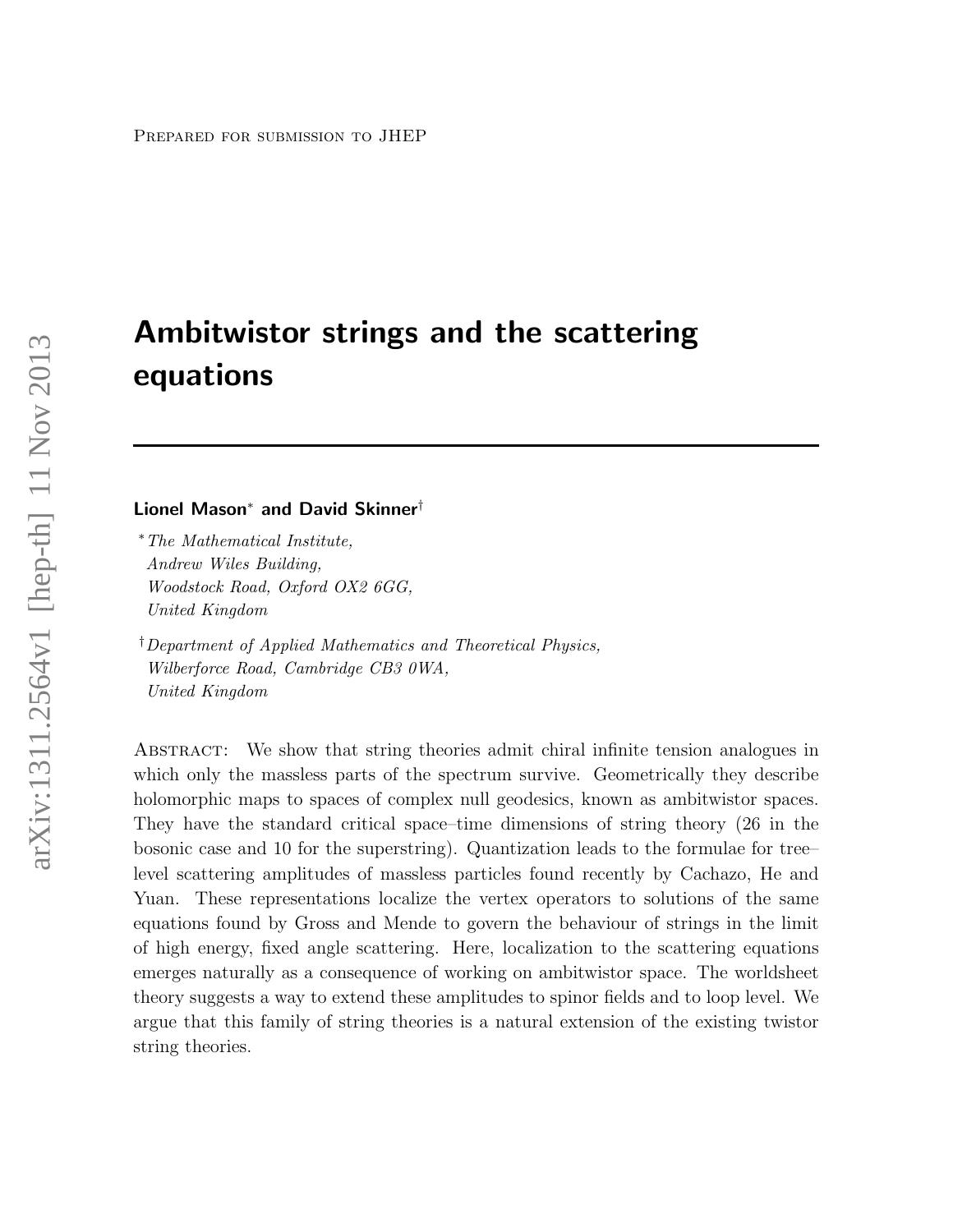## 1 Introduction

Witten's twistor string theory [\[1\]](#page-30-0) led to a strikingly compact formula [\[2\]](#page-30-1) for tree–level scattering amplitudes in four-dimensional Yang-Mills theory in terms of an integral over the moduli space of holomorphic curves in twistor space. More recently, analogous expressions have been found for  $\mathcal{N} = 8$  supergravity [\[3–](#page-30-2)[5\]](#page-30-3) and for ABJM theory [\[6\]](#page-30-4). This year, in the remarkable series of papers [\[7–](#page-30-5)[10\]](#page-30-6), Cachazo, He and Yuan have presented analogous formulae based on the ideas in [\[3\]](#page-30-2), but now extended to describe scattering of massless particles of spins 0, 1 or 2 in arbitrary dimension. A striking property of these new expressions is that they provide one of the most concrete expressions to date of the Kawai, Lewellen and Tye notion of gravitational amplitudes being the square of Yang-Mills amplitudes [\[11\]](#page-31-0), and are also closely related to the duality between colour and kinematics found by Bern, Carrasco and Johannson [\[12\]](#page-31-1).

The formulae of Cachazo *et al.* are based on holomorphic maps of a Riemann sphere into complex momentum space

$$
P(\sigma) = \sum_{j=1}^{n} \frac{k_j}{\sigma - \sigma_j} : \mathbb{CP}^1 \to \mathbb{C}^d,
$$
\n(1.1)

where the  $k_i$  are the null momenta of the n particles taking part in the scattering process, and the  $\sigma_j$  are n points on the Riemann sphere. These points are not arbitrary, but are determined in terms of the external kinematics by imposing the scattering equations

<span id="page-1-0"></span>
$$
k_i \cdot P(\sigma_i) = \sum_{j \neq i} \frac{k_i \cdot k_j}{\sigma_i - \sigma_j} = 0 \tag{1.2}
$$

These equations were first obtained by Gross and Mende [\[13,](#page-31-2) [14\]](#page-31-3), where they were shown to govern the string path integral in the limit of high energy scattering at fixed angle  $(s \gg 1/\alpha')$ . They also underpin the twistor string formulae of [\[2\]](#page-30-1), as first observed by Witten in [\[15\]](#page-31-4). This is quite remarkable, since the twistor string contains only massless states and is weakly coupled suggestive of a  $\alpha' \to 0$  limit rather than  $\alpha' \to \infty$ .

Witten's original twistor string (with an alternative formulation by Berkovits [\[16\]](#page-31-5) and a heterotic formulation in [\[17\]](#page-31-6)) was discovered to be equivalent to a certain unphys-ical non-minimal version of conformal supergravity [\[18\]](#page-31-7) coupled to  $\mathcal{N}=4$  Yang-Mills. More recently, the gravitational amplitudes found in [\[4\]](#page-30-7) were discovered to arise from a new twistor string theory [\[19\]](#page-31-8) for  $\mathcal{N} = 8$  supergravity. These twistor strings are specific to these theories and it remains unclear how to extend them to other theories, or whether either has any validity for loop amplitudes. In general one would like to be able to construct analogous string theories for more generic field theories and to have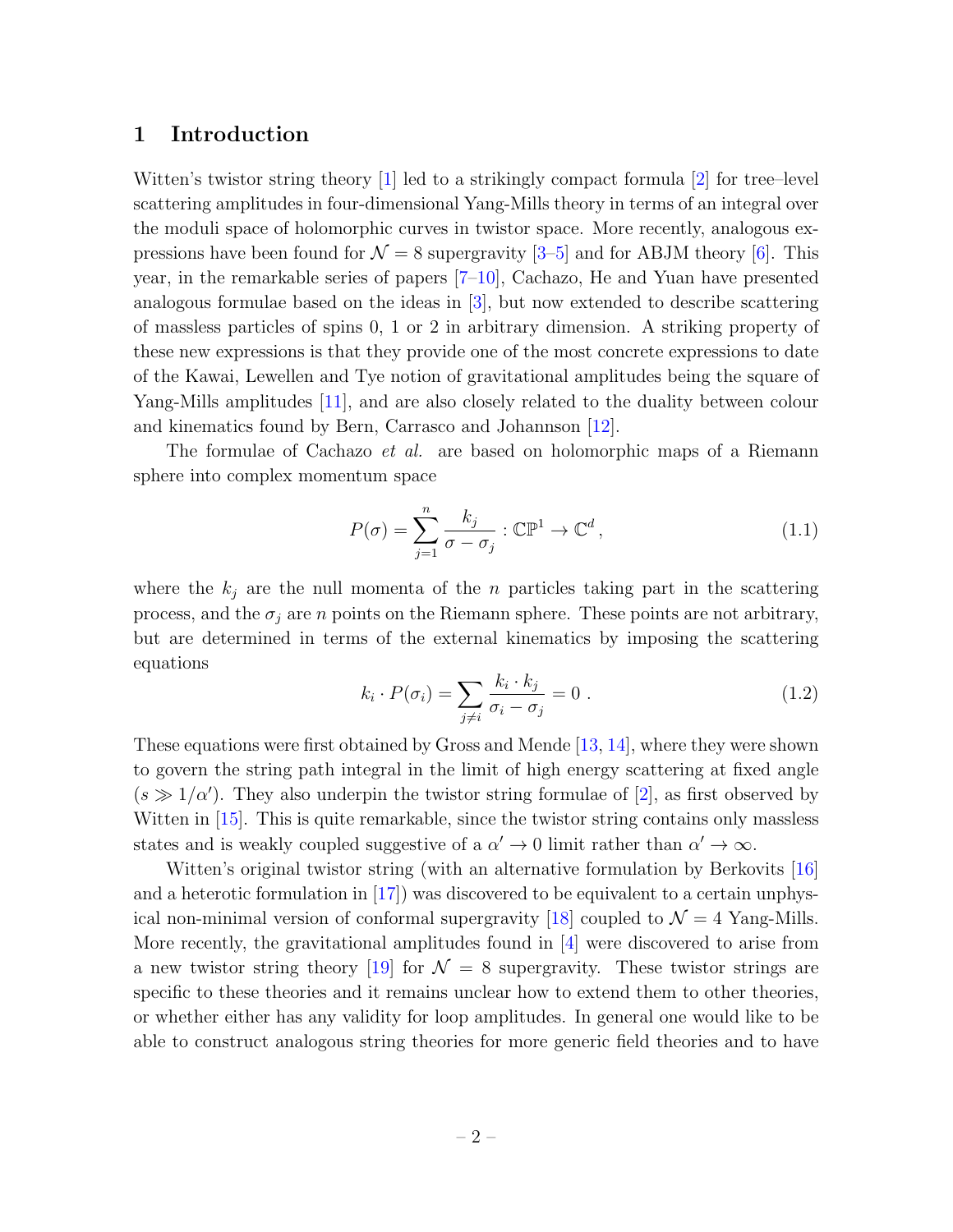some reasonable expectation that they will, at least in favourable circumstances, lead to the correct loop amplitudes.

In this paper we present a new family of string theories that are better placed to fulfill these aims and that underpin the more recent formulae of Cachazo *et al.*. To motivate these theories, consider the standard first–order worldline action for a massless particle traversing a *d* dimensional space–time  $(M, g)^1$  $(M, g)^1$ 

<span id="page-2-1"></span>
$$
S[X, P] = \frac{1}{2\pi} \int P_{\mu} dX^{\mu} - \frac{e}{2} P_{\mu} P^{\mu}.
$$
 (1.3)

In this action, the einbein e is a Lagrange multiplier enforcing the constraint  $P^2 = 0$ , and is also the worldline gauge field for the gauge transformations

$$
\delta X^{\mu} = \alpha P^{\mu} \qquad \delta P_{\mu} = 0 \qquad \delta e = d\alpha \tag{1.4}
$$

conjugate to this constraint. We learn that  $P$  must be null and that we should consider fields  $X$  and  $X'$  that differ by translation along a null direction to be equivalent. Consequently, the solutions to the field equations modulo this gauge redundancy are null geodesics in space–time, parametrized by the scaling of  $P$ . The quantization of this action leads to the massless Klein-Gordon equation.

The new chiral string theories we study may be viewed as a natural analogue of [\(1.3\)](#page-2-1), obtained by complexifying the worldline to a Riemann surface  $\Sigma$  and likewise complexifying the target space so that the  $X^{\mu}$  are holomorphic coordinates on a complexified space–time with holomorphic metric  $q$ . In the simplest case, we merely replace dX in [\(1.3\)](#page-2-1) by  $\bar{\partial}X = d\bar{\sigma}\partial_{\bar{\sigma}}X$  to obtain the bosonic action

<span id="page-2-2"></span>
$$
S[X,P] = \frac{1}{2\pi} \int_{\Sigma} P_{\mu} \bar{\partial} X^{\mu} - \frac{e}{2} P_{\mu} P^{\mu}.
$$
 (1.5)

For the kinetic term of [\(1.5\)](#page-2-2) to be meaningful, we must interpret  $P_\mu$  not as a scalar field, but as a complex  $(1,0)$ -form on the worldsheet, so that (suppressing the target space index)  $P = P_{\sigma}(\sigma) d\sigma$  in terms of some local holomorphic worldsheet coordinate σ. It then follows that e must now be a (0,1)-form on Σ with values in TΣ – in other words a Beltrami differential.

It is perhaps not surprising that we find in section [3](#page-9-0) that the spectrum of the string theory based on [\(1.5\)](#page-2-2) contains only massless particles. Indeed, as we show in appendix [A,](#page-32-0) [\(1.5\)](#page-2-2) may also be obtained by taking the  $\alpha' \to 0$  limit of the conventional bosonic string in a chiral way, so the usual string excitations decouple (the tachyon is

<span id="page-2-0"></span><sup>&</sup>lt;sup>1</sup>These expressions are given for flat space. For a general metric q the transformations involve the Christoffel symbols as generated by [\(2.2\)](#page-5-0).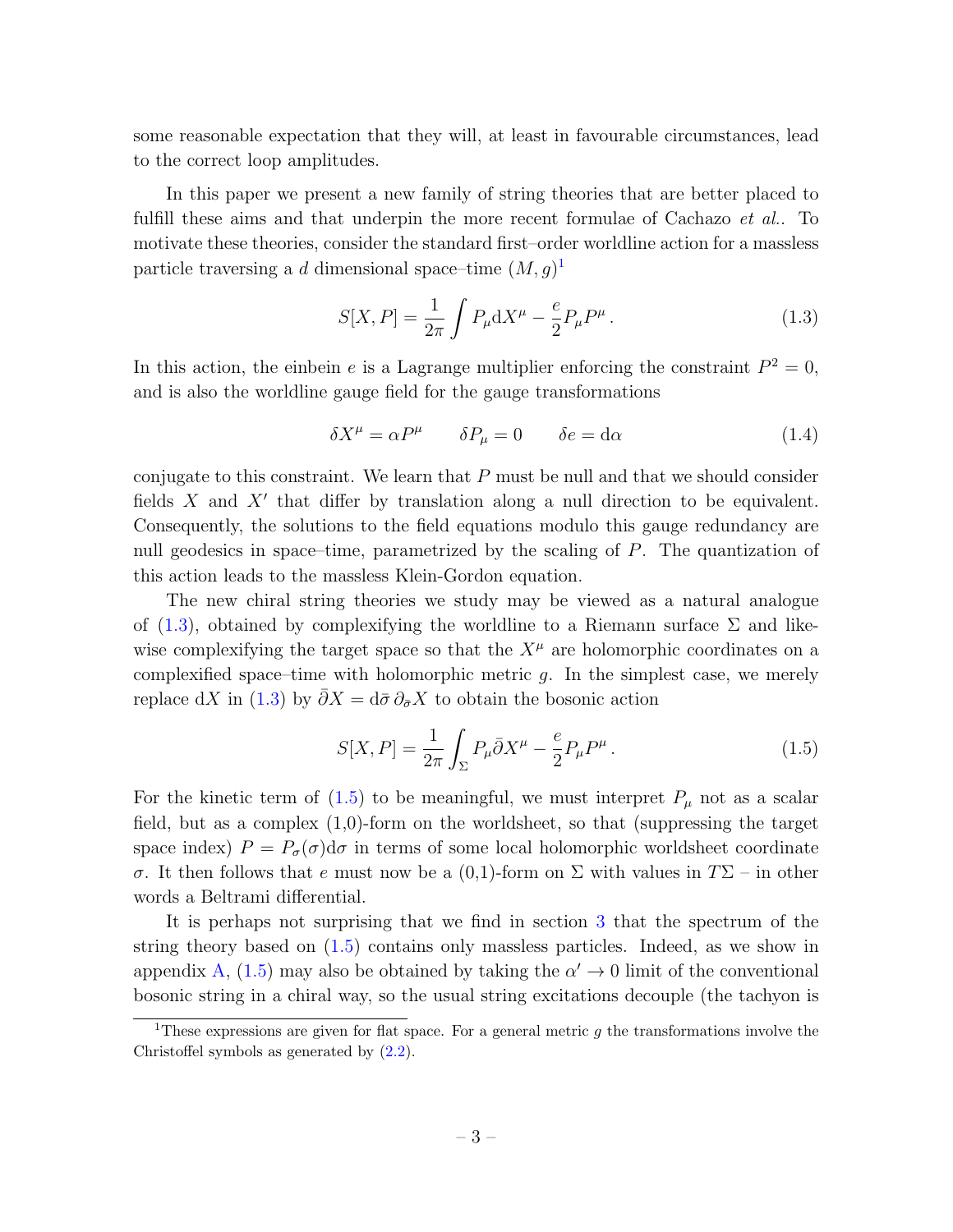also absent). However, the geometrical interpretation is quite different from that of the ordinary string. The constraint  $P^2 = 0$  (as a quadratic differential) and corresponding gauge freedom

$$
\delta X^{\mu} = \alpha P^{\mu} \qquad \delta P_{\mu} = 0 \qquad \delta e = \bar{\partial} \alpha \qquad (1.6)
$$

survive in this model, again provided we interpret  $\alpha$  as transforming as a worldsheet holomorphic vector. Thus, if the fields  $(X, P)$  may be thought of as describing a map into complexified cotangent bundle  $T^*M$  of complexified space–time, imposing this constraint and gauge symmetry mean that the target space of [\(1.5\)](#page-2-2) is the space of complex null geodesics. Note that, unlike the particle case,  $P_{\sigma}$  is only defined up to a rescaling (P takes values in the canonical bundle of  $\Sigma$ ) so there is no preferred scaling of these geodesics.

In four dimensions, this space of complex null geodesics lies in the product of twistor space and its dual and so has become known as (projective) ambitwistor space, denoted PA. It was studied in the 1970s and 1980s as a vehicle for extending the deformed twistor space constructions for Yang-Mills [\[20,](#page-31-9) [21\]](#page-31-10). Such constructions were extended to arbitrary dimensions in the context of gravity by LeBrun [\[22\]](#page-31-11) and in a supersymmetric context in 10 dimensions by Witten [\[23\]](#page-31-12). See also [\[24,](#page-31-13) [25\]](#page-31-14) for more recent work on ambitwistors in the context of scattering amplitudes in  $\mathcal{N}=4$  super Yang-Mills. Although the connection between spaces of complex null geodesics with twistors is less direct in higher dimensions, we will use the term 'ambitwistor space' throughout as they nevertheless provide a family of twistor–like correspondences that encode space–time fields into holomorphic objects on the space of (perhaps spinning) complexified null geodesics in arbitrary dimensions. In particular, as in the usual twistor correspondence, deformations of the space–time metric may be encoded in deformations of the complex structure of ambitwistor space. Similar to the original twistor string, the fact that these ambitwistor string theories are chiral (holomorphic) allows them to describe space–time gravity by coupling to the complex structure of the target space, here PA. We will see that the integrated vertex operators for the ambitwistor string describe deformations of the complex structure of PA preserving this contact structure and naturally incorporate delta function support on the scattering equations [\(1.2\)](#page-1-0). Indeed these are necessary to impose the resulting constraint  $P^2 = 0$  everywhere on  $\Sigma$ which is crucial to reduce the target space from  $T^*M$  to  $P\mathbb{A}$ .

Since the spectrum of this string theory contains only massless states, and since the constraint  $P^2 = 0$  that reduced the target space from  $T^*M$  to  $P\mathbb{A}$  is the same constraint as results from imposing the scattering equations  $(1.2)$ , one might expect this model to underpin the formulae for scattering massless particles of spin  $s = 0, 1, 2$ found in [\[9,](#page-30-8) [10\]](#page-30-6). This turns out to be essentially correct for the spin zero case (after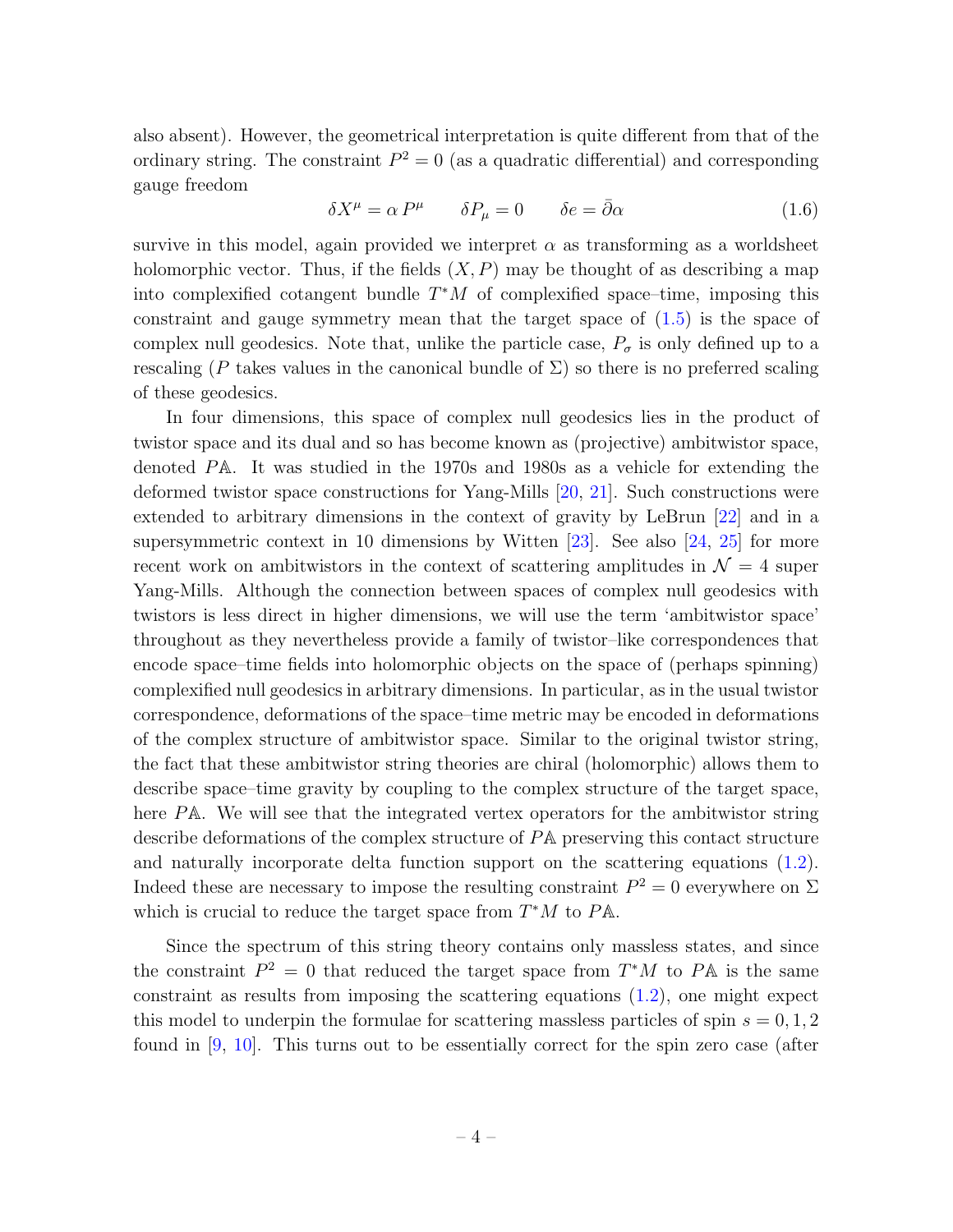coupling to a worldsheet current algebra). To recover the S–matrices of Yang-Mills and gravity, we must instead start from the worldline action

$$
S[X,P,\Psi] = \int P_{\mu} \mathrm{d}X^{\mu} + g_{\mu\nu}\Psi^{\mu} \mathrm{d}\Psi^{\nu} - \frac{e}{2}P_{\mu}P^{\mu} - \chi P_{\mu}\Psi^{\mu} \tag{1.7}
$$

describing a massless particle with spin. Here,  $\Psi^{\mu}$  is a wordline fermion and  $\chi$  imposes a constraint associated to the worldline supersymmetry acting as

$$
\delta X^{\mu} = \epsilon \Psi^{\mu} \qquad \delta \Psi^{\mu} = \epsilon P^{\mu} \qquad \delta P_{\mu} = 0 \tag{1.8}
$$

on the matter fields and

$$
\delta \chi = d\epsilon \qquad \delta e = \epsilon \chi \qquad (1.9)
$$

on the gauge fields. The space of solutions to the field equations modulo these gauge transformation is the space of (parametrized) spinning null geodesics. Quantization of  $\Psi^{\mu}$  gives the Dirac matrices and the quantization of the constraint  $\Psi^{\mu}P_{\mu} = 0$  is the massless Dirac equation.

In section [4](#page-13-0) we consider a chiral analogue of the spinning ambitwistor string with worldsheet action

$$
S[X, P, \Psi] = \int_{\Sigma} P_{\mu} \bar{\partial} X^{\mu} + \frac{e}{2} P_{\mu} P^{\mu} + \sum_{r=1}^{2} \Psi_{r\mu} \bar{\partial} \Psi_{r}^{\nu} + \chi_{r} P_{\mu} \Psi_{r}^{\mu}
$$
(1.10)

with two spin vectors  $\Psi_r^{\mu}$  each of which also transforms as worldsheet spinor (so that each  $\Psi = \Psi_{\sigma} \sqrt{d\sigma}$  in local coordinates). We will call these theories 'type II ambitwistor strings'. Note that here, in stark contrast to the usual RNS string, both sets of  $\Psi_r$ fields are left-moving. The path integral over these fermions leads to the Pfaffians in the representation of the tree–level gravitational S–matrix found by Cachazo et al.. As we show in section [5,](#page-22-0) trading one set of these fermions for a general current algebra as in the heterotic string gives (at leading trace) their representation of Yang-Mills amplitudes where one Pfaffian is replaced by a current correlator. Trading both sets of fermions for general current algebras replaces both Pfaffians by current correlators, giving the amplitudes for scalars in the adjoint of  $G \times G$  found in [\[10\]](#page-30-6). Thus the origin of 'gravity as Yang-Mills squared' in [\[10\]](#page-30-6) is really the same as in the original KLT construction [\[11\]](#page-31-0).

We conclude in section [6](#page-26-0) with a brief look at some of the many possible directions for future work and new perspectives offered by these ideas. These include a brief look at the Ramond-NS and Ramond-Ramond sectors where we anticipate space–time spinors and form fields to reside, and a discussion of how to extend these amplitudes and the scattering equations to higher genus. In section [6.3](#page-27-0) we briefly explain how to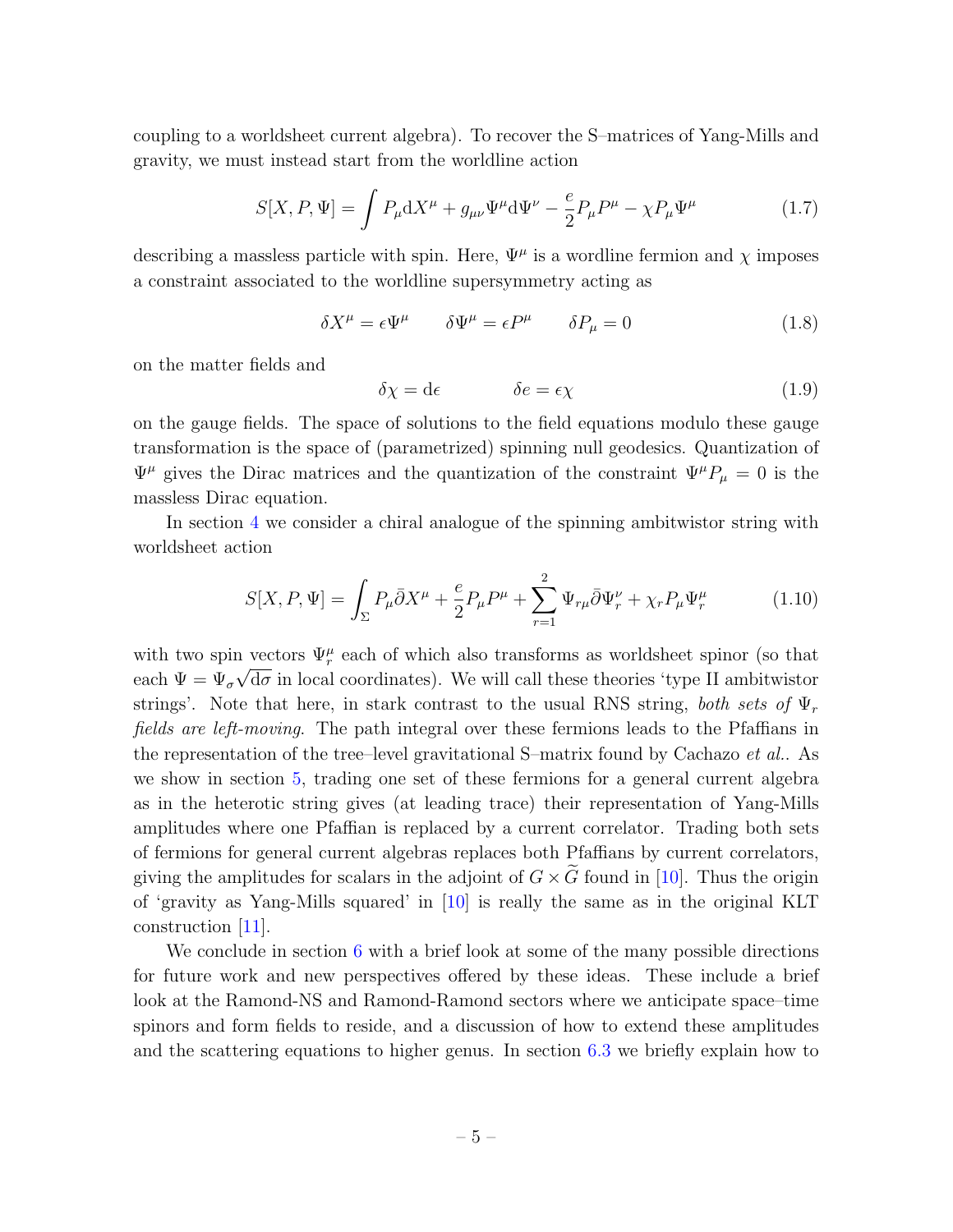define Green-Schwarz ambitwistor string actions that make direct contact with Witten's super ambitwistor space [\[23\]](#page-31-12) for 10 dimensional space–time. It also seems likely that there is a pure spinor formulation. In section [6.4](#page-28-0) we argue that the existing twistor string models are perhaps best thought of as different representations of these theories.

These ideas should also lead to new insights into the BCJ colour kinematics re-lations. Although these have their origins in standard string theory, see e.g. [\[26\]](#page-31-15), ambitwistor strings give a simpler context without the towers of massive modes of standard string theory. Ambitwistors may also provide a route towards a conventional field theory formulation of these ideas, perhaps using the scattering equations as in e.g.  $[27]$ , or an ambitwistor action such as in  $[24]$ .

## <span id="page-5-2"></span>2 The space of complex null geodesics

The target space of the string theories we construct will be the space of complex null geodesics in complexified space–time M. We denote the space of scaled complex null geodesics by A and the space of unscaled complex null geodesics by PA, calling them 'ambitwistor space' and 'projective ambitwistor space', respectively. The terminology follows the four dimensional case where PA can be viewed as the projectivized cotangent bundle of both the twistor and dual twistor spaces of  $M^2$  $M^2$ . However, ambitwistor space is a more versatile notion that exists in any dimension and for any (globally hyperbolic) space–time. It has long been known that gauge and gravitational fields may be encoded in terms of holomorphic structures on  $P\mathbb{A}$  [\[20](#page-31-9)[–22\]](#page-31-11). We will discuss the gauge theory case later, but here give a brief review of the gravitational case following LeBrun [\[22\]](#page-31-11) (see also appendix  $B$ ).

Given any d dimensional space–time  $(M_{\mathbb{R}}, g_{\mathbb{R}})$ , its complexification  $(M, g)$  is a Riemannian manifold of complex dimension d with a holomorphic metric  $g$ . A complex null direction at a point  $x \in M$  is a tangent vector  $v \in T_xM$  obeying  $g(v, v) = 0$ , or equivalently a cotangent vector  $p \in T_x^*M$  obeying  $g^{-1}(p, p) = 0$ . The bundle  $T_N^*M$  of complex null directions over M thus sits inside the holomorphic cotangent bundle  $T^*M$ as

$$
T_N^* M = \left\{ (x, p) \in T^* M \, | \, g^{-1}(p, p) = 0 \right\}
$$
\n(2.1)

To obtain the space A of scaled complex null geodesics, we must quotient  $T^*_NM$  by the action of

<span id="page-5-0"></span>
$$
D_0 = p^{\mu} \left( \frac{\partial}{\partial x^{\mu}} + \Gamma^{\rho}_{\mu\nu} p_{\rho} \frac{\partial}{\partial p_{\nu}} \right) . \tag{2.2}
$$

<span id="page-5-1"></span><sup>&</sup>lt;sup>2</sup>In fact, in four dimensions, PA sits as a quadric inside the Cartesian product of twistor space and its dual; see [6.4.](#page-28-0)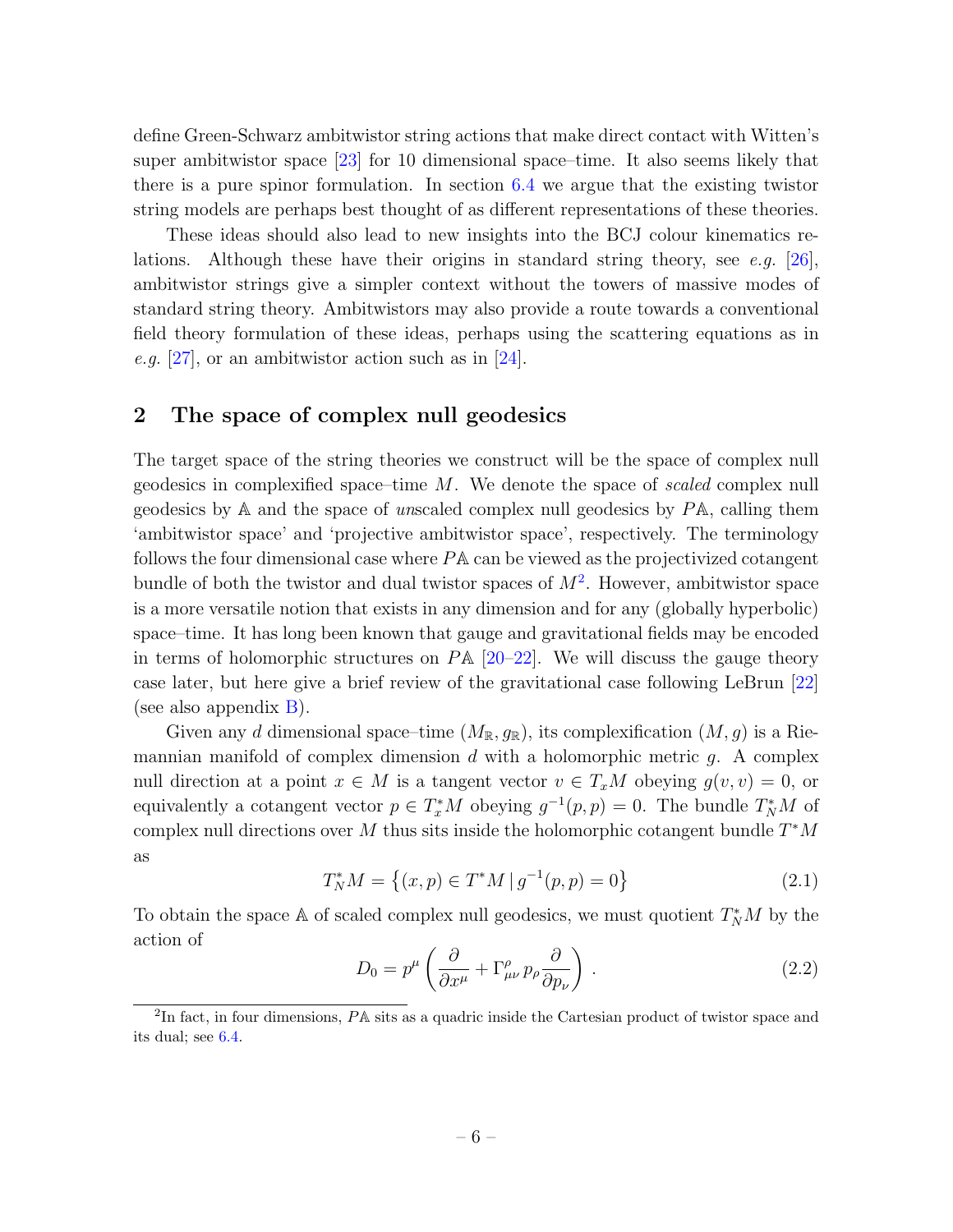This vector is the horizontal lift of the space–time derivative  $p^{\mu}\partial_{\mu}$  to the cotangent bundle  $T^*M$  using the Levi-Civita connection  $\Gamma$  associated to g. Flowing along  $D_0$ generates a null geodesic – the integral curves of  $D_0$  are the horizontal lifts of geodesics with (null) cotangent vector  $p_{\mu}$  to the cotangent bundle  $T^*M$  – so to obtain A we should not count as different two points in  $T_N^*M$  that are joined along this flow.

Ambitwistor space is a holomorphic symplectic manifold. To see this, note that the cotangent bundle  $T^*M$  is naturally a holomorphic symplectic manifold with holomorphic symplectic form  $\omega = dp_{\mu} \wedge dx^{\mu}$ . The geodesic spray  $D_0$  of [\(2.2\)](#page-5-0) is the simply the Hamiltonian vector field associated to the function  $\frac{1}{2}g^{\mu\nu}(x)p_{\mu}p_{\nu}$ ; that is,

$$
D_{0}\lrcorner\,\omega + \frac{1}{2}d(p^{\mu}p_{\mu}) = 0.
$$
\n(2.3)

Thus, to both impose the constraint  $p^2 = 0$  and quotient by the action of  $D_0$  is simply to take the symplectic quotient of  $T^*M$  by  $D_0$ , and so A naturally inherits a holomorphic symplectic structure. As  $\mathcal{L}_{D_0} \omega = 0$ , the symplectic form is invariant along these null geodesics and we will abuse notation by also using  $\omega$  to denote the holomorphic symplectic form on A. For a d dimensional space–time, A is  $2d-2$  (complex) dimensional and the fact that the symplectic structure is non–degenerate means that  $\omega^{d-1} \neq 0$ .

The null geodesics obtained this way come with a natural scaling that may be adjusted by rescaling  $p \to rp$  for any non–zero complex number r. On  $T^*M$ , this scaling is generated by the Euler vector field  $\Upsilon = p_{\mu} \partial / \partial p_{\mu}$  and, since  $[\Upsilon, D_0] = D_0$ , the scaling descends to A. If we further quotient A by the action of  $\Upsilon$  we obtain the  $2d - 3$  (complex) dimensional space PA of unscaled complex null geodesics.

To understand the geometric structure inherited by PA, note that the natural symplectic potential  $\theta = \Upsilon \Box \omega = p_{\mu} dx^{\mu}$  on  $T^*M$  obeys  $\mathcal{L}_{D_0}\theta + \frac{1}{2}$  $\frac{1}{2}d(p_{\mu}p^{\mu}) = 0.$  Thus, while  $\theta$  is not invariant along the flow of an arbitrary geodesic, it is invariant along (lifts to  $T^*M$  of) null geodesics and so descends to A. The projectivization  $A \rightarrow P A$ expresses A as the total space of a line bundle that we denote  $L^{-1} \to P\mathbb{A}$ ; sections of L are functions of homogeneity degree one in p. Finally, since  $\mathcal{L}_{\Upsilon}\theta = \theta$ , the symplectic potential  $\theta$  descends to the 2d – 3 dimensional manifold PA to define a 1-form with values in  $L, \theta \in \Omega^1(P\mathbb{A}, L)$ . Such a line bundle–valued 1-form is known as a contact structure. Because the symplectic structure  $\omega$  on A obeys  $\omega^{d-1} \neq 0$ , the contact 1-form  $\theta$  on PA obeys  $\theta \wedge d\theta^{d-2} \neq 0$  and is said to be non-degenerate. Thus, a d dimensional complex space–time  $(M, q)$  has a space of complex null geodesics PA that is a  $2d - 3$ dimensional complex non–degenerate contact manifold.

While a point of  $P\mathbb{A}$  by definition corresponds to a complex null geodesic in M, a point in M corresponds to a quadric surface  $Q_x \subset P\mathbb{A}$ . This may be viewed as the space of complex null rays through x. For example, in four dimensions  $Q_x \cong \mathbb{CP}^1 \times \mathbb{CP}^1$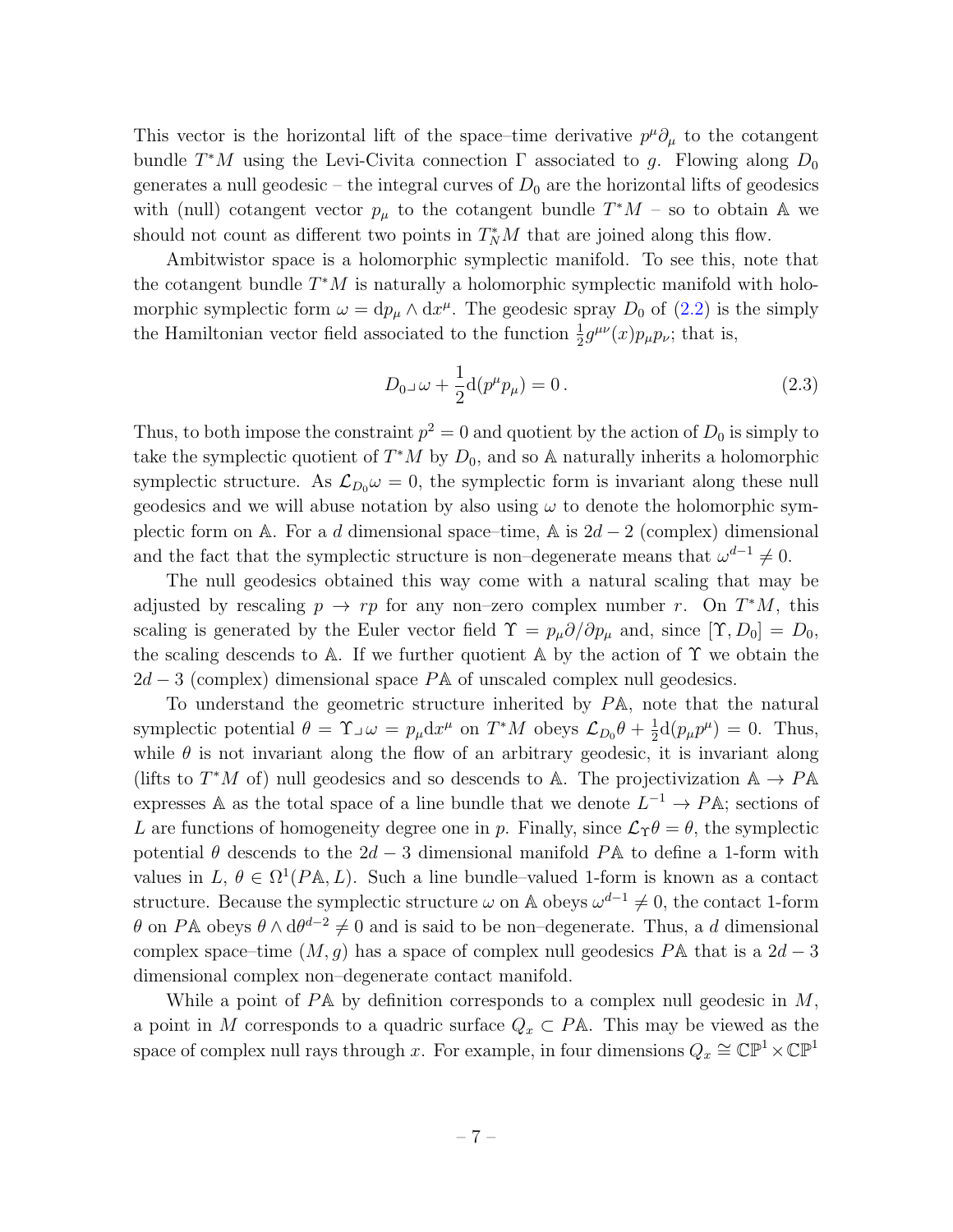parametrizing the complex null vectors  $p_{\alpha\dot{\alpha}} = \lambda_{\alpha} \tilde{\lambda}_{\dot{\alpha}}$  up to scale. For the real Minkowski slice, we set  $\tilde{\lambda}_{\dot{\alpha}} = (\lambda_{\alpha})^*$  which gives the familiar celestial sphere  $S^2 \subset \mathbb{CP}^1 \times \mathbb{CP}^1$ . More generally, the correspondences between space–time M and the space of complex null geodesics with or without scaling may be expressed in terms of double fibrations as

<span id="page-7-0"></span>
$$
\begin{array}{ccc}\nT_N^* M & & PT_N^* M \\
\pi_1 & \pi_2 & & \pi_1 & \pi_2 \\
\mathbb{A} & M & & P\mathbb{A} & M\n\end{array} \tag{2.4}
$$

where, in the projective case the fibres of  $\pi_2$  are the unscaled complex lightcones  $Q_x$ and are compact holomorphic quadrics of complex dimension  $d-2$ , while the fibres of  $\pi_1$  are the complex null geodesics.

LeBrun [\[22\]](#page-31-11) shows that, conversely, PA together with its contact structure on is sufficient to reconstruct the original space–time  $M$ , together with its torsion–free conformal structure. In outline, to reconstruct M from PA one first notes that the non–degenerate contact structure  $\theta$  defines a complex structure on PA. To see this, we use the fact that because  $\theta$  is non-degenerate,  $\theta \wedge d\theta^{d-2}$  is a non-vanishing  $2d-3$  form on the  $2d - 3$  complex dimensional space. We then simply declare an antiholomorphic vector to be a vector  $\overline{V}$  which obeys  $\overline{V}_{\perp}(\theta \wedge d\theta^{d-2}) = 0$ . Now, supposing we can find at least one holomorphic quadric  $Q_0 \subset P\mathbb{A}$  with normal bundle  $T\mathbb{P}_{d-1} \otimes \mathcal{O}(-1)|_{Q_0}$ , Kodaira theory assures us that we can find a d dimensional family of nearby  $Q_x$  (see e.g.  $[22]$  for details). We then interpret this family as providing the points in space–time  $M$ . The conformal structure on  $M$  together with its null geodesics may be reconstructed from the intersection of these  $Q_x$  in PA. LeBrun shows [\[22\]](#page-31-11) that these geodesics arise from a torsion–free connection precisely when  $P\mathbb{A}$  admits a contact structure  $\theta$  that vanishes on restriction to the  $Q_x$ . Furthermore, arbitrary small deformations of the complex structure of PA which preserve the contact structure  $\theta$  correspond to small deformations of the conformal structure on M.

We will use a linearized version of this correspondence in order to generate amplitudes, focussing on the gravitational case. See appendix [B](#page-32-1) or [\[28\]](#page-31-17) for a more detailed discussion of the linear Penrose transform for the ambitwistor correspondence in the case of general spin. Since the conformal structure of  $M$  is determined by the contact structure of PA, to describe a fluctuation in the space–time metric we need only consider a perturbation  $\delta\theta$  of the contact structure. Up to infinitesimal diffeomorphisms,  $\delta\theta$  can be taken to be an antiholomorphic 1-form with values in the contact line bundle. If  $\delta\theta$  is  $\bar{\partial}$ -exact then it does not genuinely describe a deformation of the contact structure, but rather just a diffeomorphism of PA along a Hamiltonian vector field. Thus non–trivial deformations correspond to elements of the Dolbeault cohomology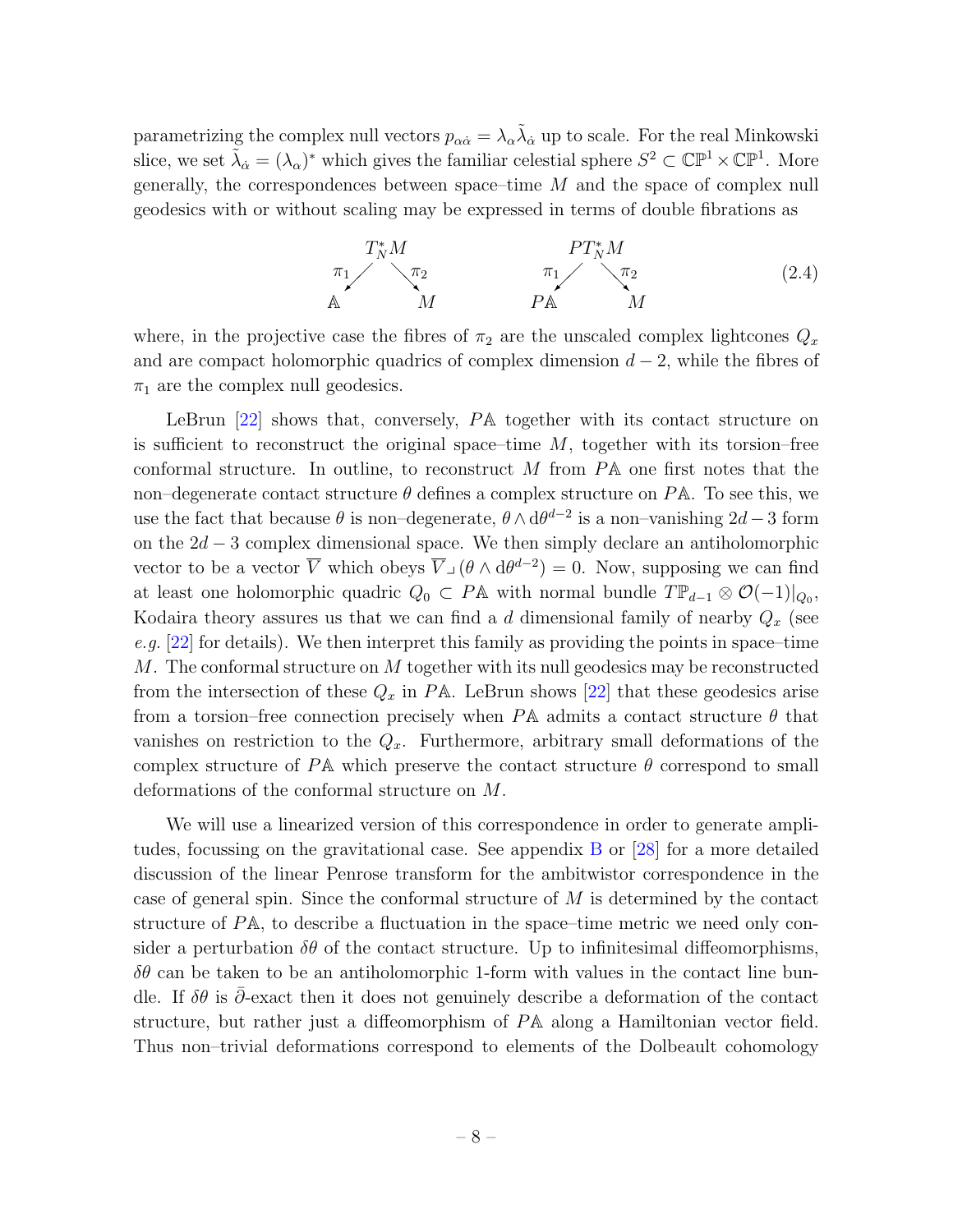class  $[\delta \theta]$ . In short,

$$
\delta\theta \in \Omega^{0,1}(L), \qquad [\delta\theta] \in H^{0,1}(P\mathbb{A}, L). \tag{2.5}
$$

Pulled back to the non–projective space  $\mathbb{A}$ , it determines a  $(0, 1)$ -form valued Hamiltonian vector field  $X_{\delta\theta}$  by

$$
X_{\delta\theta}\lrcorner\,\omega + \mathrm{d}(\delta\theta) = 0\,, \qquad X_{\delta\theta} \in H^{0,1}(\mathbb{A}, T_P\mathbb{A})\tag{2.6}
$$

and so  $X_{\delta\theta}$  determines a deformation of the complex structure of A and hence PA. To see how this deformation determines a deformation of the conformal structure on M, we first pull it back by  $\pi_1$  to obtain  $\pi_1^*(\delta \theta)$  on  $PT_N^*M$ . It turns out that there is no first cohomology on  $PT_N^*M$  because as a complex manifold it is essentially the cartesian product of M, which has no cohomology by assumption, and a projective quadric of dimension  $d-2$ , which has no first cohomology in dimension  $d > 3$ , and none with this weight for any d. Thus we can write

$$
\pi_1^*(\delta \theta) = \bar{\partial}j \tag{2.7}
$$

for some  $j \in \Gamma(PT_N^*M, L)$ . Now, because  $\delta\theta$  was originally defined on  $P\mathbb{A}$ , its pullback to  $PT_N^*M$  must be constant along the fibres of  $\pi_1$  and so  $D_0(\pi_1^*(\delta \theta)) = 0$ . But because  $[D_0, \overline{\partial}] = 0$  as  $D_0$  is a holomorphic vector field, we learn that  $\overline{\partial}(D_0 j) = 0$ , or in other words that  $D_0$ *j* is holomorphic. Finally, because  $D_0$ *j* is homogeneous of degree 2 in  $p_\mu$ and holomorphic, it must actually be quadratic so that

$$
h := D_0 j = \delta g^{\mu\nu}(x) \, p_\mu p_\nu \tag{2.8}
$$

for some symmetric, trace–free tensor  $\epsilon^{\mu\nu}(x)$  depending only on x.  $\delta g^{\mu\nu}$  describes a variation in the space–time metric, while  $h$  itself can be viewed as the deformation of the Hamiltonian constraint  $g^{\mu\nu}p_{\mu}p_{\nu} = 0$ . To summarize, the ambitwistor Penrose transform relates deformations of the conformal structure on space–time to elements of  $H^{0,1}(P\mathbb{A}, L)$  on projective ambitwistor space. The case of particles with more general spin is treated in appendix [B](#page-32-1) following [\[28\]](#page-31-17).

One of the most important differences between this ambitwistor version of the Penrose transform and the (perhaps more familiar) Penrose transform between twistor space and space–time is that here, the field on space–time is not required to satisfy any field equations at this stage. Much work in the 70's and 80's focussed on the expression of the field equations in ambitwistor space (in terms of the existence of supersymmetries [\[20,](#page-31-9) [23\]](#page-31-12) or (essentially equivalently) formal neighbourhoods [\[21,](#page-31-10) [28,](#page-31-17) [29\]](#page-32-2)). In the following we will see that for our string models, the space–time massless field equations arise automatically from quantum consistency of the symplectic reduction at the level of the worldsheet path integral.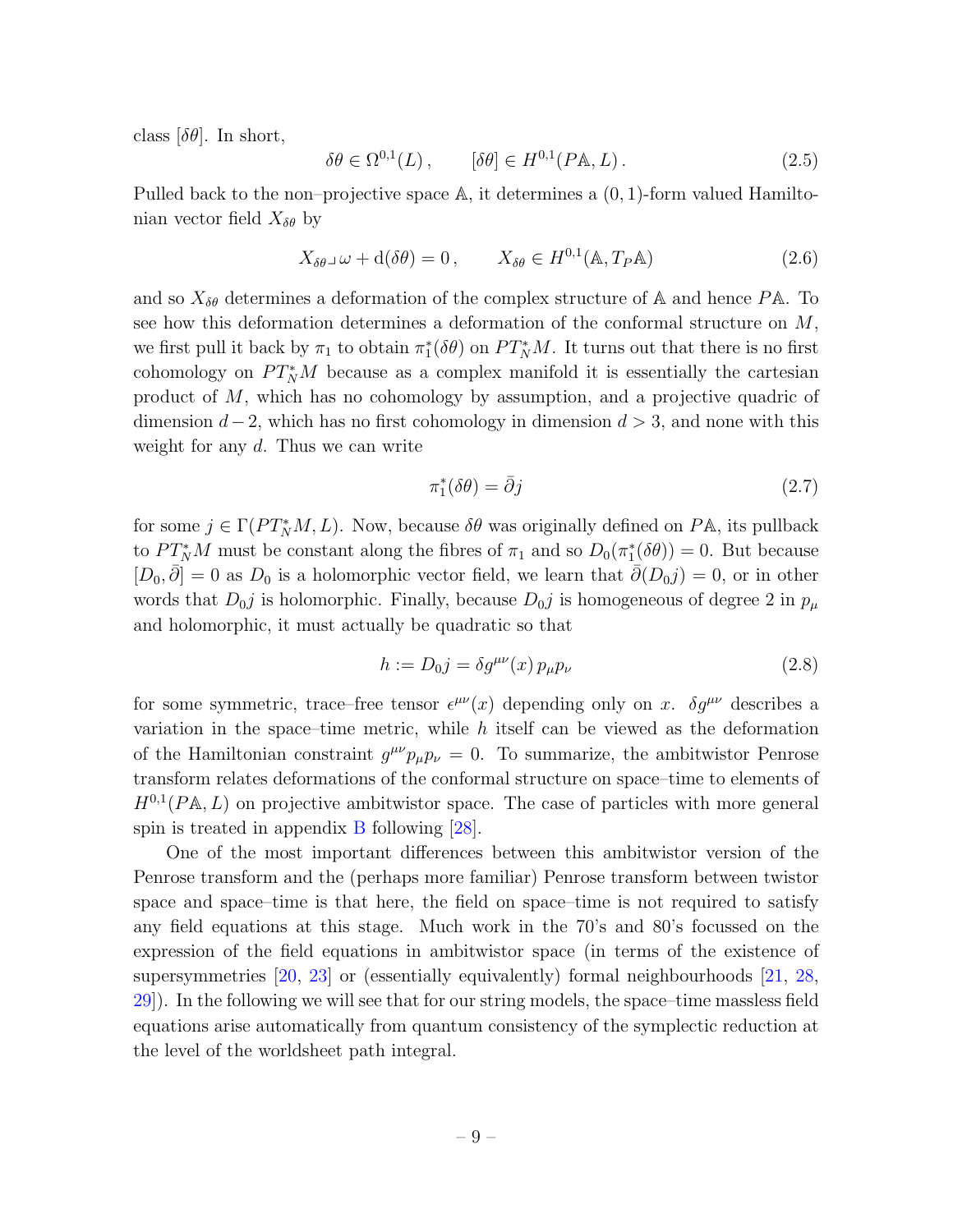The key example that we will use to discuss scattering amplitudes is the case where our metric fluctations correspond to momentum eigenstates in flat space. To describe these space–time momentum eigenstates in terms of wavefunctions on ambitwistor space we take  $\delta g^{\mu\nu}(x) = \epsilon^{\mu\nu} e^{ik \cdot x}$  whereupon h becomes

$$
h = e^{ik \cdot x} \epsilon^{\mu \nu} p_{\mu} p_{\nu}
$$
\n<sup>(2.9)</sup>

while  $j = D_0^{-1}h$  and  $\delta\theta$  are then given by

<span id="page-9-2"></span>
$$
j = \frac{e^{ik \cdot x} \epsilon^{\mu \nu} p_{\mu} p_{\nu}}{k \cdot p}, \qquad \delta \theta = \bar{\delta}(k \cdot p) e^{ik \cdot x} \epsilon^{\mu \nu} p_{\mu} p_{\nu}.
$$
 (2.10)

As promised,  $\delta\theta$  is a (0,1)-form on PA of homogeneity +1 in p, and so defines an element of  $H^{0,1}(P\mathbb{A}, L)$ .

The form of the ambitwistor wavefunction  $\delta\theta$  is somewhat similar to the form  $\sim \bar{\delta}(\langle \lambda \lambda_i \rangle) e^{i[\mu,\tilde{\lambda}_i]}$  of a twistor wavefunction for a four-dimensional momentum eigenstate with four-dimensional momentum  $k = \lambda_i \tilde{\lambda}_i$ . The main differences are that i) the ambitwistor wavefunction is non–chiral and is defined in arbitrary dimensions, and  $ii)$  neither the momentum nor the (symmetric, trace–free) polarization vector are constrained in the ambitwistor wavefunction. In particular, at this stage we do note require  $k^2 = 0$  or  $k_\mu \epsilon^{\mu\nu} = 0$ . This is in keeping with the fact that holomorphic objects on ambitwistor space are not manifestly on–shell objects in space–time. As mentioned above, these constraints will arise from quantum consistency of the string theory, but it is worth noting that the formulae of [\[9,](#page-30-8) [10\]](#page-30-6) involve polarization vectors  $\epsilon^{\mu\nu}$  and momenta  $k$  — their representation of amplitudes is also not manifestly on–shell. Finally, we remark that in the context of the ambitwistor string path integral, the factor of  $\bar{\delta}(k \cdot p)$ in the ambitwistor wavefunction for a momentum eigenstate ultimately provides the origin of the constraint to solutions of the scattering equations in the formulae of  $(9, 10]$  $(9, 10]$ .

## <span id="page-9-0"></span>3 The bosonic ambitwistor string

We now consider a chiral string theory whose target space is projective ambitwistor space. As discussed in the introduction, the worldsheet action is a natural analogue of the worldline action for a massless scalar particle and may be written as

$$
S_{\rm bos} = \frac{1}{2\pi} \int_{\Sigma} P_{\mu} \bar{\partial} X^{\mu} - \frac{e}{2} P_{\mu} P^{\mu} . \qquad (3.1)
$$

Note that this is different from the first–order action

<span id="page-9-1"></span>
$$
S' = \frac{1}{2\pi} \int_{\Sigma} P_{\mu} dX^{\mu} - \frac{1}{2} P_{\mu} \wedge *P^{\mu}
$$
 (3.2)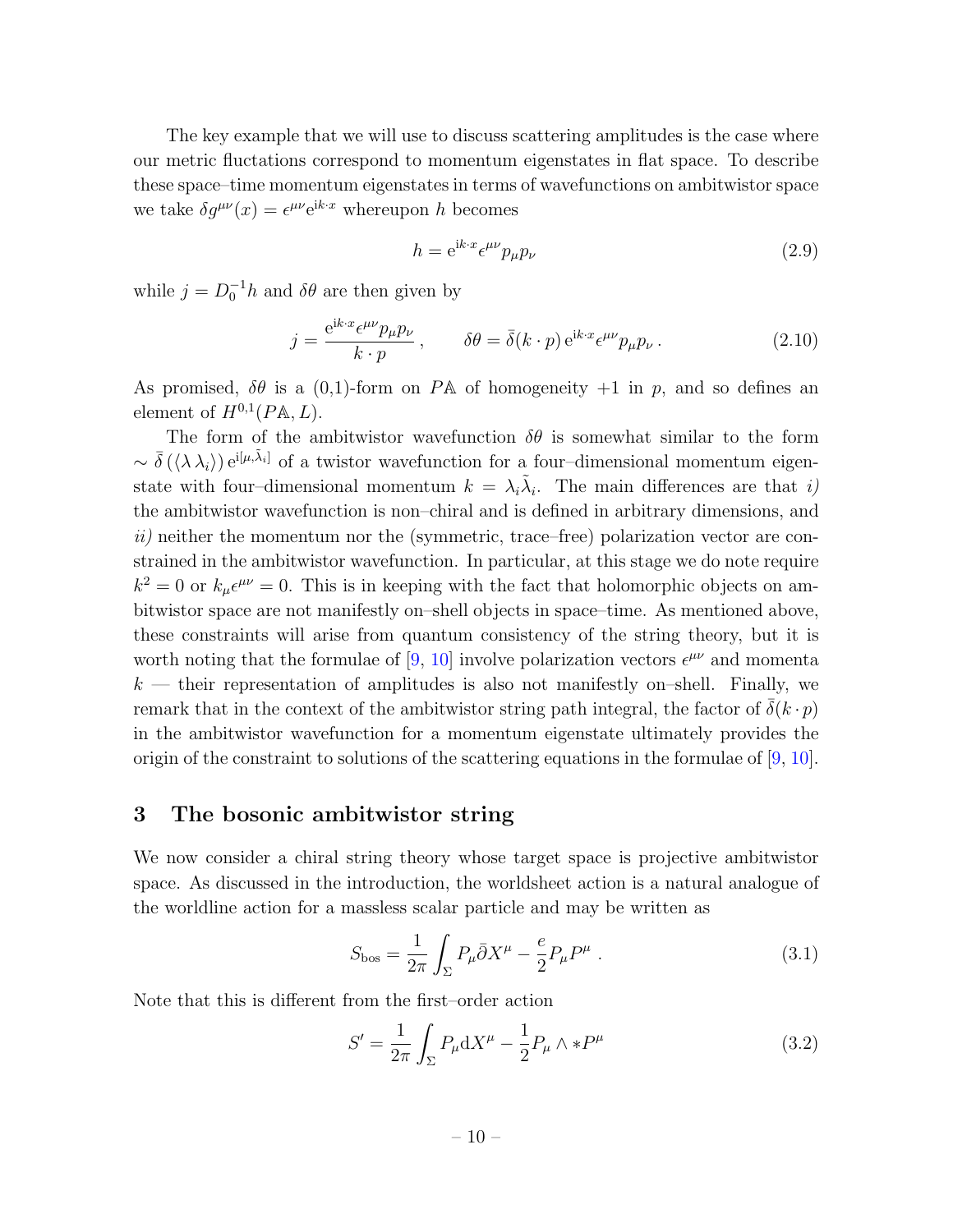that is equivalent to the usual Polyakov string, because in [\(3.2\)](#page-9-1)  $P_\mu$  is a general 1-form on the worldsheet, *i.e.*  $P_{\mu} \in \Omega^1 \cong \Omega^{1,0} \oplus \Omega^{0,1}$ , whereas in [\(A.3\)](#page-32-3)  $P_{\mu}$  lives only in  $\Omega^{1,0} \cong K$ and the kinetic operator is  $\bar{\partial}$  rather than the full exterior derivative. We interpret  $P^2$ in [\(A.3\)](#page-32-3) to be a quadratic differential and then  $e \in \Omega^{0,1}(T_{\Sigma})$  is a Beltrami differential.

Both  $(A.3)$  and  $(3.2)$  are manifestly invariant under worldsheet reparametrizations. In particular, under a diffeomorphism generated by a smooth worldsheet vector field  $v \in T_{\Sigma}$ , the fields in  $(A.3)$  transform as

$$
\delta X^{\mu} = v \partial X^{\mu}, \qquad \delta P_{\mu} = \partial (v P_{\mu}), \qquad \delta e = v \partial e - e \partial v \tag{3.3}
$$

as usual. However,  $S_{\text{bos}}$  is also separately invariant under the gauge transformations

<span id="page-10-0"></span>
$$
\delta X^{\mu} = \alpha P^{\mu} , \qquad \delta P_{\mu} = 0 , \qquad \delta e = \bar{\partial} \alpha
$$
 (3.4)

for  $\alpha$  a further smooth worldsheet vector. As explained in section [2,](#page-5-2) together with the associated constraint  $P^2 = 0$ , these gauge transformations implement the symplectic reduction from  $T^*M$  to the space of (scaled) null geodesics A. Furthermore, since P takes values in the line bundle  $K$ , it is only defined up to a local rescaling. Thus there is really no preferred scaling so the target space is properly interpreted as PA. Said differently, we are identifying the pullback of the contact line bundle  $L$  with  $K$ , and then the worldsheet action is simply the pullback to  $\Sigma$  of the contact 1-form  $\theta$  on PA.

#### 3.1 The BRST operator

To perform these gauge redundancies in the quantum theory, we introduce the usual holomorphic reparametrization ghost c and antighost  $b$ , which are fermionic sections of  $T_{\Sigma}$  and  $K^2$ , respectively. In addition, we introduce a further set of ghosts and antighosts associated to the gauge symmetry  $(3.4)$ . We call these new ghosts  $\tilde{c}$  and  $\tilde{b}$ , and they are again fermionic sections of  $T_{\Sigma}$  and  $K^2$  – that is, despite the tildes, they are again holomorphic on the worldsheet. The fact that we have two sets of the usual holomorphic ghosts but no antiholomorphic ghosts is in keeping with the chiral nature of the model. It will have consequences for the form of the vertex operators that we explore below.

At genus zero  $h^1(\Sigma,T_\Sigma) = 0$  so we can use the gauge symmetry  $\delta e = \bar{\partial}\alpha$  to set  $e = 0$ . In this gauge, the ghost action takes the standard form

$$
S = \frac{1}{2\pi} \int_{\Sigma} b\bar{\partial}c + \tilde{b}\bar{\partial}\tilde{c}
$$
 (3.5)

while the BRST operator is

<span id="page-10-1"></span>
$$
Q = \oint cT + \frac{\tilde{c}}{2} P^2 \tag{3.6}
$$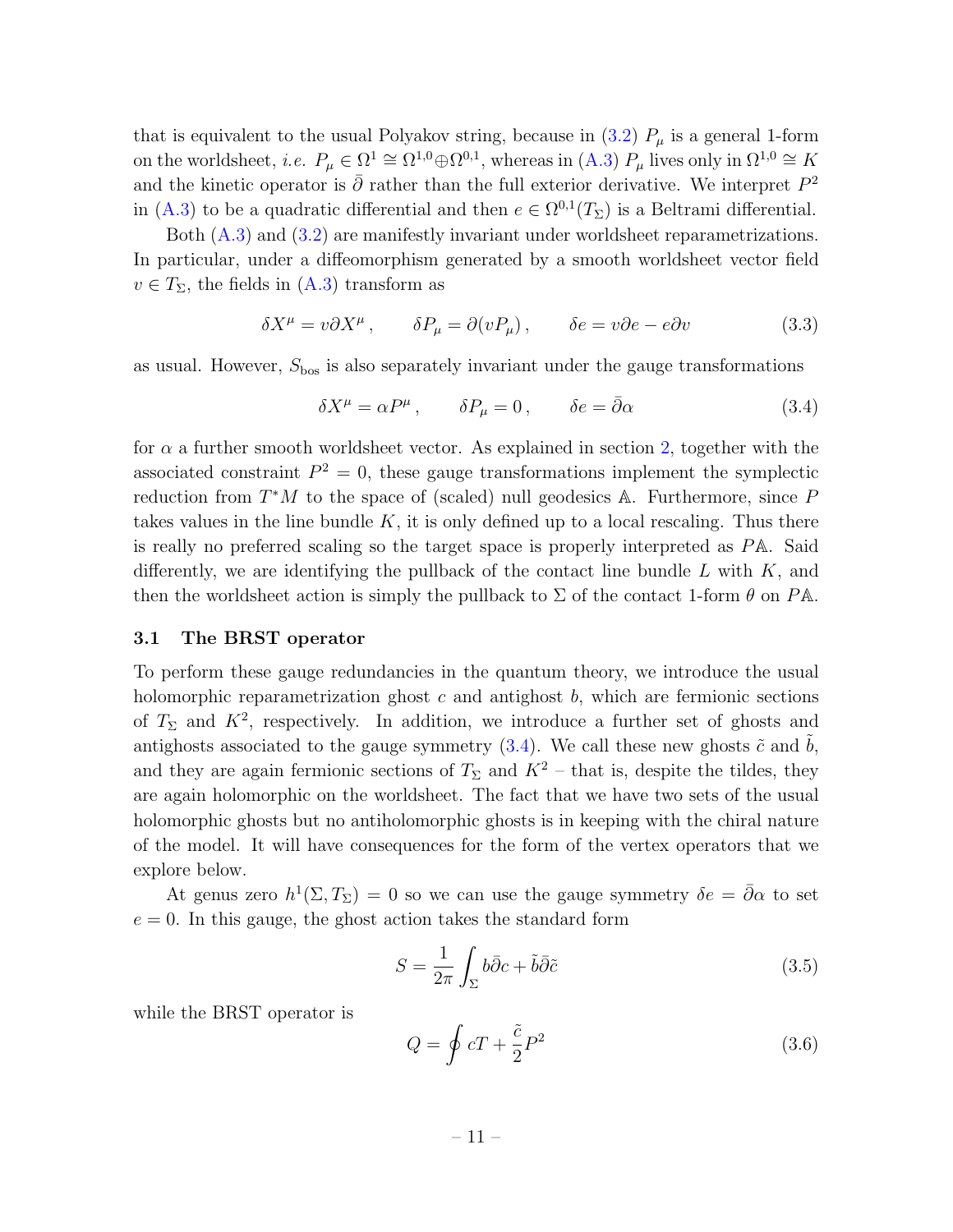where the worldsheet stress tensor  $T = P_\mu \partial X^\mu + c \partial b + 2(\partial c) b + \tilde{b} \partial \tilde{c}$ . The central charge is

$$
c = 2d - 26 - 26 = 2(d - 26).
$$
 (3.7)

Thus  $Q^2 = 0$  when  $d = 26$  as in the standard bosonic string. However, here we recall that  $X$  defines a map into the complexification of space–time.

#### 3.2 Vertex operators

As in section [2,](#page-5-2) the simplest vertex operators correspond to variations in the space– time metric  $g \to g + \delta g$ , where for momentum eigenstates  $\delta g^{\mu\nu}(X) = \epsilon^{\mu\nu} e^{ik \cdot X}$  with  $\epsilon^{\mu\nu}$ symmetric and trace–free. The corresponding fixed vertex operators are

<span id="page-11-2"></span>
$$
c\tilde{c}V := c\tilde{c} P_{\mu}P_{\nu}\epsilon^{\mu\nu}e^{ik \cdot X}, \qquad (3.8)
$$

and may be interpreted as  $c\tilde{c}$  times the variation in  $P^2$  under this variation of the spacetime metric. Note that the quadratic differential  $P_{\mu}P_{\nu}\epsilon^{\mu\nu}e^{ik\cdot X}$  is balanced by the ghosts  $c, \tilde{c} \in T_{\Sigma}$  to form a scalar operator, and that the trace  $\epsilon^{\mu}_{\mu}$  is absent because we enforce  $P^2 = 0$ . This vertex operator is BRST closed iff the momentum and polarization obey

<span id="page-11-1"></span>
$$
k^2 = 0, \quad \epsilon^{\mu\nu} k_\mu = 0 \tag{3.9}
$$

where, as usual, these conditions come from double contractions with the BRST operator. Similarly, it is BRST exact if  $\epsilon^{\mu\nu} = k^{(\mu} \epsilon^{\nu)}$  for some  $\epsilon^{\nu}$ , which is usual linearized diffeomorphism invariance. Consequently, the vertex operator  $(3.10)$  represents an on– shell linearized graviton.

The corresponding integrated vertex operators take the form

<span id="page-11-0"></span>
$$
\int_{\Sigma} \mathcal{V} := \int_{\Sigma} \bar{\delta}(k \cdot P) V = \int_{\Sigma} \bar{\delta}(k \cdot P) P_{\mu} P_{\nu} \epsilon^{\mu \nu} e^{ik \cdot X} . \tag{3.10}
$$

The fact that we remove the ghost  $c$  from the fixed vertex operator is standard, but the presence of the  $\delta(k \cdot P)$  here appears to be non-standard and requires further explanation. Firstly, notice that  $V$  is indeed a  $(1,1)$ -form on the Riemann surface so that [\(3.10\)](#page-11-0) is at least well-defined. As usual,  $\int_{\Sigma} \mathcal{V}$  may be interpreted as a deformation of the worldsheet action induced by the deformation  $\delta g$  of the space–time metric. To understand this, recall that our worldsheet action is really just the pullback to  $\Sigma$  of the contact 1-form  $\theta$  on PA, where the pullback to  $\Sigma$  of the contact line bundle  $L \to P\mathbb{A}$ is identified with the worldsheet canonical line bundle  $K$ . From the discussion of section [2](#page-5-2) we know that a variation of the space–time metric  $\delta g$  determines and is determined by a deformation of this contact 1-form  $\theta \to \theta + \delta \theta$  where  $\delta \theta$  defines a class  $[\delta \theta] \in H^{0,1}(P\mathbb{A}, L)$ . Pulled back to the worldsheet,  $[\delta \theta]$  thus lies in  $H^{0,1}(\Sigma, K)$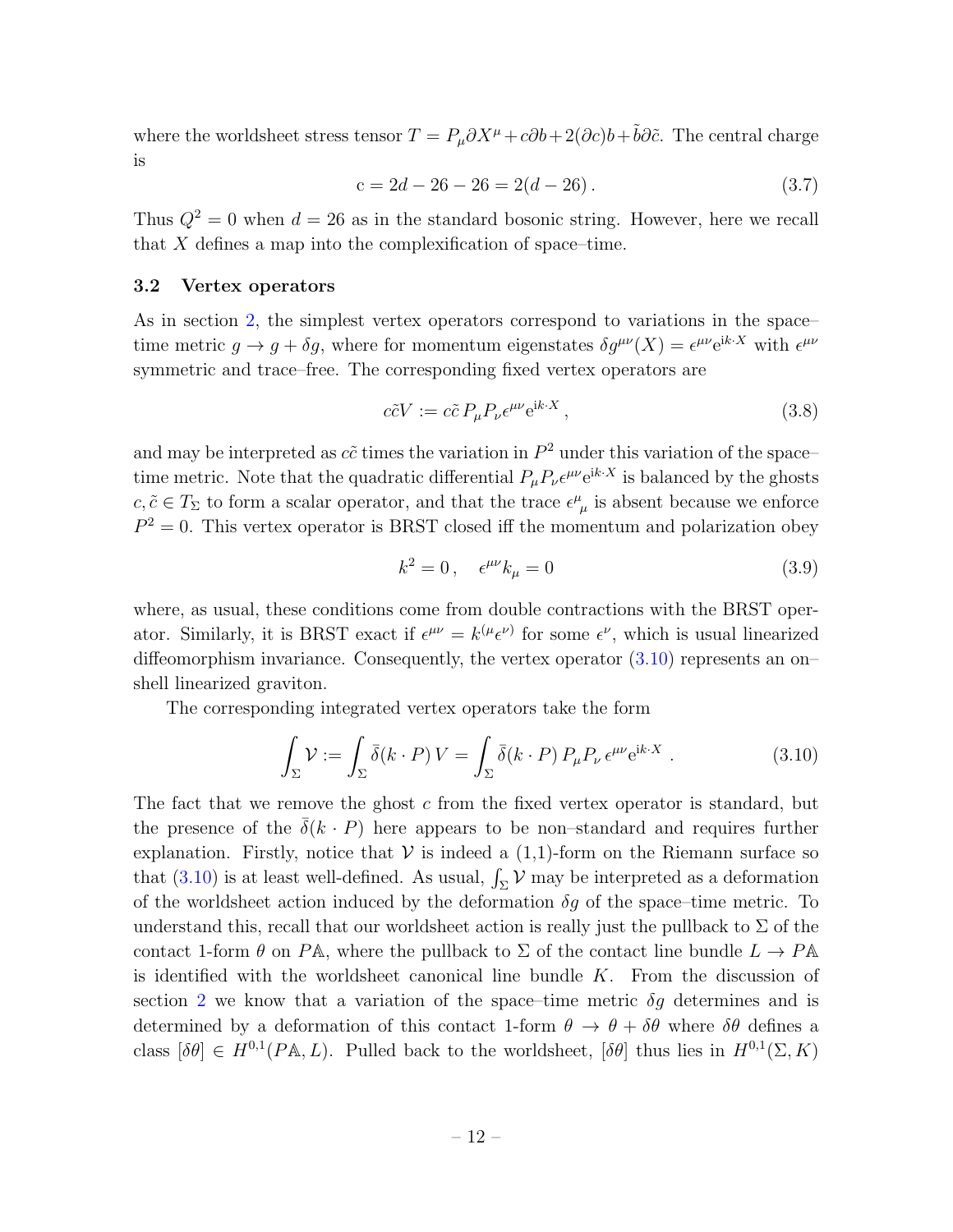and may be integrated to produce a deformation of the action. The vertex operator  $(3.10)$  is just this deformation specified to the case of a momentum eigenstate  $(2.10)$  on ambitwistor space. From this point of view, the fixed vertex operator is the Hamiltonian associated to the reduction from  $PT_N^*M$  to PA. Again, the vertex operator [\(3.10\)](#page-11-0) is BRST closed iff the on–shell conditions [\(3.9\)](#page-11-1) hold. Thus the field equations are not automatically built into the ambitwistor correspondence, but arise in the usual manner through quantum consistency of the string model.

Perhaps the most important difference between the ambitwistor string [\(A.3\)](#page-32-3) and the usual string is that the  $XX$  OPE in  $(A.3)$  is trivial. (This is simplest to see in the gauge  $e = 0$ ). In particular,  $e^{ik \cdot X}$  does not here acquire anomalous conformal weight, so we cannot compensate for the conformal weight of a generic polynomial in P or  $\partial^r X$ by allowing  $k^2 \neq 0$ . Consequently, there are no massive states in the spectrum, which is consistent with the ambitwistor string being a chiral  $\alpha' \to 0$  limit of the usual string (see appendix  $A$ ).

#### 3.3 The path integral and the scattering equations

At genus zero, the three zero–modes for each of  $c$  and  $\tilde{c}$  require that we insert three fixed vertex operators  $(3.8)$  and then arbitrarily many integrated ones  $(3.10)$ . Thus the n-particle amplitude is given by the worldsheet correlation function

<span id="page-12-0"></span>
$$
\mathcal{M}(1,\ldots,n) = \left\langle c_1 \tilde{c}_1 V_1 c_2 \tilde{c}_2 V_2 c_3 \tilde{c}_3 V_3 \int \mathcal{V}_4 \cdots \int \mathcal{V}_n \right\rangle. \tag{3.11}
$$

Consider first the  $XP$  system. The vertex operators are polynomial neither in P nor in  $X$ , so to evaluate this correlation function it is simplest to incorporate the plane waves  $e^{ik_i \cdot X}$  into the action. In the gauge  $e = 0$  this becomes

$$
S[X, P] = \frac{1}{2\pi} \int_{\Sigma} P_{\mu} \bar{\partial} X^{\mu} + \mathbf{i} \sum_{i=1}^{n} k_i \cdot X \, \delta^2(\sigma - \sigma_i)
$$
 (3.12)

and now contains the entire X dependence inside the path integral. Let us consider integrating out X. The constant zero modes decouple from the kinetic  $P\partial X$ , so integrating these out leads to a momentum conserving  $\delta$ -function  $\delta^{26}(\sum k_i)$  as usual. The non–zero modes are Lagrange multipliers enforcing the field equation

$$
\bar{\partial}P_{\mu} = 2\pi i \sum_{i} k_{i\mu} \delta^{2} (\sigma - \sigma_{i})
$$
\n(3.13)

on the worldsheet (1,0)-form  $P_{\mu}$ . At genus zero, this has unique solution

<span id="page-12-1"></span>
$$
P_{\mu}(\sigma) = d\sigma \sum_{i=1}^{n} \frac{k_{i\mu}}{\sigma - \sigma_i}, \qquad (3.14)
$$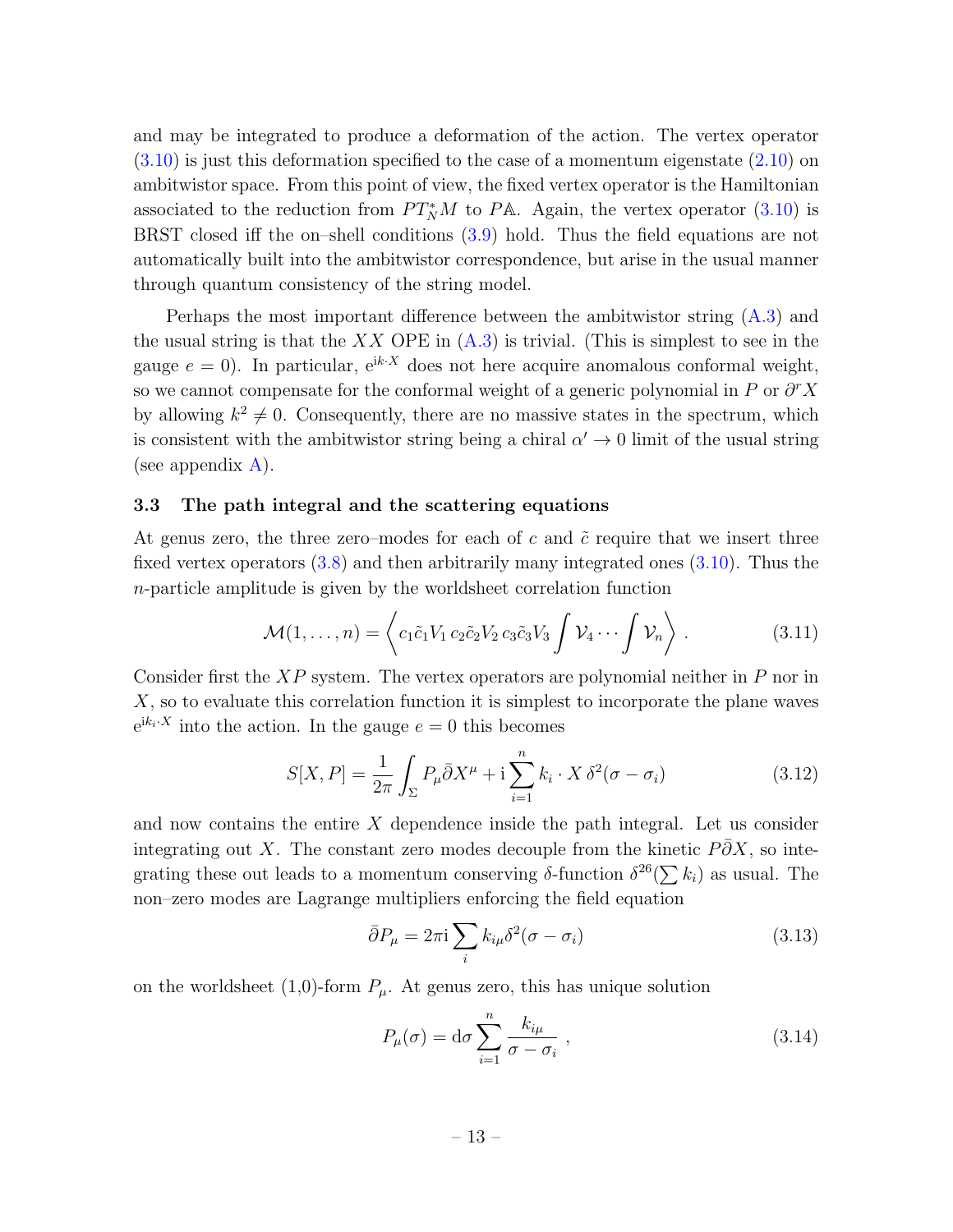which may now be substituted into the remaining factors of  $P_\mu$  in the vertex operators. In particular, using the on-shell conditions  $k_i^2 = 0$ , the factors of  $\bar{\delta}(k_i \cdot P(\sigma_i))$  impose the scattering equations

$$
\sum_{j \neq i} \frac{k_i \cdot k_j}{\sigma_i - \sigma_j} = 0 \tag{3.15}
$$

of Gross & Mende [\[13,](#page-31-2) [14\]](#page-31-3), which are sufficient to determine the insertion points  $\sigma_i$  in terms of the external momenta. However, unlike the saddle–point approximation used in [\[13,](#page-31-2) [14\]](#page-31-3), here these scattering equations provide the only contributions to the path integral without taking any kinematic limit. This is the same situation as found in the expressions for massless amplitudes found in  $[9, 10]$  $[9, 10]$  and is also the same as in the twistor string in four dimensions [\[15\]](#page-31-4).

Just like the c ghosts, the zero modes of  $\tilde{c}$  give a factor of  $(\sigma_{12}\sigma_{23}\sigma_{13})/(\mathrm{d}\sigma_1\mathrm{d}\sigma_2\mathrm{d}\sigma_3)$ . Including this contribution, the measure

$$
\prod_{i} \overline{\delta}(k_i \cdot P(\sigma_i)) := \frac{\sigma_{12} \sigma_{23} \sigma_{13}}{d \sigma_1 d \sigma_2 d \sigma_3} \prod_{i=4}^{n} \overline{\delta}(k_i \cdot P(\sigma_i))
$$
\n(3.16)

transforms under Möbius transformations as worldsheet vector at each point, and was shown in [\[8\]](#page-30-9) to be permutation invariant (on the support of the overall momentum conserving  $\delta$ -function). Thus we the path integral  $(3.11)$  gives

$$
\mathcal{M}(1,\ldots,n) = \delta^{26} \left(\sum_{i} k_{i}\right) \int \frac{1}{\text{Vol SL}(2;\mathbb{C})} \prod_{i} \bar{\delta}(k_{i} \cdot P(\sigma_{i})) \prod_{j=1}^{n} \epsilon_{j}^{\mu\nu} P_{\mu}(\sigma_{j}) P_{\nu}(\sigma_{j}),
$$
\n(3.17)

where  $P_{\mu}(\sigma)$  is constrained to take its value as in [\(3.14\)](#page-12-1) and where the factor of  $1/\text{Vol} \, SL(2;\mathbb{C}) = (\sigma_{12}\sigma_{23}\sigma_{31})/(\text{d}\sigma_1\text{d}\sigma_2\text{d}\sigma_3)$  is the usual c ghost path integral. Unfortunately we do not have a satisfactory interpretation of these amplitudes in relation to a standard space–time theory of gravity<sup>[3](#page-13-1)</sup>. In section [4](#page-13-0) we turn to a chiral analogue of a type II RNS string model, which does yield the correct gravitational amplitudes. We return to consider this bosonic model in section [5](#page-22-0) where we will see that, after including two worldsheet current algebras, it does provide the correct amplitudes in a certain scalar theory.

## <span id="page-13-0"></span>4 Ambitwistor superstrings

In this section we construct the worldsheet theory underlying the representations of gravitational scattering amplitudes found in  $[9, 10]$  $[9, 10]$ . As mentioned in the introduction,

<span id="page-13-1"></span> $3$ Their three particle amplitudes are suggestive of a (Weyl)<sup>3</sup> vertex, while the overall weights in the momenta seem to extend these vertices to *n*-point amplitudes using a standard  $1/k^2$  propagator.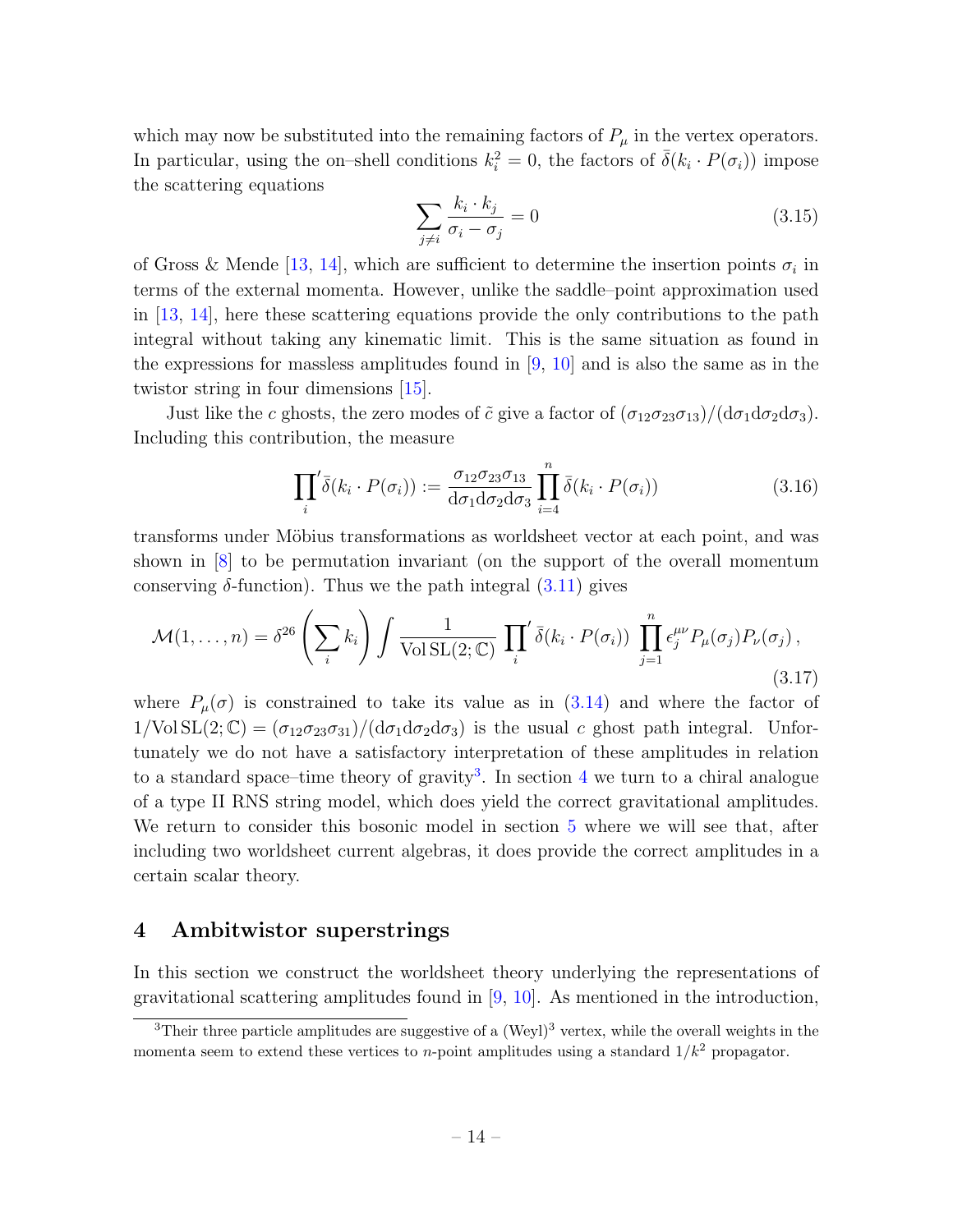our starting–point is a chiral worldsheet analogue of the wordline action for a massless spinning particle. Thus, in addition to the  $(P, X)$  system above, we choose a spin spinning particle. Thus, in addition to the  $(T, \Lambda)$  system above, we choose a spin<br>structure  $\sqrt{K}$  on  $\Sigma$  and introduce two additional fermionic fields  $\Psi_r^{\mu}$   $(r = 1, 2)$ , each structure  $\sqrt{K}$  on  $\mathbb{Z}$  and introduce two additional fermionic neids  $\Psi'_r$  ( $r = 1, 2$ ), each with values in  $\sqrt{K} \otimes X^* TM$ . Furthermore, as well as gauging  $P^2$ , we will also gauge the  $\Psi_r \cdot P$  with analogues of worldsheet gravitini  $\chi_r \in \Omega^{0,1}$   $\otimes$ ع⊔<br>∕  $\overline{T_{\Sigma}}$ . These constraints will have the interpretation of reducing the target space of the model to super ambitwistor space, as we discuss in section [4.1.](#page-14-0)

The action of the matter fields is taken to be

<span id="page-14-1"></span>
$$
S_f = \frac{1}{2\pi} \int_{\Sigma} P_{\mu} \bar{\partial} X^{\mu} - \frac{e}{2} P^2 + \sum_{r=1,2} \frac{1}{2} \Psi_{r\mu} \bar{\partial} \Psi^{\mu}_r - \chi_r P_{\mu} \Psi^{\mu}_r, \qquad (4.1)
$$

In addition to the transformations

<span id="page-14-4"></span>
$$
\delta X^{\mu} = \alpha P_{\mu} , \qquad \delta \Psi^{\mu} = 0 , \qquad \delta P_{\mu} = 0 , \qquad \delta e = \bar{\partial} \alpha , \qquad \delta \chi_{r} = 0 \tag{4.2}
$$

that trivially extend [\(3.4\)](#page-10-0), this action also has a degenerate  $\mathcal{N} = 2$  worldsheet supersymmetry generated by

<span id="page-14-3"></span>
$$
\delta X^{\mu} = \epsilon_r \Psi_r^{\mu}, \qquad \delta \Psi_r^{\mu} = \epsilon_r P^{\mu}, \qquad \delta P_{\mu} = 0, \qquad \delta e = 0, \qquad \delta \chi_r = \bar{\partial} \epsilon_r, \qquad (4.3)
$$

where  $\epsilon_r \in T^{1/2}$  are a pair of anticommuting worldsheet spinors. We will discuss the meaning of this gauge symmetry presently, but first note that there is also a  $\mathbb{Z}_2 \times \mathbb{Z}_2$ symmetry acting as  $\Psi_r \to -\Psi_r$  and  $\chi_r \to -\chi_r$  independently on each set of fermion species  $r$ . We will gauge this discrete symmetry, meaning we only consider vertex operators that are invariant under  $\mathbb{Z}_2 \times \mathbb{Z}_2$ . In particular, requiring invariance under the action of this  $\mathbb{Z}_2 \times \mathbb{Z}_2$  means we break the  $O(2)$  symmetry of  $(4.1)$  that rotates the two fermion species into one another down to the  $\mathbb{Z}_2 \subset O(2)$  that simply exchanges them.

#### <span id="page-14-0"></span>4.1 The super ambitwistor correspondence

The underlying geometry of this string leads to an extension<sup>[4](#page-14-2)</sup> of the bosonic ambitwistor correspondence that was described in the section [2.](#page-5-2) The fields  $(X^{\mu}, P_{\mu}, \Psi_{r}^{\mu})$  define a map from the worldsheet into the bundle  $T^*_S M := (T^* \oplus \Pi T \oplus \Pi T)M$ , where the  $\Pi$  reminds us that the two tangent vectors  $\Psi_r^{\mu}$  are each anticommuting. We let  $(x^{\mu}, p_{\mu}, \psi_r^{\mu})$  denote

<span id="page-14-2"></span><sup>4</sup>This RNS–type extension is somewhat different to the notion of superambitwistor space used in [\[20,](#page-31-9) [23\]](#page-31-12) where space–time supersymmetry is manifest. See section [6.3](#page-27-0) for a brief discussion of a Green-Schwarz ambitwistor string.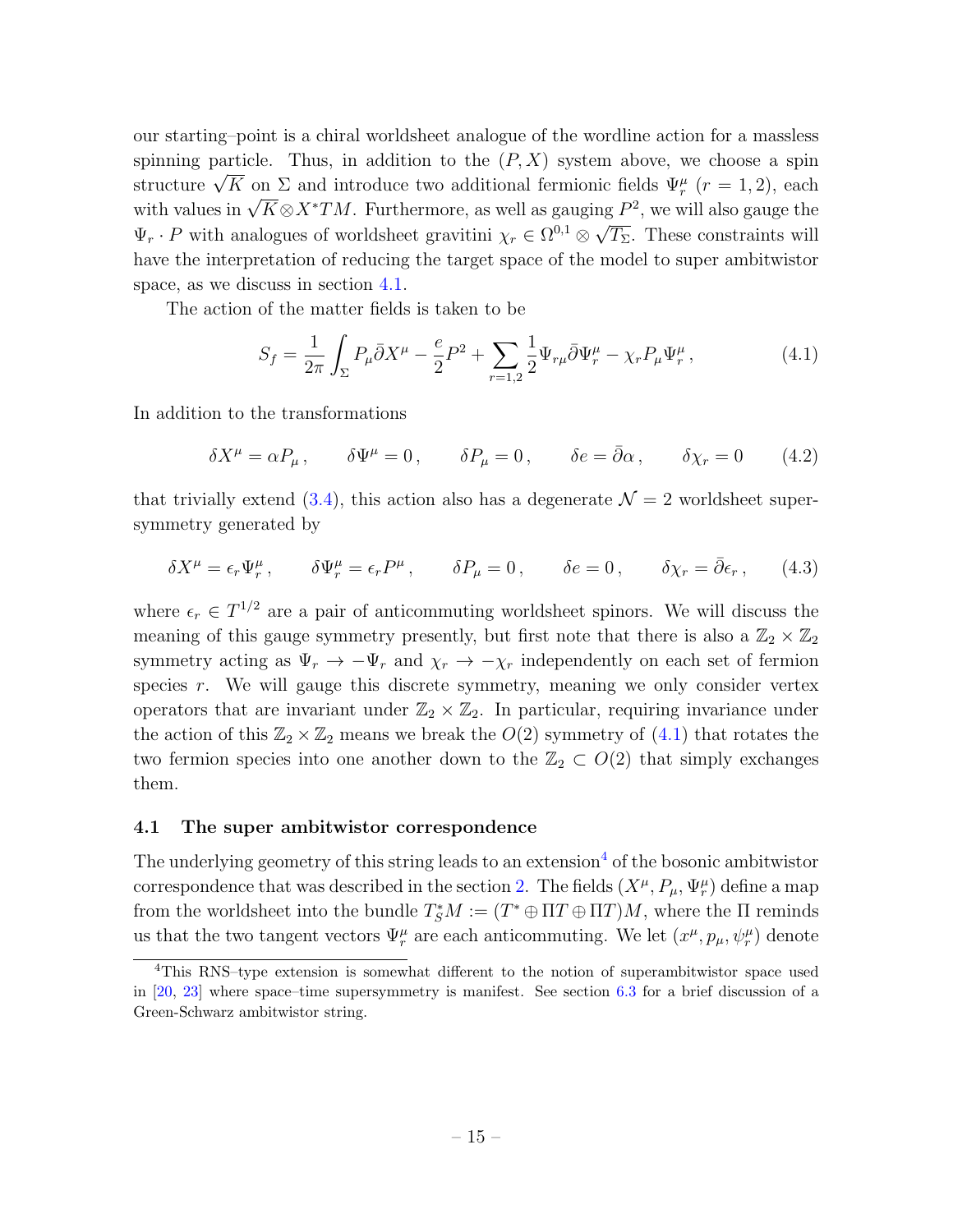coordinates on this space.  $T^*_{\mathcal{S}}M$  is naturally a holomorphic symplectic supermanifold with holomorphic symplectic potential

$$
\theta_S = p_{\mu} dx^{\mu} + \sum_{r=1}^{2} \frac{1}{2} g_{\mu\nu}(x) \psi_r^{\mu} d\psi_r^{\nu}
$$
\n(4.4)

and associated symplectic form  $\omega_s = d\theta_s$ . Note that the fermionic differential 1-forms  $d\psi$  are commuting. Imposing the constraints  $p^2 = 0$  and  $p_\mu \psi_r^\mu = 0$  gives what we will call the bundle of super null covectors  $T_{SN}^*M$ , *i.e.*,

$$
T_{SN}^* M := \left\{ (x^{\mu}, p_{\mu}, \psi_r^{\mu}) \in (T^* \oplus \Pi T \oplus \Pi T)M \mid p^2 = 0 = p_{\mu} \psi_r^{\mu} \right\}.
$$
 (4.5)

As before, with the help of the symplectic form  $\omega_s$ , the functions  $\frac{1}{2}p^2$  and  $p_\mu\psi_r^\mu$  define Hamiltonian vector fields  $D_0$  and  $\mathcal{D}_r$  given by

$$
D_0 = p^{\mu} \left( \frac{\partial}{\partial x^{\mu}} + \Gamma^{\rho}_{\mu\nu} p_{\rho} \frac{\partial}{\partial p_{\nu}} \right)
$$
  

$$
D_r = \psi^{\mu}_r \frac{\partial}{\partial x^{\mu}} + p^{\mu} \frac{\partial}{\partial \psi^{\mu}_r} ,
$$
 (4.6)

where  $D_0$  is the same bosonic vector field as before while the  $\mathcal{D}_r$  are fermionic. These vectors obey

$$
\{\mathcal{D}_r, \mathcal{D}_s\} = \delta_{rs} D_0, \qquad (4.7)
$$

which is a version of the  $\mathcal{N} = 2$  supersymmetry algebra along the super null geodesic.

Similarly to the bosonic case of section [2,](#page-5-2) we define non–projective super ambitwistor space  $\mathbb{A}_S$  to be the quotient of  $T_{SN}^*M$  by the action generated by these vectors; it is also the symplectic quotient of  $T^*_S M$  by the same action.

$$
\mathbb{A}_S := T_{SN}^* M / \{ D_0, \mathcal{D}_r \} \cong T_S^* M / \{ D_0, \mathcal{D}_r \} . \tag{4.8}
$$

To obtain projective super ambitwistor space  $P\mathbb{A}_S$  we further quotient by the Euler vector field so that  $P \mathbb{A}_S = \mathbb{A}_S / \{ \Upsilon \}$  where

$$
\Upsilon = 2p_{\mu}\frac{\partial}{\partial p_{\mu}} + \sum_{r=1}^{2} \psi_r^{\mu} \frac{\partial}{\partial \psi_r^{\mu}}
$$
(4.9)

is extended to scale the fermionic directions at half the rate it scales the null momentum p. We denote the line bundle  $\mathbb{A}_S \to P \mathbb{A}_S$  by  $\mathcal{O}(-1)$  so that the  $\psi_r^{\mu}$  take values in  $\mathcal{O}(1)$ and  $p_{\mu}$  and the symplectic potential  $\theta_{S}$  take values in  $\mathcal{O}(2)$ . We thus identify  $\mathcal{O}(2)$  as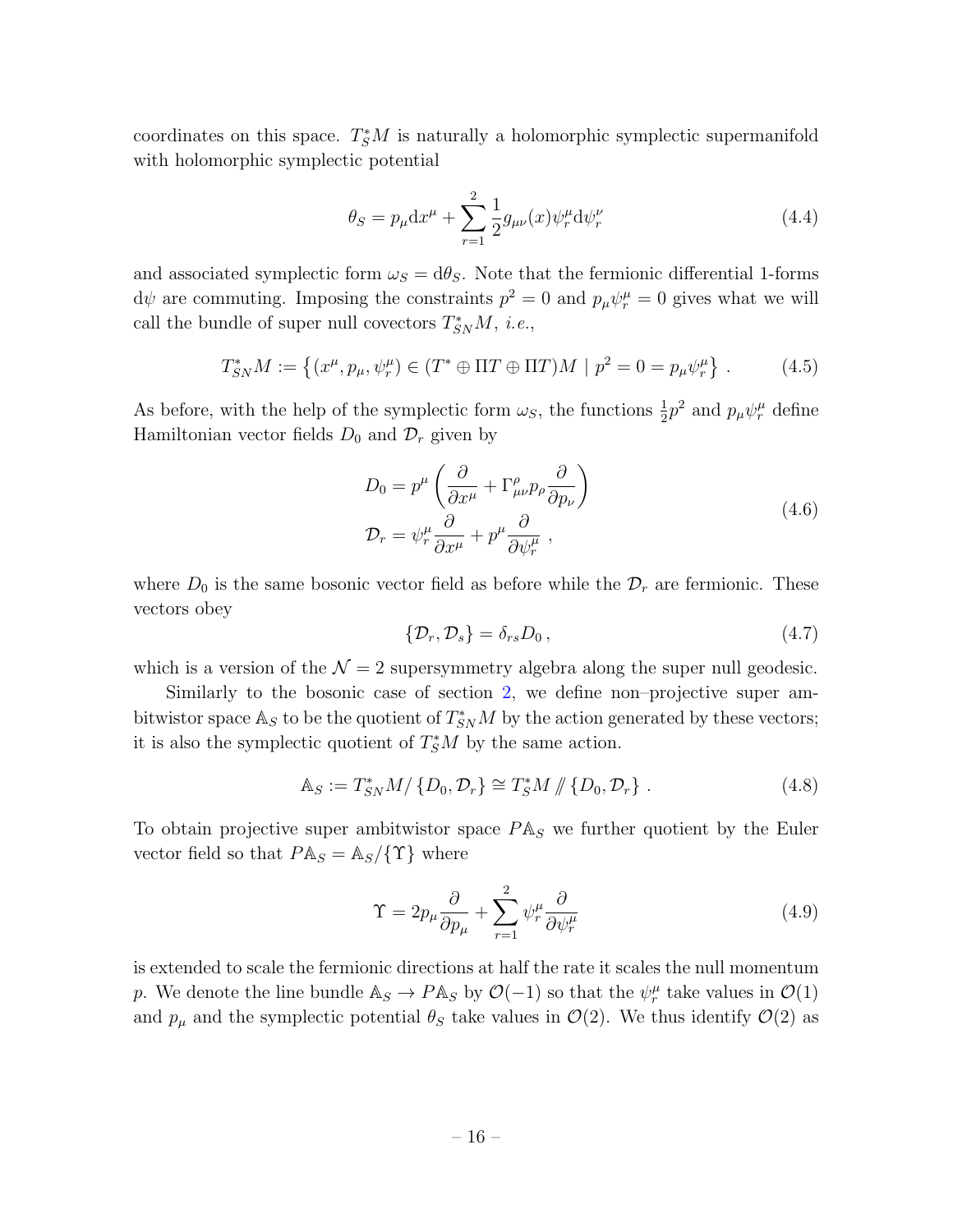the contact line bundle here. Corresponding to [\(2.4\)](#page-7-0) in the bosonic case, we now have the double fibrations

$$
T_{SN}^{*}M
$$
\n
$$
\pi_{1} \qquad \pi_{2} \qquad \pi_{1} \qquad \pi_{2}
$$
\n
$$
A_{S} \qquad M \qquad P T_{SN}^{*}M
$$
\n
$$
A_{S} \qquad M \qquad \qquad P A_{S} \qquad M \qquad (4.10)
$$

Super ambitwistor space has some additional structure that we will use. Firstly we have the two involutions  $\tau_r$  with  $\tau_r \psi_s = (-1)^{\delta_{rs}} \psi_s$ , leaving  $(x^{\mu}, p_{\mu})$  invariant. These involutions are the  $\mathbb{Z}_2 \times \mathbb{Z}_2$  symmetry used in the worldsheet action above. We also have that  $g_{\mu\nu}\psi_1^{\mu}\psi_2^{\nu}$  descends to  $P\mathbb{A}_S$  as a section of  $\mathcal{O}(2)$  generating the R-symmetry, although it will not generally be preserved under deformations.

As before there is a Penrose transform between cohomology of  $P\mathbb{A}_S$  and fields on space–time. For gravity we will just be concerned with  $[\delta \theta_S] \in H^{0,1}(P\mathbb{A}_S, \mathcal{O}(2))$ , again thought of as a perturbation of the contact 1-form  $\theta_{S}$ . The principal is much the same as before, but there are some new features we briefly point out here. (A more complete treatment of the Penrose transform in this supersymmetric context may be found in appendix [B.2.](#page-35-0)) Again, to Penrose transform  $\delta\theta_S$  to obtain fields on space–time, we first pull it back to give  $\pi_1^*(\delta \theta)$  on  $PT_{SN}^*M$ . Here it becomes cohomologically trivial as there are no  $H^1$ s, so we can write  $\pi_1^*(\delta \theta) = \bar{\partial} j$  where j is determined only up to the addition of a polynomial of weight two in the  $\psi_r$  and one in  $p_\mu$ . Because it was pulled back from  $P\mathbb{A}_S$ , all three of the vector fields  $D_0$  and  $\mathcal{D}_r$  annihilate  $\pi_1^*(\delta\theta)$ , so that  $D_0j$  and  $\mathcal{D}_r$  are global and holomorphic and can therefore be expanded as polynomials of the appropriate degree for their weight in  $p_\mu$  and  $\psi_r^\mu$ . However, because  $D_0 j = \mathcal{D}_1^2 j = \mathcal{D}_2^2 j$ , it is not necessary to consider  $D_{0}j$  itself. We set

$$
J_r := \mathcal{D}_r j \in \mathcal{O}(3),\tag{4.11}
$$

and the definitions and commutation relations  $(4.3)$  show that the  $J_r$  obey

$$
\mathcal{D}_1 J_1 = \mathcal{D}_2 J_2, \qquad \mathcal{D}_2 J_1 + \mathcal{D}_1 J_2 = 0. \qquad (4.12)
$$

It is easy to see that these relations are solved if there exists a global  $U \in \mathcal{O}(2)$  such that

$$
J_1 = \mathcal{D}_2 U \qquad \text{and} \qquad J_2 = -\mathcal{D}_1 U \,. \tag{4.13}
$$

It is more non–trivial to see that there is a choice of the gauge freedom in  $j$  so that such a U always exists whenever  $\delta\theta$  is invariant under the involutions  $\tau_r$ . Imposing also oddness under the  $\tau_r$ , we must have that

$$
H_S = H^{\mu\nu}(x)\psi_{1\mu}\psi_{2\nu}
$$
\n(4.14)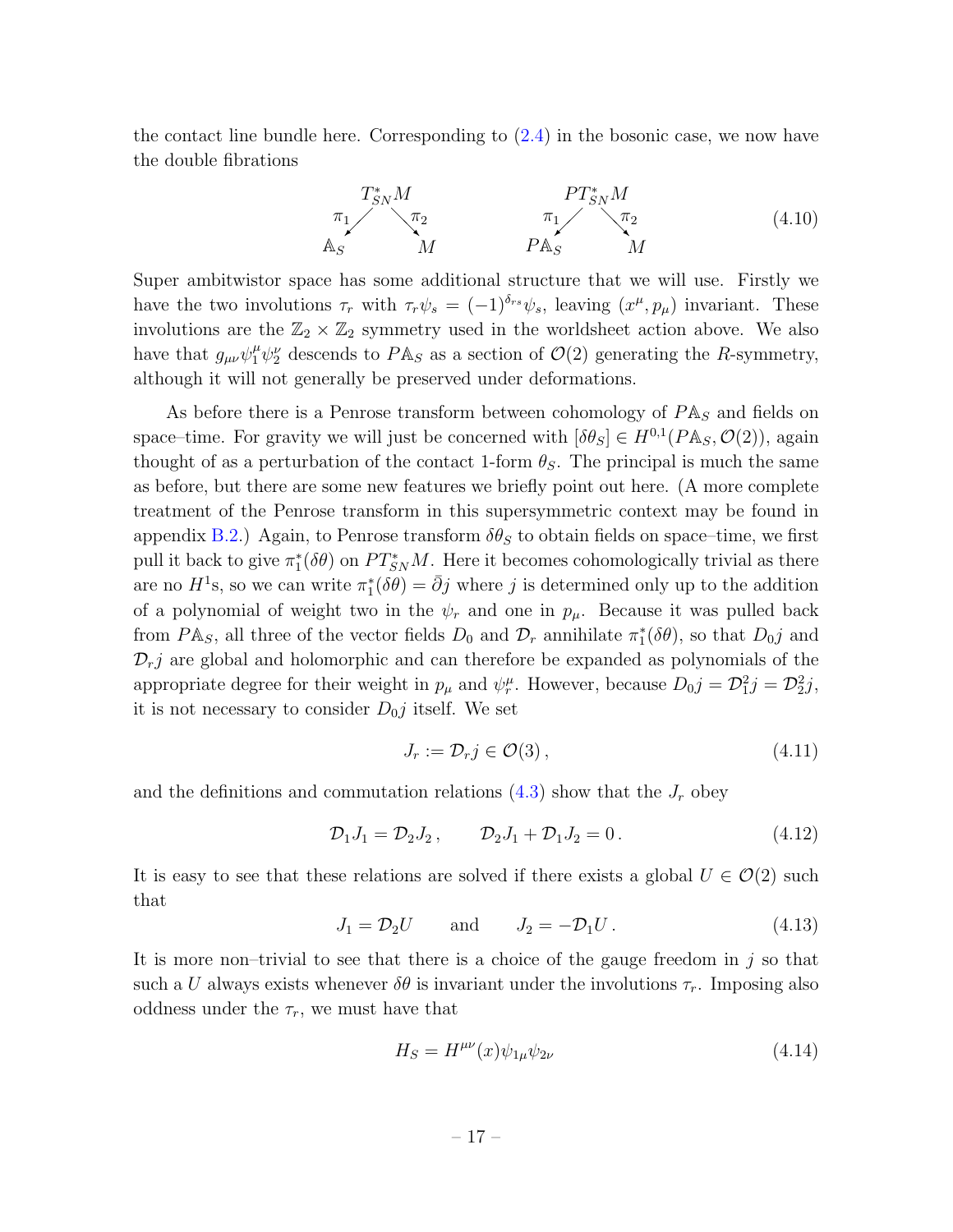for some tensor  $H^{\mu\nu}(x)$  that depends only on x but is otherwise arbitrary. In particular, we do not require  $H^{\mu\nu}$  to be either symmetric or trace–free. As in the bosonic case,  $H^{\mu\nu}$  also obeys no field equations at this stage. The remaining gauge freedom in j induces the change  $\delta H^{\mu\nu} = \partial^{(\mu}v^{\nu)}$  for some vector field  $v^{\mu}$  on M, so that  $H^{\mu\nu}$  is defined modulo diffeomorphisms.

To describe momentum eigenstates we take  $H^{\mu\nu}(x) = \epsilon_1^{\mu}$  $_{1}^{\mu} \epsilon_{2}^{\nu} e^{\mathrm{i}k \cdot x}$  as before, where we have now written the polarization tensor in terms of two vectors  $\epsilon_1^{\mu}$  $_{1,2}^{\mu}$  as usual. The corresponding  $H<sub>S</sub>$  is now given by

<span id="page-17-0"></span>
$$
H_S = \epsilon_1 \cdot \psi_1 \epsilon_2 \cdot \psi_2 e^{ik \cdot x} \tag{4.15}
$$

whereupon

$$
J_1 = \epsilon_1 \cdot \psi_1 \left( \epsilon_2 \cdot p + k \cdot \psi_2 \epsilon_2 \cdot \psi_2 \right) e^{ik \cdot x}
$$
\n
$$
(4.16)
$$

and  $J_2$  is obtained by exchanging  $1 \leftrightarrow 2$  and including a minus sign. These give

$$
j = \frac{e^{ik \cdot x}}{k \cdot p} \prod_{r=1}^{2} (\epsilon_r \cdot p + k \cdot \psi_r \epsilon_r \cdot \psi_r)
$$
 (4.17)

and

<span id="page-17-1"></span>
$$
\delta\theta = \bar{\delta}(k \cdot p) e^{ik \cdot x} \prod_{r=1}^{2} (\epsilon_r \cdot p + k \cdot \psi_r \epsilon_r \cdot \psi_r).
$$
 (4.18)

as the deformation of the super contact structure. It is easy to see that  $D_0(\pi_1^*\delta\theta)$  =  $\mathcal{D}_r(\pi_1^*\delta\theta) = 0$ . As before, the Penrose transform implies no field equations classically, although we will again see that they arise quantum mechanically in the next section. Note incidentally that we have a potential  $\xi$  for  $\delta\theta$  given by

$$
\xi = e^{ik \cdot x} \epsilon_1 \cdot \psi_1 \epsilon_2 \cdot \psi_2 \overline{\delta}(k \cdot p) \tag{4.19}
$$

which obeys  $\mathcal{D}_1\mathcal{D}_2\xi = \delta\theta_S$ . However, although  $\xi$  satisfies  $D_0\xi = 0$ , it does not satisfy  $\mathcal{D}_r \xi = 0$ , and so lives on the larger space  $PT^*_{SN}M / \{D_0\}$  rather than on super ambitwistor space.

#### 4.2 Quantization

As before, in order to quantize we introduce the bosonic ghosts  $\gamma_r \in$ √  $\overline{T_{\Sigma}}, \ \beta_r \in K^{3/2}$ as well as the fermionic ghosts c and  $\tilde{c}$  that we had in the bosonic model. In the gauge where  $e = \chi_r = 0$ , the ghost action takes the standard form

$$
S_{\rm gh} = \frac{1}{2\pi} \int_{\Sigma} b\bar{\partial}c + \tilde{b}\bar{\partial}\tilde{c} + \sum_{r=1,2} \beta_r \bar{\partial}\gamma_r . \qquad (4.20)
$$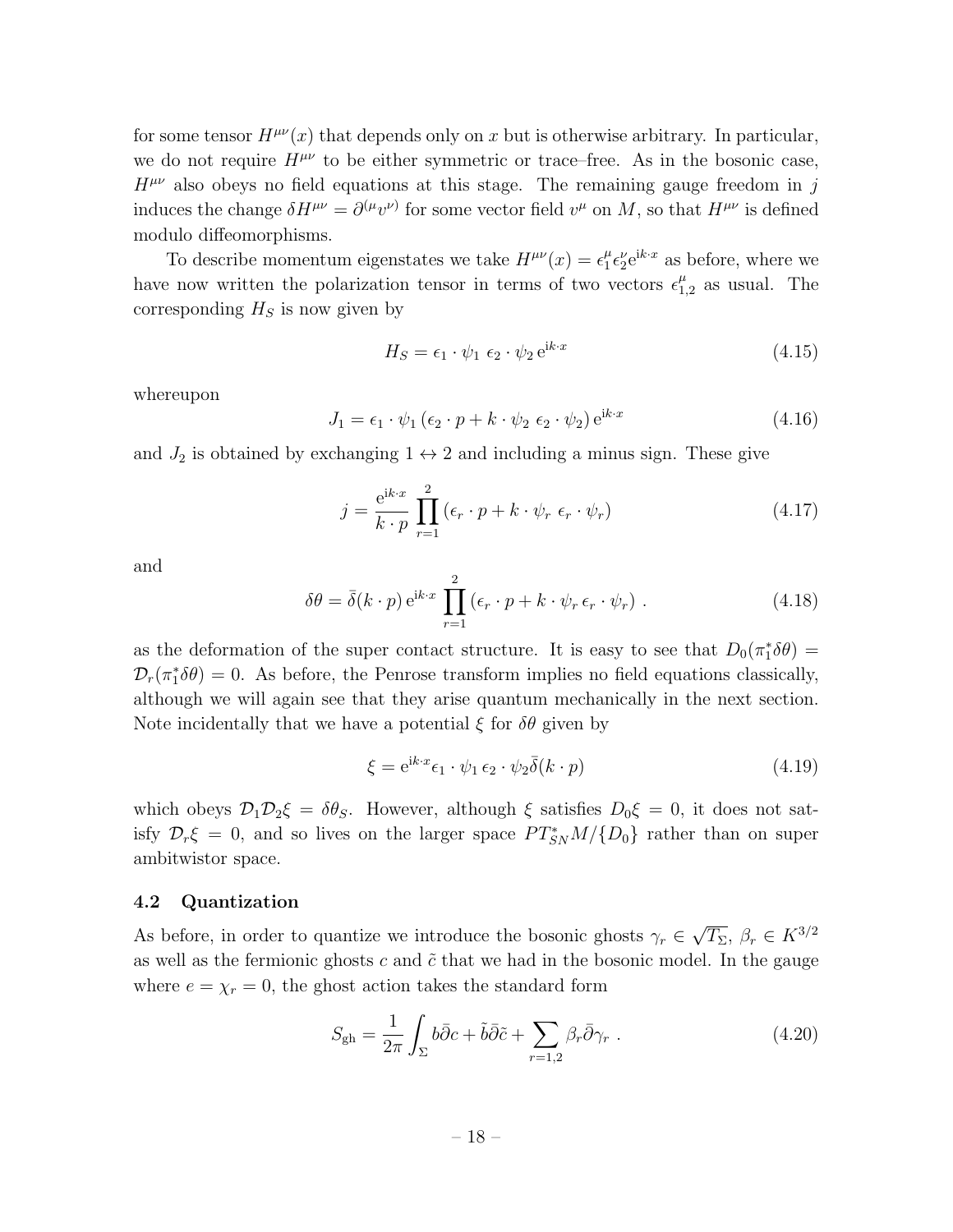In particular, all sets of ghosts are holomorphic in this chiral model. The BRST operator is extended to become

$$
Q = \oint cT + \frac{\tilde{c}}{2}P^2 + \sum_{r=1}^2 \gamma_r P_\mu \Psi_r^\mu + \frac{\tilde{b}}{2} \gamma_r \gamma_r, \qquad (4.21)
$$

where  $T$  is now the full stress-energy tensor including contributions from both fermions and ghost systems. This operator generates the gauge transformations

<span id="page-18-0"></span>
$$
\delta X^{\mu} = c \partial X^{\mu} + \tilde{c} P^{\mu} + \sum_{r} \gamma_{r} \Psi_{r}^{\mu}
$$
  
\n
$$
\delta \Psi_{r}^{\mu} = c \partial \Psi_{r}^{\mu} + \frac{1}{2} (\partial c) \Psi_{r}^{\mu} + \gamma_{r} P_{\mu}
$$
  
\n
$$
\delta P_{\mu} = \partial (c P_{\mu})
$$
\n(4.22)

reproducing the worldsheet supersymmetries [\(4.3\)](#page-14-3) together with worldsheet diffeomorphism invariance. Thus, in the notation of the previous section, the action of Q reduces the worldsheet path integral from being over the space of maps into  $PT_{SN}^*M$  down to the space of maps into  $P\mathbb{A}_S$ . When (the complexification of) M has d (complex) dimensions, we have central charge

$$
c = 2d + \frac{d}{2} + \frac{d}{2} - 26 + 11 - 26 + 11 = 3(d - 10)
$$
\n(4.23)

so, as in the usual RNS string, the critical dimension is ten, ensuring that  $Q^2 = 0$  at the quantum level.

#### 4.3 Vertex Operators

We now construct vertex operators corresponding to gravitational states on space–time. We will content ourselves with discussing the NS sector (for both sets of fermions  $\Psi_r$ ); the Ramond sector is discussed very briefly in section [6.1.](#page-26-1)

As before, the fixed vertex operators take the largely standard form

$$
U = c\tilde{c}\delta(\gamma_1)\delta(\gamma_2)\epsilon_1 \cdot \Psi_1 \epsilon_2 \cdot \Psi_2 , \qquad (4.24)
$$

where the ghost insertions  $c\tilde{c}\delta(\gamma_1)\delta(\gamma_2)$  restrict us to considering worldsheet diffeomorphisms and gauge transformations [\(4.22\)](#page-18-0) that act trivially at the insertion point of U, and where the rest of the vertex operator is the field  $H<sub>S</sub>$  obtained in [\(4.15\)](#page-17-0). These vertex operators thus fix the residual symmetry in the  $\mathcal{D}_r$  directions, enforcing that  $\xi = \mathcal{D}_1^{-1} \mathcal{D}_2^{-1} j$  is constant at its insertion point. (See section [4.1](#page-14-0) for the definition of j and  $\xi$ .) They are very similar in appearance to the usual graviton vertex operator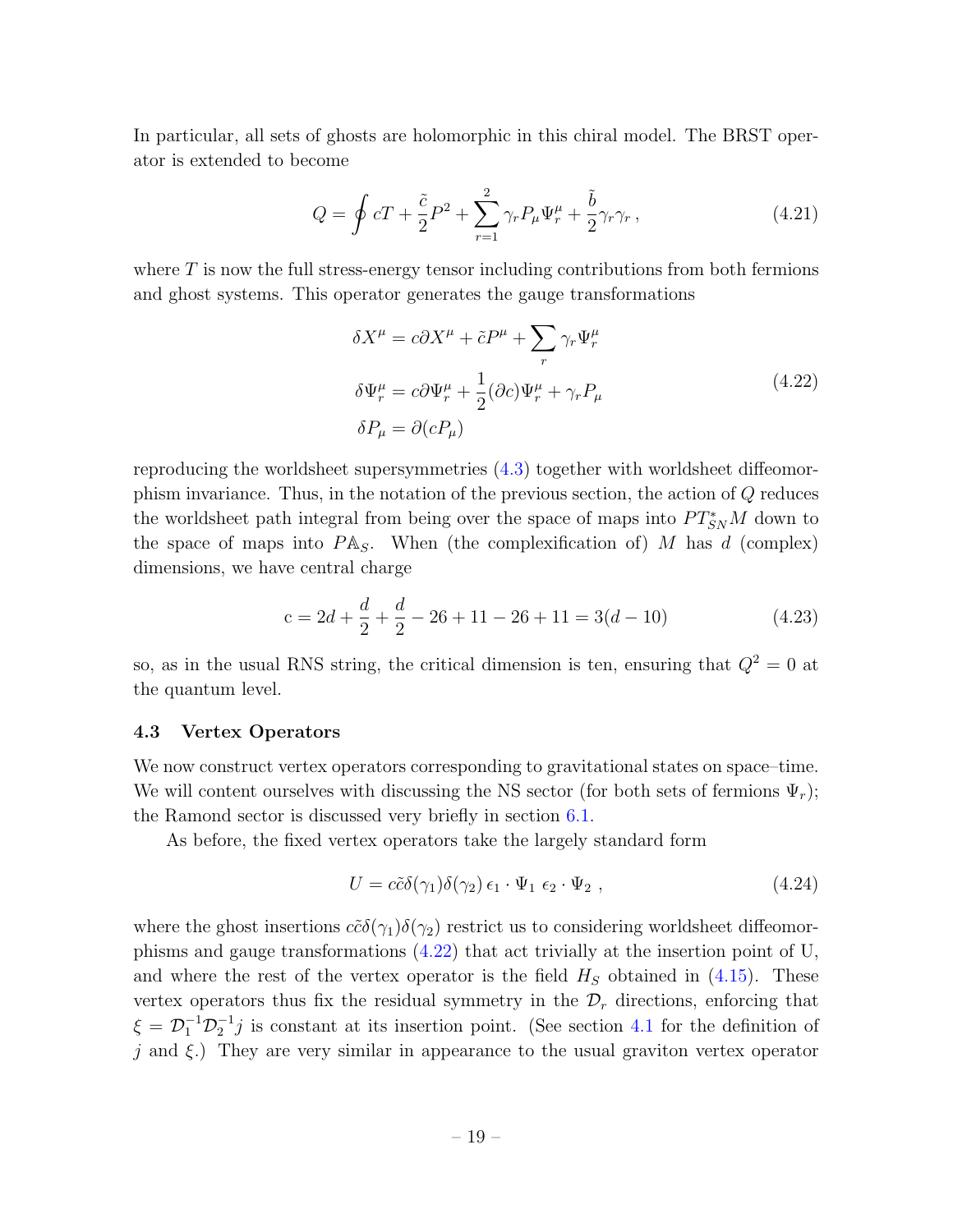of the RNS string, except that here all the fields are holomorphic. In particular, the conformal weight of c and  $\tilde{c}$  is compensated for by the rest of the vertex operator, which transforms as a quadratic differential.

The usual descent procedure in the supersymmetric directions transforms U into the vertex operator

$$
c\tilde{c}V = c\tilde{c} e^{ik \cdot X} \prod_{r=1}^{2} (\epsilon_r \cdot P + k \cdot \Psi_r \epsilon_r \cdot \Psi_r).
$$
 (4.25)

As in the bosonic case, this fixed vertex operator enforces the gauge condition  $j = constant$ at its insertion point, fixing the residual symmetry along  $D_0$ . Finally, the integrated vertex operator is

$$
\int_{\Sigma} \mathcal{V} = \int_{\Sigma} \bar{\delta}(k \cdot P) e^{ik \cdot X} \prod_{r=1}^{2} (\epsilon_r \cdot P + k \cdot \Psi_r \epsilon_r \cdot \Psi_r)
$$
\n(4.26)

and represents a deformation of the action corresponding to the deformation  $\theta_S \rightarrow$  $\theta_S + \delta \theta_S$  of the contact structure on PA<sub>S</sub>. This is just the supersymmetric version of the contact structure deformation corresponding to a momentum eigenstate on  $P\mathbb{A}_S$ as given in  $(4.18)$ .

The spectrum arising from these vertex operators includes a graviton in the form of  $g_{\mu\nu} = \epsilon_{1(\mu}\epsilon_{2\nu)}e^{ik\cdot X}$ , together with a scalar dilaton  $\phi = \epsilon_1^{\mu}$  $_{1}^{\mu} \epsilon_{2\mu} e^{ik \cdot X}$  and a 2-form  $B_{\mu\nu} = \epsilon_{1[\mu}\epsilon_{2\nu]}e^{ik \cdot X}$  which we identify as the ten dimensional Neveu-Schwarz B-field. Altogether, these fields constitute the NS-NS sector of ten dimensional supergravity. Although classically the vertex operators can be defined off–shell, in checking BRST closure one meets double contractions whose vanishes enforces the on–shell conditions  $k^2 = \epsilon_r \cdot k = 0$ . These conditions are also ensure that the vertex operators themselves are free from normal ordering ambiguities. As before, the  $XX$  OPE is trivial so the ambitwistor string spectrum contains are no massive states.

#### 4.4 Gravitational scattering amplitudes

At genus zero,  $h^1(\Sigma, T_{\Sigma}) = h^1(\Sigma, T_{\Sigma}^{1/2}) = 0$ , so the gauge fields e and  $\chi_r$  may all be set to zero using the gauge transformations  $(4.2)-(4.3)$  $(4.2)-(4.3)$ . There are three zero modes of each of c and  $\tilde{c}$  as before, and in addition each of the  $\gamma_r$  ghosts has two zero modes as in the RNS string. To fix these zero modes we insert two U operators and one  $c\tilde{c}V$  operator so that  $n$ -particle tree–level amplitudes are given by the correlation function

<span id="page-19-0"></span>
$$
\mathcal{M}(1,\ldots,n) = \left\langle U_1 U_2 c_3 \tilde{c}_3 V_3 \int \mathcal{V}_4 \cdots \int \mathcal{V}_n \right\rangle. \tag{4.27}
$$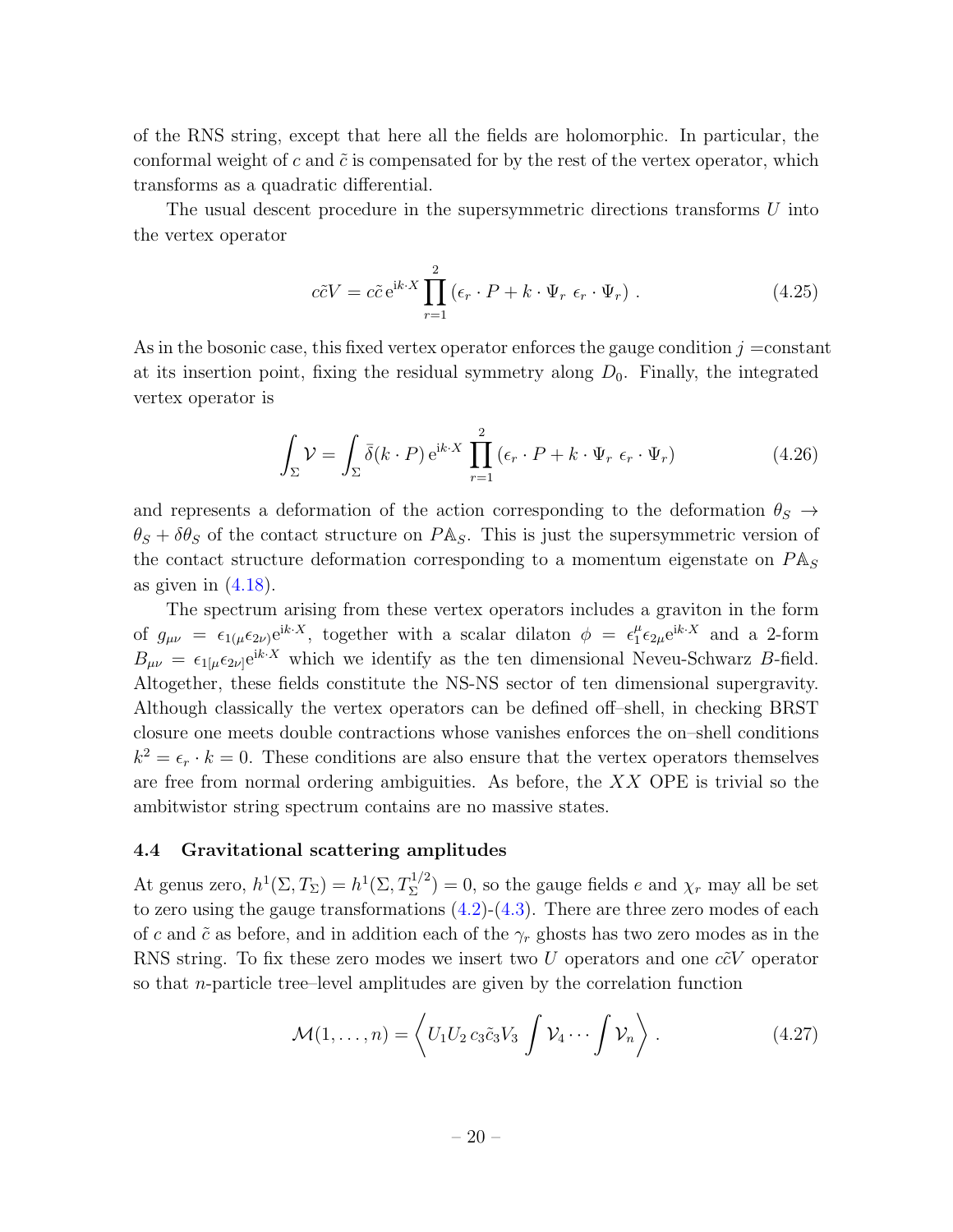Much of the evaluation of the path integral proceeds as before. In particular, the  $(X, P)$ system may be treated as before and we again find an overall factor of momentum conservation (now in ten dimensions) and that  $P_\mu$  is frozen to be

$$
P_{\mu}(\sigma) = d\sigma \sum_{i=1}^{n} \frac{k_{i\mu}}{\sigma - \sigma_i}.
$$
\n(4.28)

Furthermore, the  $n-3$  factors of  $\bar{\delta}(k_i \cdot P(\sigma_i))$  combine with the  $\tilde{c}$  ghost zero modes to produce the permutation invariant factor

$$
\prod_{i}^{\prime} \bar{\delta}(k_i \cdot P(\sigma_i)) = \frac{\sigma_{12} \sigma_{23} \sigma_{31}}{\mathrm{d}^n \sigma} \prod_{i=4}^n \bar{\delta} \left( \sum_{j \neq i} \frac{k_i \cdot k_j}{\sigma_i - \sigma_j} \right) \tag{4.29}
$$

imposing the scattering equations as before.

The main new ingredient is the contribution from the fermions  $\Psi_r$ . Each set  $r = 1, 2$ are decoupled both in the action and the vertex operators, so it suffices to treat the contribution from, say,  $\Psi_1$ . To evaluate the correlator, first consider the path integral

<span id="page-20-0"></span>
$$
\int [\mathrm{d}\Psi] \, \exp\left(-\frac{1}{2\pi} \int_{\Sigma} \Psi_{\mu} \bar{\partial} \Psi^{\mu}\right) \, \prod_{i=1}^{n} \epsilon_{i} \cdot \Psi(\sigma_{i}) \, k_{i} \cdot \Psi(\sigma_{i}) \, . \tag{4.30}
$$

It is a standard result that  $(4.30)$  yields the Pfaffian of the  $2n \times 2n$  antisymmetric matrix

$$
M' = \begin{pmatrix} A & -C'^{\mathrm{T}} \\ C' & B \end{pmatrix} , \qquad (4.31)
$$

where the  $n \times n$  matrices  $A, B$  and  $C'$  have entries

$$
A_{ij} = k_i \cdot k_j \frac{\sqrt{d\sigma_i d\sigma_j}}{\sigma_{ij}} \qquad B_{ij} = \epsilon_i \cdot \epsilon_j \frac{\sqrt{d\sigma_i d\sigma_j}}{\sigma_{ij}} \qquad C'_{ij} = \epsilon_i \cdot k_j \frac{\sqrt{d\sigma_i d\sigma_j}}{\sigma_{ij}} \qquad (4.32)
$$

for  $i \neq j$ , and

$$
A_{ii} = B_{ii} = C'_{ii} = 0.
$$
\n(4.33)

These entries result from contracting either the  $\epsilon \cdot \Psi$  or the  $k \cdot \Psi$  at site i to the  $\epsilon \cdot \Psi$  or  $k \cdot \Psi$  at site j. As usual, we get the Pfaffian of M' rather than its determinant because the action in  $(4.30)$  is quadratic in  $\Psi$ , rather than bilinear in  $\Psi$  and  $\Psi$ .

Now, the form of the vertex operators means we must actually consider a product of terms of the form  $(\epsilon_i \cdot P(\sigma_i) + \epsilon_i \cdot \Psi(\sigma_i)k_i \cdot \Psi(\sigma_i))$ . The additional  $\epsilon_i \cdot P(\sigma_i)$  can be incorporated by notionally replacing the vanishing contraction between  $\epsilon_i \cdot \Psi(\sigma_i)$  and  $k_i \cdot \Psi(\sigma_i)$  with

$$
\epsilon_i \cdot P(\sigma_i) = d\sigma_i \sum_{j \neq i} \frac{\epsilon_i \cdot k_j}{\sigma_{ij}}, \qquad (4.34)
$$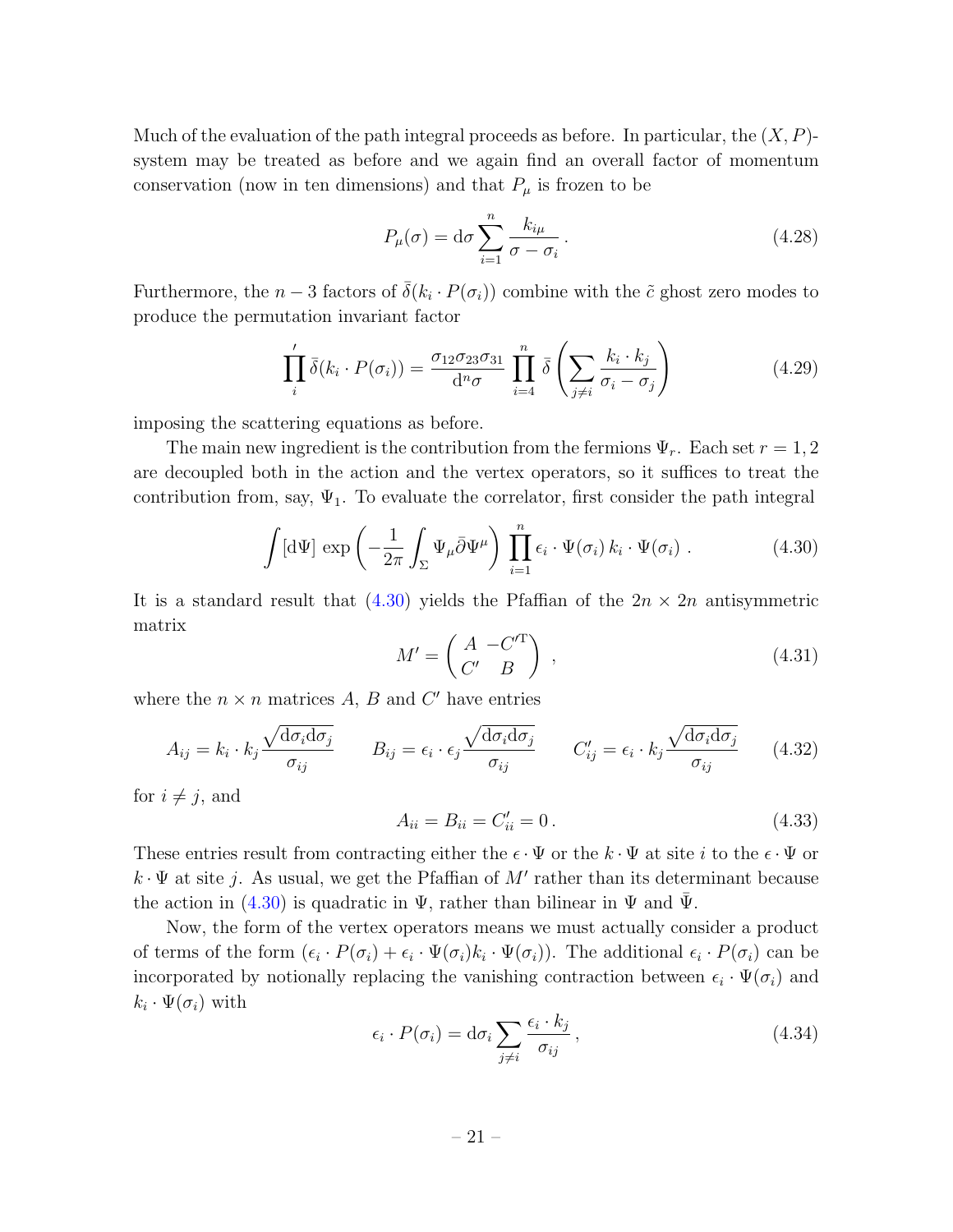where we have used the fact that  $P(\sigma)$  is frozen by the X path integral. These factors are incorporated into the Pfaffian by replacing the matrix  $C'$  by a matrix  $C$  whose off-diagonal entries agree with those of  $C'$ , but where now

$$
C_{ii} = \epsilon_i \cdot P(\sigma_i) = -d\sigma_i \sum_{j \neq i} \frac{\epsilon_i \cdot k_j}{\sigma_{ij}}.
$$
\n(4.35)

In fact, worldsheet supersymmetry [\(4.3\)](#page-14-3) means that the Pfaffian of the  $n \times n$  matrix  $M =$  $\begin{pmatrix} A & -C^{\mathrm{T}} \\ C & B \end{pmatrix}$ vanishes to second order. Our actual correlation function [\(4.27\)](#page-19-0) does not have n integrated vertex operators, but rather involves two vertex operators U at sites 1 and 2. These U operators do not contain a factor of  $k \cdot \Psi$ . In this case, the path integral over  $\Psi$  instead leads to Pfaff $(M_{12}^{12})$ , the Pfaffian of the matrix  $M_{12}^{12}$  obtained by removing the first two rows and columns from  $M$ . The  $U$  operators also involve a  $\delta$ -function  $\delta(\gamma)$  in the ghosts that are responsible for fixing the residual worldsheet supersymmetry by forcing the supersymmetry variations to vanish at these insertion points. Upon performing the  $\beta\gamma$  path integral, these δ-functions produce a factor of  $\overline{h'}$  $\overline{d\sigma_1 d\sigma_2}/\sigma_{12}$  coming from the two elements of  $H^0(\Sigma, T_\Sigma^{1/2})$ . Thus, overall the fermions yield a contribution to the path integral of

$$
\text{Pf}'(M) := \frac{\sqrt{\text{d}\sigma_1 \text{d}\sigma_2}}{\sigma_{12}} \text{Pfaff}(M_{12}^{12}) \tag{4.36}
$$

which transforms as a section of K at each of the n marked points. It was shown in  $[9]$  that this factor is indeed permutation invariant – of course, from the current perspective this is just a consequence of having the freedom to fix the residual worldsheet supersymmetry in any way we choose. Note in particular that since both  $U$  and  $V$ each do involve a factor of  $\epsilon \cdot \Psi$ , this operator appears at every site and so no matter where we place the  $U$  operators we never remove any rows and columns from  $B$ , as was necessary in  $[9]$ .

Combining all the pieces, including both sets of fermions  $\Psi_r$  and their associated ghosts, we obtain finally the amplitude

$$
\mathcal{M}(1,\ldots,n) = \delta^{10}\left(\sum k_i\right) \int \frac{1}{\text{Vol SL}(2;\mathbb{C})} \text{Pf}'(M_1) \text{Pf}'(M_2) \prod_i \delta(k_i \cdot P(\sigma_i)), \quad (4.37)
$$

where  $M_1$  is built out of the polarization vectors  $\epsilon_{1i}$  and  $M_2$  out of the  $\epsilon_{2i}$  and where  $P(\sigma) = d\sigma \sum_i k_i/(\sigma - \sigma_i)$ . The two Pf's together provide a quadratic differential at each marked point, which becomes a (1,0)-form upon multiplication by  $\prod' \overline{\delta}(k_i \cdot P(\sigma_i))$ . Dividing by Vol SL(2;  $\mathbb{C}$ ) then transforms this to a holomorphic  $n-3$  form which may be integrated over a middle dimensional cycle in the moduli space  $\mathcal{M}_{0,n}$  of marked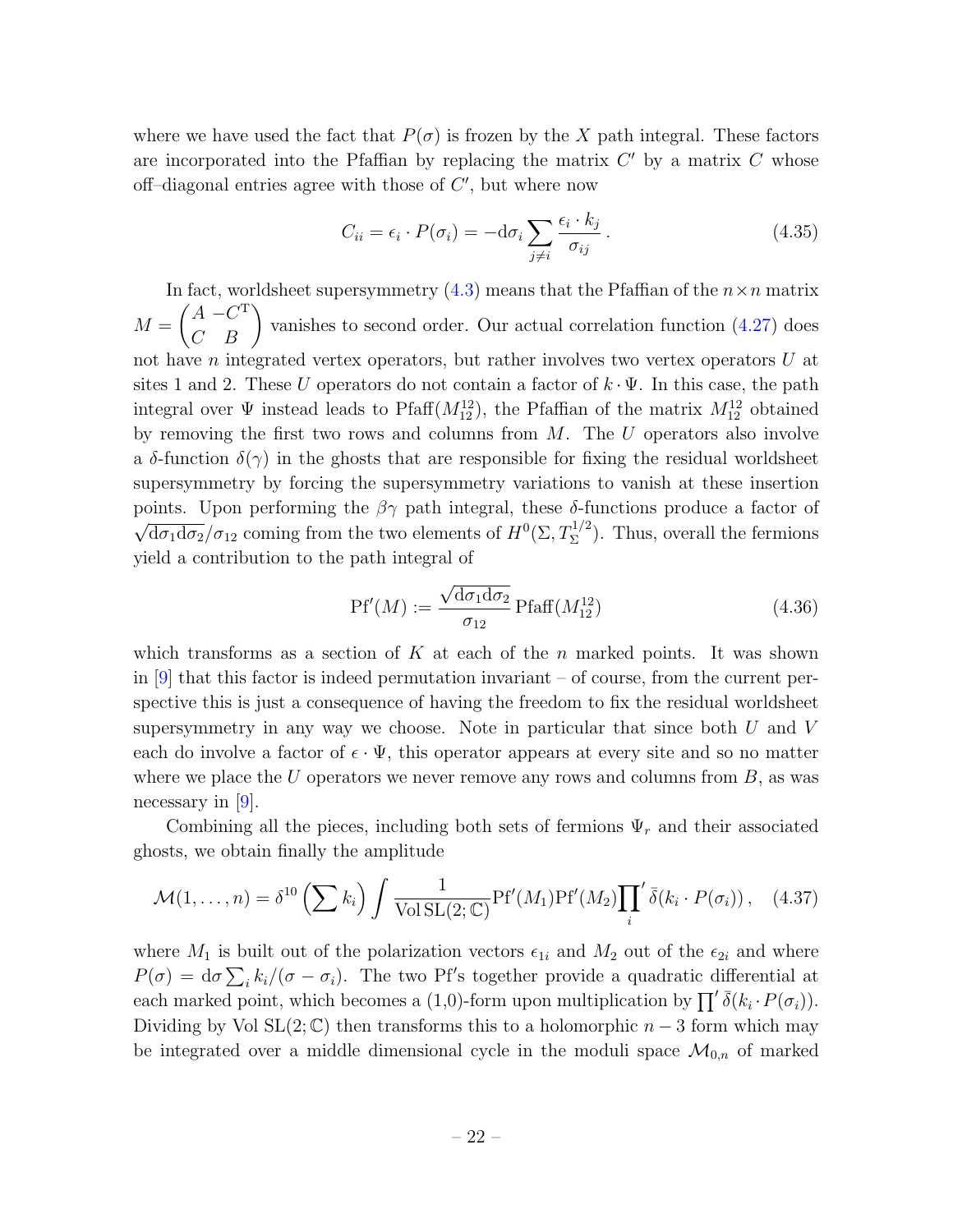rational curves. This is exactly the expression originally discovered in [\[9\]](#page-30-8) and describes all tree–level scattering amplitudes of massless states in the NS–NS sector of pure (type II) supegravity in ten dimensions.

## <span id="page-22-0"></span>5 Yang-Mills amplitudes

To construct amplitudes for Yang-Mills fields from ambitwistor strings, we will replace one set of  $\Psi$  fields by a more general level k current algebra. This is somewhat analogous to a heterotic string, although we stress again that all our worldsheet fields will be holomorphic (or left–moving). Thus we have the same fields as before but now with just  $r = 1$ , together with a current  $J_a(\sigma) \in K_\Sigma \otimes \mathfrak{g}$  with OPE

<span id="page-22-1"></span>
$$
J_a(\sigma)J_b(\sigma') = \frac{k \,\delta_{ab}}{(\sigma - \sigma')^2} + \frac{f^c_{ab} J_c}{\sigma - \sigma'} + \cdots , \qquad (5.1)
$$

where  $f_{ab}^c$  are the structure constants for the gauge group G, with a a Lie algebra index. As usual, the current algebra could be realized in many ways, such as a free fermionic model or a WZW model. We will not need to be specific.

The matter action is

$$
S_{\text{het}} = S_{\text{current}} + \frac{1}{2\pi} \int_{\Sigma} P_{\mu} \bar{\partial} X^{\mu} + \frac{1}{2} \Psi_{\mu} \bar{\partial} \Psi^{\mu} + \frac{e}{2} P^2 + \chi P_{\mu} \Psi^{\mu}
$$
(5.2)

where  $S_{\text{current}}$  is the action for the current algebra and the other fields have the same meaning as before. This model has only one copy of the worldsheet supersymmetry and the BRST operator becomes

$$
Q_{\text{het}} = \oint cT + \frac{\tilde{c}}{2}P^2 + \gamma P \cdot \Psi + \frac{\tilde{b}}{2}\gamma^2 , \qquad (5.3)
$$

where we now have only one set of  $\beta\gamma$  ghosts, and where the holomorphic stress tensor T includes a contribution from the current algebra. This BRST operator implements the symplectic quotient of  $T^*M$  generated by  $\mathcal{D} = \{D_0, D_1\}.$ 

Unlike the usual heterotic string, because all the fields are chiral, it is possible to balance the central charge of the current algebra against that of the rest of the matter and ghosts and obtain cancellation even away from ten dimensions. The total central charge vanishes provided only the central charge c of the current algebra and the (complex) dimension d of the target space are related as

$$
c = 41 - \frac{5}{2}d \tag{5.4}
$$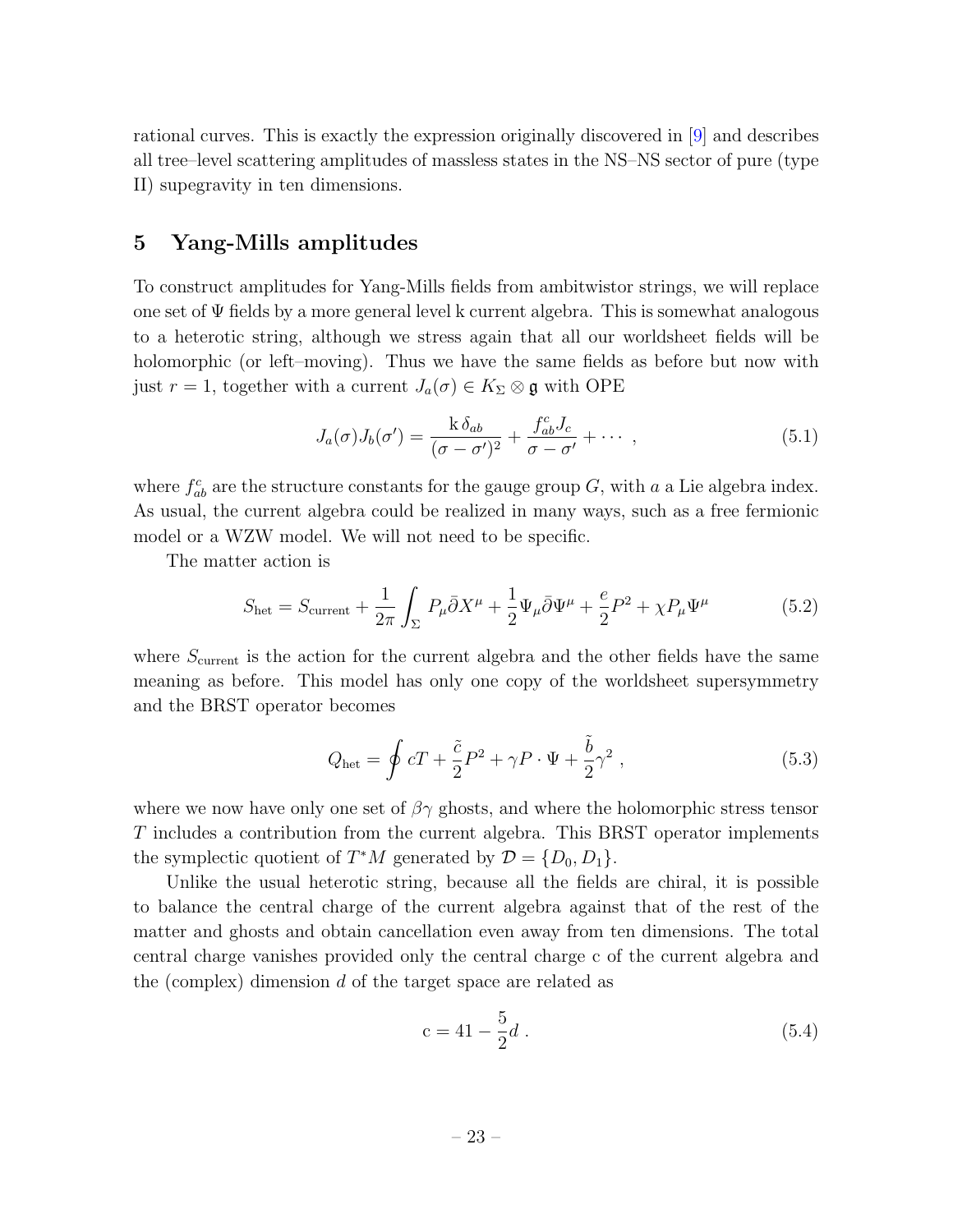For example, this gives the standard result  $c = 16$  in ten dimensions, but also allows  $c = 31$  when  $d = 4$ . The possibility of constructing this theory in various dimensions is striking. We note again that both ambitwistor space and the tree–level formulae of [\[8–](#page-30-9)[10\]](#page-30-6) make sense in any number of dimensions. Of course, modular invariance may be expected to impose strong restrictions on the admissible current algebras at higher genus; we will return to consider these constraints in a subsequent paper.

#### 5.1 Yang-Mills amplitudes

An (off–shell) Yang-Mills bundle on space–time is equivalent to a holomorphic vector bundle  $E \rightarrow P\mathbb{A}$  on ambitwistor space. To describe perturbative gluons, we consider deformations of the complex structure of this bundle, represented by  $A_a \in$  $H^1(PA, \text{End}(E))$ . Essentially by definition, the deformation of the worldsheet current algebra action is

$$
\int_{\Sigma} \mathcal{V}^a = \int_{\Sigma} \mathcal{A}_a J_a , \qquad (5.5)
$$

which may be interpreted as the integrated vertex operator for a gluon with ambitwistor wavefunction  $A_a$ . To describe a momentum eigenstate with polarization vector  $\epsilon_{\mu}$ , we choose the wavefunctions

$$
\mathcal{A}^{a} = \bar{\delta}(k \cdot P) e^{ik \cdot X} (\epsilon \cdot P + \epsilon \cdot \Psi k \cdot \Psi) T^{a}
$$
 (5.6)

as in [\(B.18\)](#page-37-0), where  $T^a \in \mathfrak{g}$  labels the colour of the external state. The integrated vertex operator thus becomes

<span id="page-23-0"></span>
$$
\mathcal{V}^1 = \bar{\delta}(k \cdot P) \left[ \epsilon \cdot P + \epsilon \cdot \Psi \, k \cdot \Psi \right] e^{ik \cdot X} T^a J_a \tag{5.7}
$$

and transforms as a  $(1,1)$ -form on  $\Sigma$ . The fixed vertex operators for gluons are

<span id="page-23-1"></span>
$$
U^{1} = c\tilde{c}\,\delta(\gamma)\,\epsilon \cdot \Psi \,\mathrm{e}^{\mathrm{i}k \cdot X} \,T^{a} J_{a} \tag{5.8}
$$

and are worldsheet scalars as expected. The form of the Yang-Mills vertex operators are thus very closely related to the Yang-Mills vertex operators in the standard heterotic string, with differences arising as in the bosonic and type II ambitwistor strings because all the fields are chiral. As usual, these vertex operators are BRST invariant classically for any k and  $\epsilon$ , but quantum corrections mean BRST closure fails unless  $k^2 = 0$  and  $\epsilon \cdot k = 0$ . If  $\epsilon_{\mu} \propto k_{\mu}$  then [\(5.7\)](#page-23-0) and [\(5.8\)](#page-23-1) are BRST exact. Thus nontrivial vertex operators correspond to on–shell gluons.

To compute the scattering of these Yang-Mills states we again need two U insertions to fix the two  $\gamma$  zero modes, one  $c\tilde{c}V$  to fix the remaining c and  $\tilde{c}$  zero-mode and then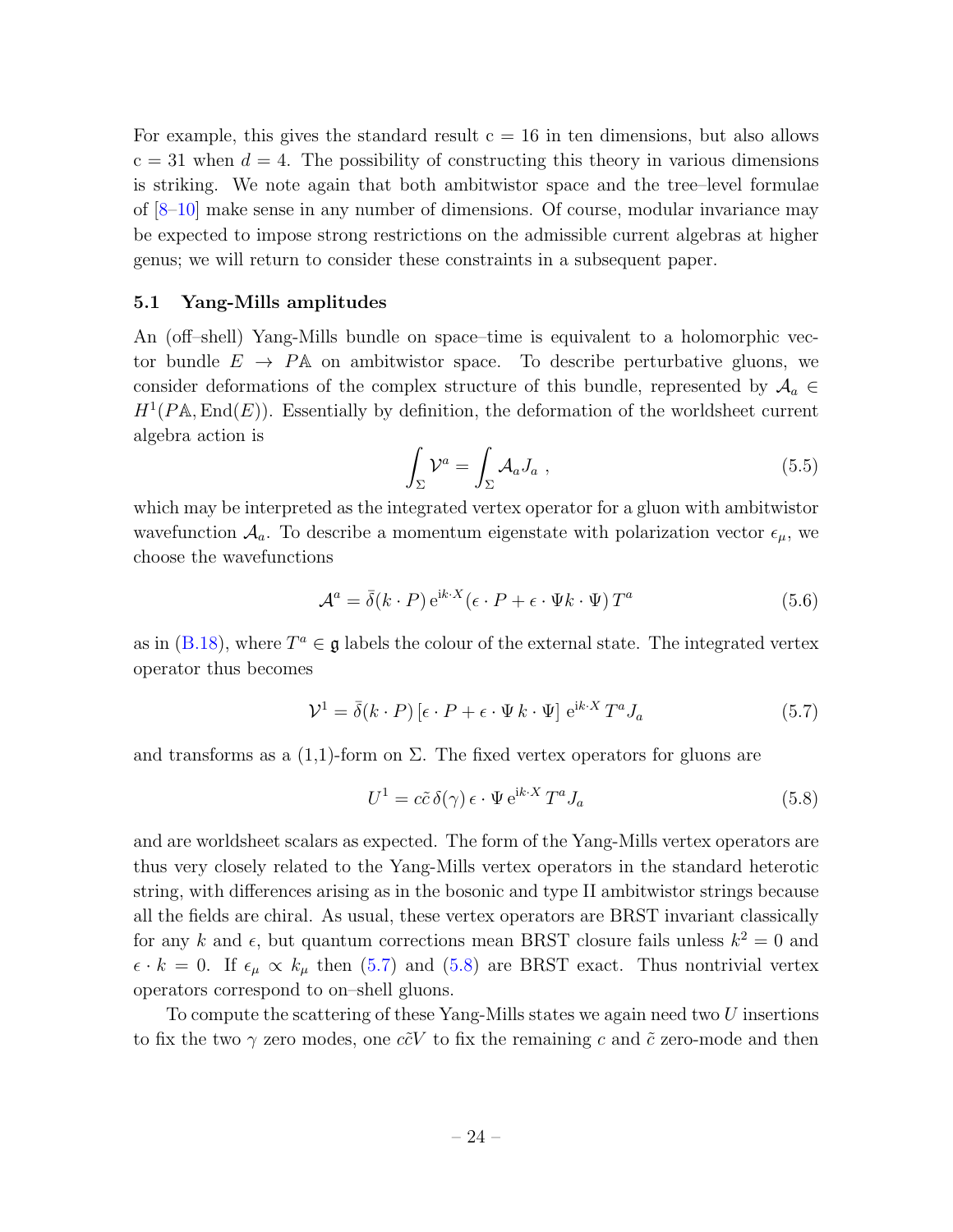the rest of the vertex operator insertions must be  $\mathcal{V}$ s. Thus we consider

<span id="page-24-0"></span>
$$
\mathcal{M}_{\text{het}}(1,\ldots,n) = \left\langle U_1^1 U_2^1 c_3 \tilde{c}_3 V_3^1 \int \mathcal{V}_4^1 \cdots \int \mathcal{V}_n^1 \right\rangle. \tag{5.9}
$$

The current algebra is decoupled from the  $\Psi$  and  $XP$  system in  $S_{\text{het}}$ , much of the calculation proceeds as in the type II case. In particular, the path integral over the  $\Psi$ field and ghosts gives the Pfaffian as before, though now only one copy. In all, the path integral [\(5.9\)](#page-24-0) may be evaluated as

<span id="page-24-1"></span>
$$
\delta^d \left( \sum_i k_i \right) \int \frac{\mathrm{d}^n \sigma}{\text{Vol} \operatorname{SL}(2; \mathbb{C})} \prod_i \delta(k_i \cdot P(\sigma_i)) \operatorname{Pf}'(M) \left[ \frac{\operatorname{tr}(T_1 T_2 \cdots T_n)}{\sigma_{12} \sigma_{23} \cdots \sigma_{n1}} + \cdots \right], \tag{5.10}
$$

where the term in square brackets arises from the current correlator. Here, the ellipsis represents a sum over both non-cyclic permutations of the marked points and also multitrace contributions. The Pf' and the current algebra provide a quadratic differential at each marked point, which combines with the  $\delta$ -functions imposing the scattering equations and the  $1/\text{Vol} \, SL(2;\mathbb{C})$  factor to produce a holomorphic  $n-3$  form that may be integrated over a middle dimensional slice of  $\mathcal{M}_{0,n}$ . The leading trace terms in [\(5.10\)](#page-24-1) coincide exactly with the representation of all Yang-Mills tree amplitudes found in [\[9\]](#page-30-8).

The multi–trace terms are indicative of coupling to gravity, with the gravitational contribution linking the gauge singlets as in the standard heterotic string. Indeed, this model also contains the (fixed) vertex operator

$$
c\tilde{c}\delta(\gamma)\left(H_{\mu\nu}P^{\mu}\Psi^{\nu} + C_{\mu\nu\rho}\Psi^{\mu}\Psi^{\nu}\Psi^{\rho}\right)e^{ik\cdot X}
$$
\n(5.11)

(and its associated integrated operator) that describes gravitational states (metric + B-field + dilaton) with polarization  $H_{\mu\nu}$ , together with a 3-form potential C. Again, in order for these to be BRST invariant vertex operators quantum mechanically, we need  $k^2 = k^{\mu}C_{\mu\nu\rho} = k^{\mu}H_{\mu\nu} = k^{\nu}H_{\mu\nu} = 0$ . However, because of the presence of the 3-form field C, we no longer have the appropriate spectrum for the NS sector of heterotic gravity. Furthermore, as in the bosonic case, the amplitudes obtained by scattering these states do not agree with those of gravity, even if we turn off C.

#### 5.2 Scalar fields from an additional current algebra

In [\[10\]](#page-30-6) the authors constructed amplitudes for massless scalars transforming in the adjoint of some gauge group  $G \times \tilde{G}$ . We can duplicate these here if we introduce a further level  $\tilde{k}$  set of currents  $\tilde{J}_\tilde{a} \in K_\Sigma \otimes \tilde{\mathfrak{g}}$  in place of the remaining  $\Psi$  fields. There is thus no remaining worldsheet supersymmetry and the BRST operator is the same as the bosonic case [\(3.6\)](#page-10-1), but with the stress tensor including those of the current algebras.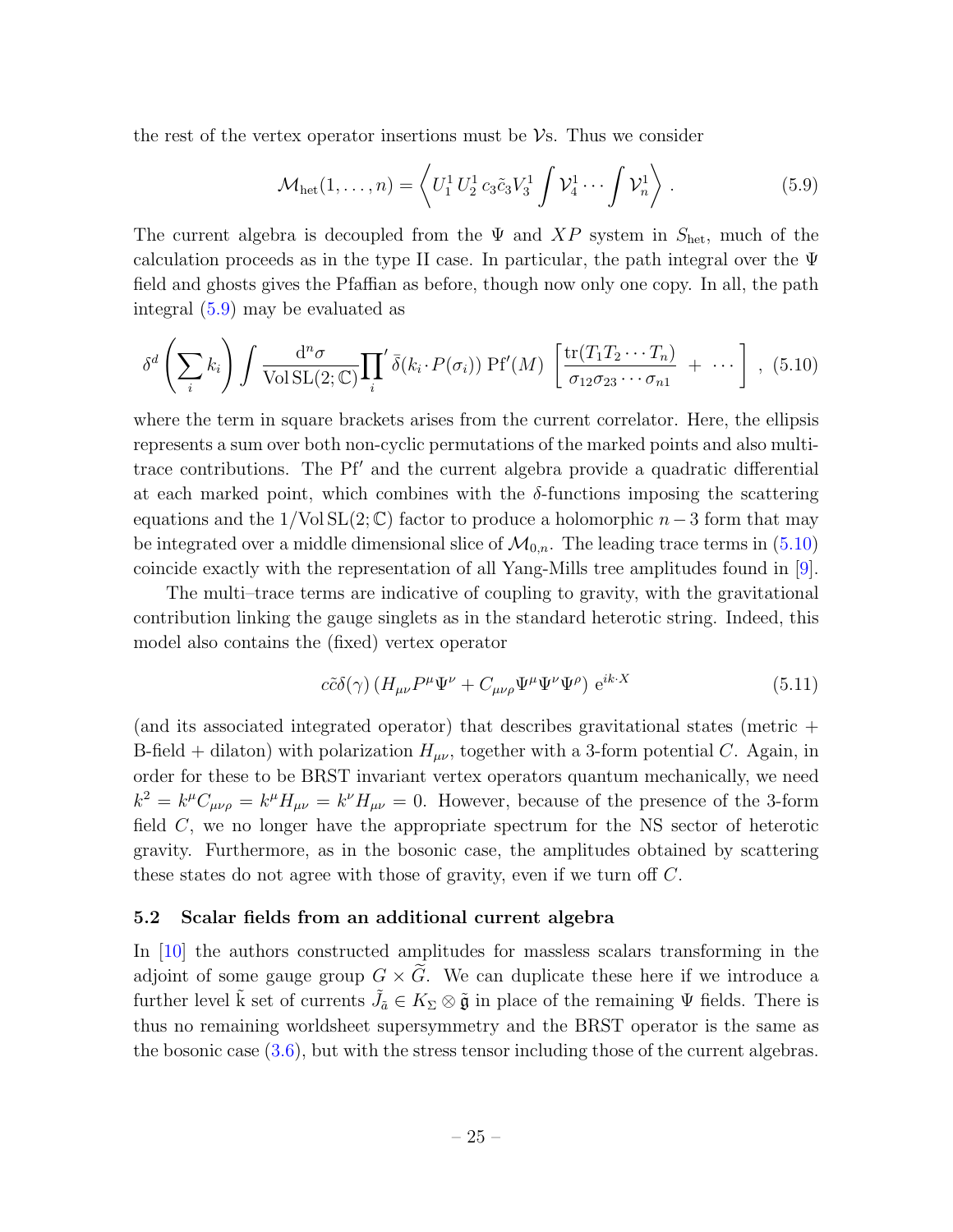Each of the  $J_a$  and  $\tilde{J}_{\tilde{a}}$  currents have the standard OPE [\(5.1\)](#page-22-1), while  $J_a(\sigma)\tilde{J}_{\tilde{a}}(\sigma') \sim 0$ . The central charge vanishes provided the contributions  $c$  and  $\tilde{c}$  from the current algebras obey

$$
c + \tilde{c} = 2(26 - d) \tag{5.12}
$$

for a d complex dimensional space–time.

In order to construct amplitudes, we introduce the  $(1,1)$ -form vertex operator  $\mathcal{V}^0 = \bar{\delta}(k \cdot P) J_a T^a \tilde{J}_{\tilde{a}} \tilde{T}^{\tilde{a}} e^{ik \cdot X}$ . Integrating this vertex operator over the worldsheet provides a deformation to the action that now couples the two current algebras. Via the ambitwistor Penrose transform, the contribution  $\bar{\delta}(k \cdot P) e^{ik \cdot X} T^a \tilde{T}^{\tilde{a}}$  to the integrated vertex operator is an ambitwistor space representative of the scalar field  $\phi^{a\tilde{a}} =$  $e^{ik \cdot X} T^a \tilde{T}^{\tilde{a}}$  on space–time (see appendix [B\)](#page-32-1). We also have the fixed vertex operator  $c\tilde{c}V^0 = c\tilde{c}J_aT^a\tilde{J}_{\tilde{a}}\tilde{T}^{\tilde{a}}e^{\mathrm{i}k\cdot X}$  obtained by the Penrose transform as before (see section [2](#page-5-2) and appendix [B\)](#page-32-1). For these operators to be Q-invariant, we require that  $k^2 = 0$ .

Since the two current algebras commute, their path integrals may be performed independently of eachother (an independently of the  $XP$  system). Each factor leads to both single trace and multi-trace terms. Picking out only the leading trace contributions from each factor, we find

$$
M_{\text{scal}}(1,\ldots,n) = \left\langle c_1 \tilde{c}_1 V_1^0 c_2 \tilde{c}_2 V_2^0 c_3 \tilde{c}_3 V_3^0 \int \mathcal{V}_4^0 \cdots \int \mathcal{V}_n^0 \right\rangle
$$
  
=  $\delta^d \left( \sum_i k_i \right) \int \frac{(\mathrm{d}^n \sigma)^2}{\text{Vol } \text{SL}(2,\mathbb{C})} \prod_i' \bar{\delta}(k_i \cdot P(\sigma_i)) \left[ \frac{\text{tr}(T_1 \cdots T_n)}{\sigma_{12} \sigma_{23} \cdots \sigma_{n1}} \times \frac{\text{tr}(\tilde{T}_{\alpha(1)} \cdots \tilde{T}_{\alpha(n)})}{\sigma_{\alpha(1)\alpha(2)} \cdots \sigma_{\alpha(n)\alpha(1)}} + \cdots \right]$ (5.13)

where the ellipsis denotes both non–cyclic permutations of this 'double' leading trace term, together with multi–trace terms. Again, the quadratic differentials from the two holomorphic current algebras combine with the  $\delta$ -functions imposing the scattering equations and the 1/Vol SL(2; C) to produce a holomorphic  $n-3$  form that may be integrated over a real slice of  $\mathcal{M}_{0,n}$ . The double leading trace part coincides with the scalar field scattering formulae of  $[10]$ . The sum over permutations of this double leading trace term is there argued to give the tree–level amplitudes corresponding to the space–time scalar field theory with action

$$
S[\phi^{a\tilde{a}}] = \int_M \frac{1}{2} \partial_\mu \phi^{a\tilde{a}} \partial^\mu \phi_{a\tilde{a}} + \frac{1}{3} f_{abc} \tilde{f}_{\tilde{a}\tilde{b}\tilde{c}} \phi^{a\tilde{a}} \phi^{b\tilde{b}} \phi^{c\tilde{c}}.
$$
 (5.14)

However, the string theory also generates multi–trace contributions in the correlator. These perhaps arise from coupling the scalar to gravity in this bosonic string, but are not straightforward to interpret.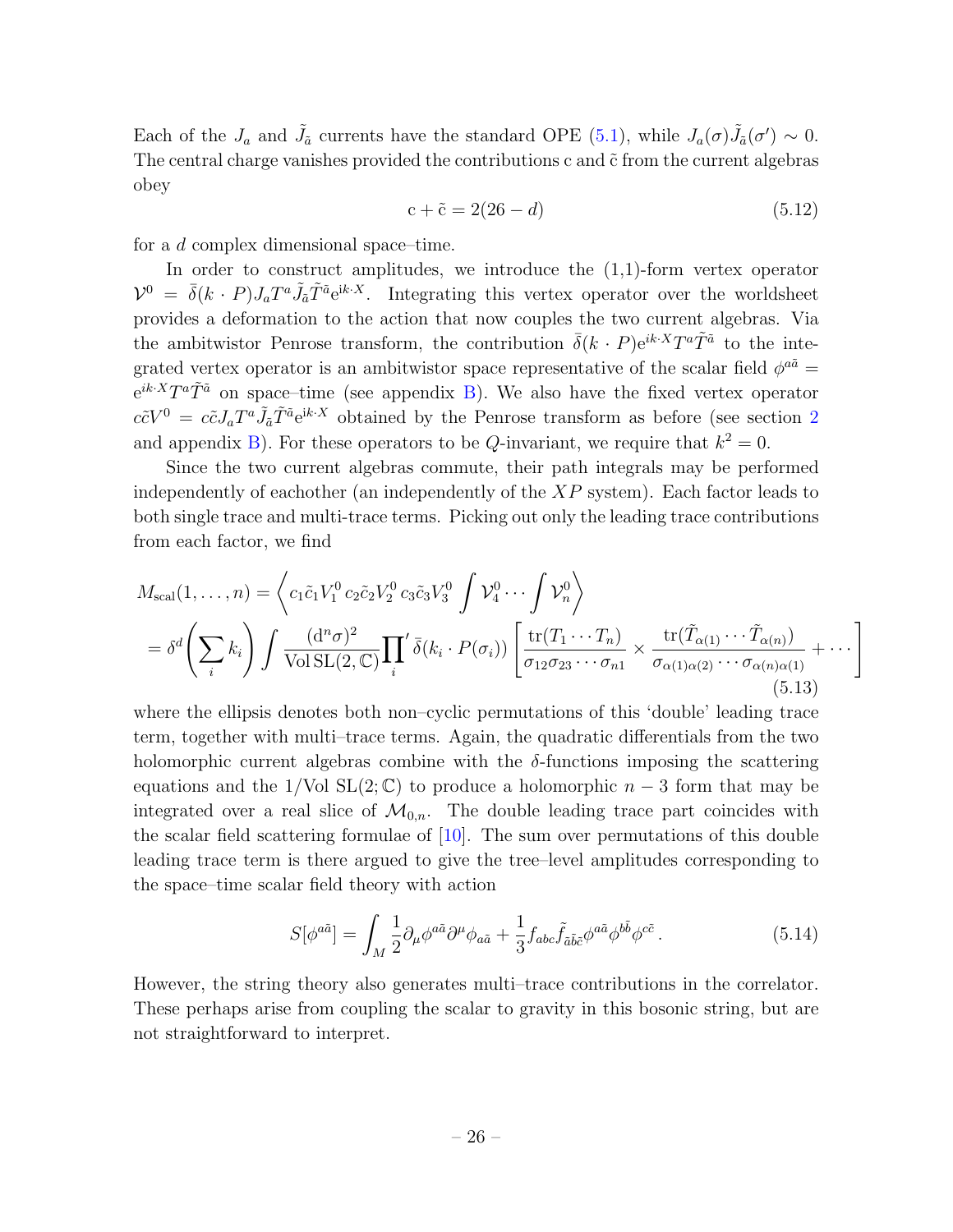## <span id="page-26-0"></span>6 Conclusions and further directions

We have presented worldsheet models whose  $n$ -point correlation functions at genus zero reproduce the new representations of tree–level gravitational, Yang-Mills and scalar amplitudes presented in [\[9\]](#page-30-8). These representations are supported on solutions of the scattering equations  $(1.2)$  by virtue of the origin of the wave functions as cohomology classes on ambitwistor space. The amplitudes for particles of different spin came from different string theories, with the scalar, Yang-Mills and gravitational amplitudes arising from the bosonic, 'heterotic' and 'type II' ambitwistor strings, respectively. The bosonic and heterotic models are problematic because the gravitational amplitudes they contain do not seem to correspond to Einstein gravity. (Indeed, we are not yet certain whether their amplitudes agree with any known space–time theory of gravity.) However, the type II model does seem to be consistent.

As noted in [\[9,](#page-30-8) [10\]](#page-30-6), one of the most intriguing features of these scattering equations is that they also determine saddle points in the usual string worldsheet path integral which dominate the limit of high energy, fixed angle scattering studied by Gross & Mende [\[13\]](#page-31-2). Classical gravitational and Yang-Mills amplitudes emerge from string theory when the energy scales are small compared to the string tension, while the Gross–Mende limit is the opposite case where all kinematic invariants are very large. It is remarkable that the same equations determine both limits. We hope that the present derivation of the amplitude representations of [\[10\]](#page-30-6) from a worldsheet model not too distant from the usual RNS string helps provide a starting point to understand this fascinating connection.

We conclude this final section by listing a few possible avenues that seem ripe for further investigation.

#### <span id="page-26-1"></span>6.1 Ramond sector vertex operators

The type II ambitwistor string appears to be equivalent to a type II supergravity in 10 dimensions. To be sure of this we need to see that, as well as the NS-NS<sup>[5](#page-26-2)</sup> sector studied in this paper, it also correctly reproduces the (massless) Ramond-Ramond and Ramond-NS sectors. The formulation of these ambitwistor strings is sufficiently close to the standard RNS string that we expect standard technology can be brought to bear.

In particular, we anticipate that the model also contains two space–time gravitinos, associated to the vertex operator

$$
\int_{\Sigma} \bar{\delta}(k \cdot P) \, \mathcal{V}_1^{\alpha} \, \delta(\gamma_2) \epsilon_{\alpha}^{\mu} \left( P_{\mu} + \Psi_{2\mu} \, k \cdot \Psi_2 \right) e^{ik \cdot X} \tag{6.1}
$$

<span id="page-26-2"></span><sup>&</sup>lt;sup>5</sup>In our purely chiral context, by the NS-NS sector, we mean the Neveu-Schwarz sector for each of the two sets of left moving worldsheet fermions  $\Psi_r$ .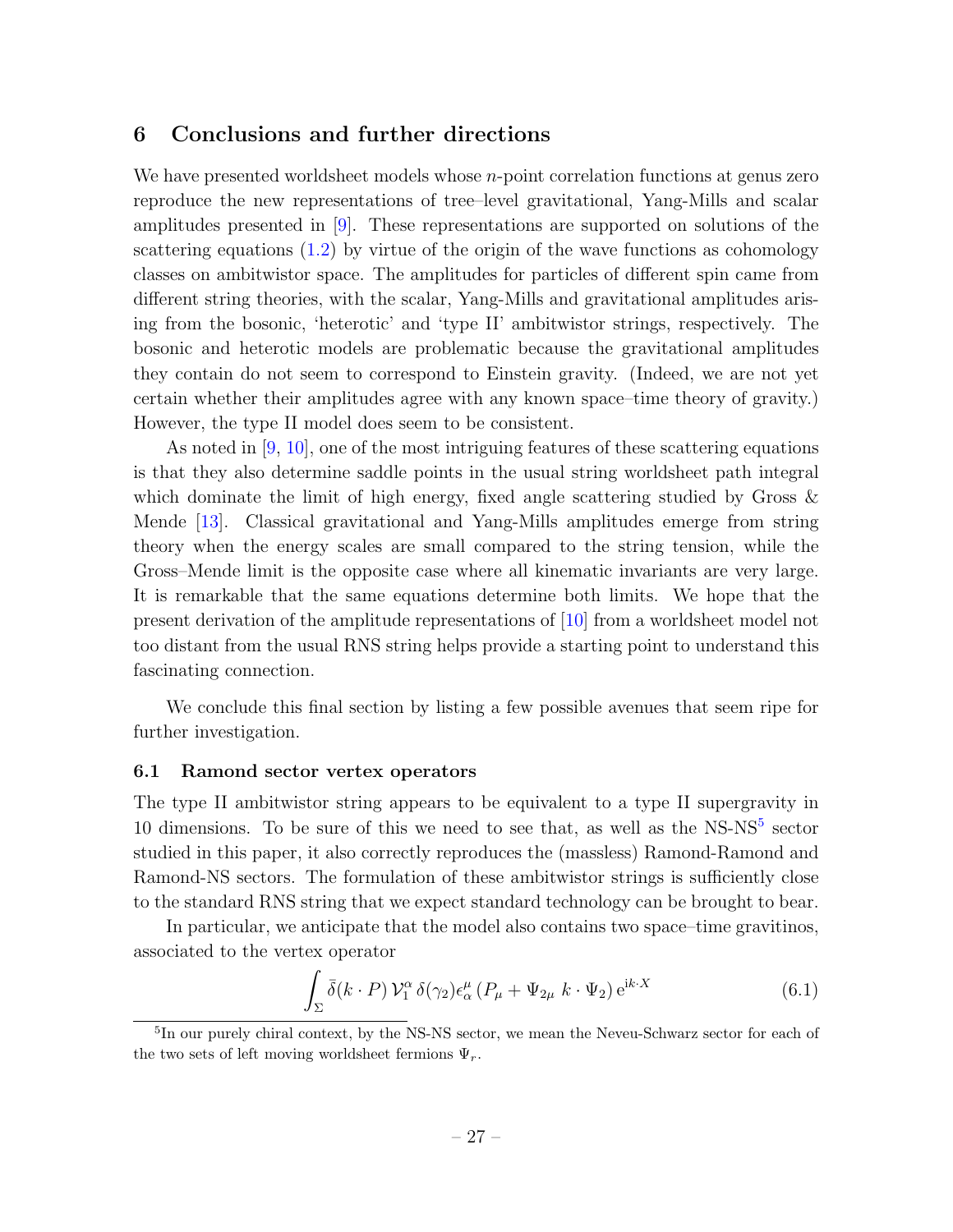and a similar one obtained by exchanging  $\Psi_1 \leftrightarrow \Psi_2$ . Here,  $V_1^{\alpha} = e^{\phi/2} P_{\mu} \gamma^{\mu}_{\alpha\beta} \Theta_1^{\beta} \in K_{\Sigma}$ , where  $\phi$  arise in the bosonization of the  $\beta\gamma$  ghost system,  $\gamma^{\mu}_{\alpha\beta} = \gamma^{\mu}_{(\alpha\beta)}$  $\mu(\alpha\beta)}$  are the ten dimensional Van der Waerden symbols, and  $\Theta_1^{\alpha}$  is the spin field for the  $\Psi_1$  system (see e.g. [\[30,](#page-32-4) [31\]](#page-32-5)). There are likewise Ramond-Ramond sector p-form fields created by vertex operators

$$
\int_{\Sigma} \bar{\delta}(k \cdot P) \mathcal{V}_1^{\alpha} \mathcal{V}_2^{\beta} \gamma_{\alpha\beta}^{\mu_1 \dots \mu_p} \epsilon_{\mu_1 \dots \mu_p} e^{ik \cdot X} \tag{6.2}
$$

that involve spin fields for both the  $\Psi_r$  systems. Once more, the presence of the  $\overline{\delta}(k \cdot P)$ term is dictated by the Penrose transform, and is necessary to construct well–defined vertex operators in the case where both sets of worldsheet fermions are holomorphic. It will be fascinating to see whether the amplitudes involving these fields indeed agree with those of supergravity, and what constraints on these vertex operators are imposed by modular invariance.

#### 6.2 Loop amplitudes

One advantage of understanding the expressions found in [\[10\]](#page-30-6) from the perspective of a worldsheet theory is that it provides a natural way to try to extend these amplitudes beyond tree–level: we simply consider the relevant correlation function on a higher genus Riemann surface. One might have said the same also for Witten's original twistor string, and also for the twistor string developed by one of us [\[19\]](#page-31-8) for  $\mathcal{N} = 8$  supergravity. However, the ambitwistor strings are appreciably closer to the standard RNS string, so it is likely that one can make more rapid progress with the current model. We note however that ten dimensional supergravity is UV divergent even at one loop. It will be interesting to see how this arises from the current models.

#### <span id="page-27-0"></span>6.3 Green-Schwarz strings in ambitwistor space

Here we have focussed on the bosonic and RNS string, but our general philosophy applies equally well to models with manifest space–time supersymmetry. One simply views ambitwistor superspace as the space of super null geodesics in superspace, in the original spirit of Witten [\[23\]](#page-31-12). Alternatively, in four dimensions, one may make space–time supersymmetry manifest using the close relation between ambitwistors and ordinary twistors. We now briefly survey such models, modelling our discussion on that given by Berkovits for standard string theory [\[32\]](#page-32-6).

The Green-Schwarz models can be motivated by starting from the Brink-Schwarz superparticle  $[33]$  for a null geodesic in  $(10|16)$ -dimensional superspace with coordinates  $(x^{\mu}, \theta^{\alpha})$ . Its action is

$$
S = \int P_{\mu} (\mathrm{d}X^{\mu} - \gamma^{\mu}_{\alpha\beta} \theta^{\alpha} \mathrm{d}\theta^{\beta}) - \frac{1}{2} eP^2 , \qquad (6.3)
$$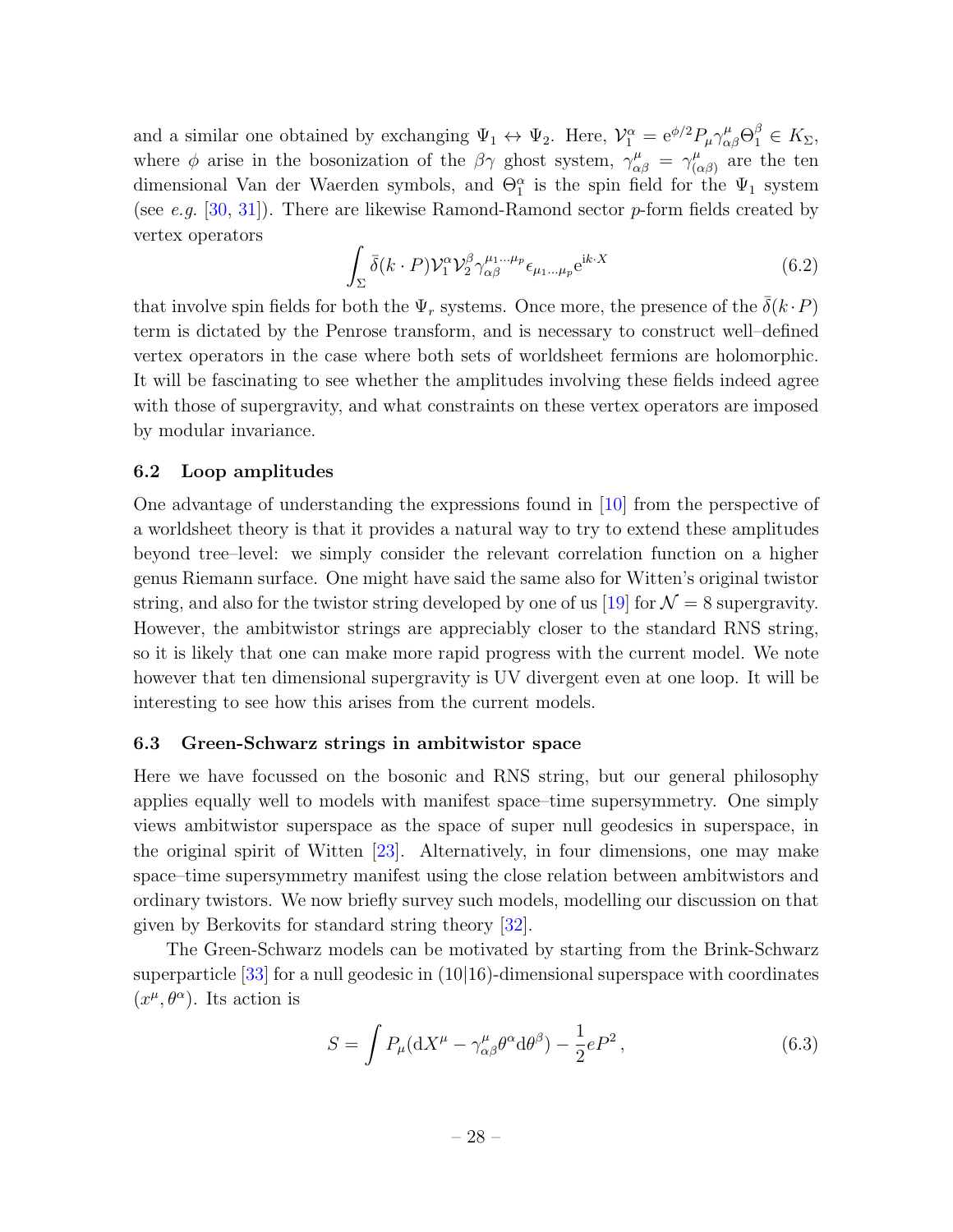where  $\gamma^{\mu}_{\alpha\beta}$  is one of the Van de Waerden symbols that arise from decomposing the gamma matrices into their chiral parts. As in the RNS case, this can be elevated to an ambitwistor string action

<span id="page-28-1"></span>
$$
S[X,\theta,P] = \int_{\Sigma} P_{\mu} (\bar{\partial} X^{\mu} - \gamma^{\mu}_{\alpha\beta} \theta^{\alpha} \bar{\partial} \theta^{\beta}) - \frac{1}{2} eP^2
$$
 (6.4)

for fields  $(X, \theta) : \Sigma \to \mathbb{C}^{10|16}$ ,  $P \in K \otimes \mathbb{C}^{10}$  and e a Beltrami differential. Exactly as before, this action is manifestly reparametrization invariant and  $e$  is a worldsheet gauge field for transformations  $\delta X^{\mu} = \alpha P^{\mu}$ ,  $\delta \theta^{\alpha} = 0$ ,  $\delta P_{\mu} = 0$ , and  $\delta e = \bar{\partial} \alpha$ , with  $\alpha$  a worldsheet vector pointing in the holomorphic directions.

As usual, [\(6.4\)](#page-28-1) is invariant under the space–time supersymmetry transformations  $\delta X^{\mu} = \gamma^{\mu}_{\alpha\beta} \epsilon^{\alpha} \theta^{\beta}, \ \delta \theta^{\alpha} = \epsilon^{\alpha}$  and  $\delta P_{\mu} = \delta e = 0$ , with  $\epsilon^{\alpha}$  a constant anticommuting parameter. There is also a local  $\kappa$ -symmetry that arises because, when  $P_{\mu}$  is null, the matrix  $P_{\mu} \gamma^{\mu}_{\alpha\beta}$  has an 8-dimensional kernel so that the action is degenerate in the fermionic variables. Specifically, if  $\kappa^{\alpha}$  satisfies  $P_{\mu} \gamma^{\mu}_{\alpha\beta} \kappa^{\alpha} = 0$ , the action is invariant under  $\delta\theta = \kappa$ . Thus [\(6.4\)](#page-28-1) really defines a string theory into Witten's version [\[23\]](#page-31-12) of superambitwistor space for 10 dimensional space–time, in which a super null geodesic is the (1|8)-dimensional supersymmetric extension of the standard light–ray given parametrically by  $(X_0+\tau P, \theta_0^{\alpha}+\kappa^{\alpha})$  where the parameters  $(\tau, \kappa^{\alpha}) \in \mathbb{C}^{1|8}$  satisfy  $P_{\mu}\gamma^{\mu}_{\alpha\beta}\kappa^{\beta} = 0$ .

The conventional Green-Schwarz action is usually quantized in light–cone gauge, breaking manifest covariance, whereas computing amplitudes in the RNS string requires breaking manifest space–time supersymmetry and the introduction of rather awkward spin fields to describe space–time fermions. These considerations led Berkovits to introduce the pure spinor superparticle and string. We expect that our procedure should also be applicable to the pure spinor formulation of the superparticle, leading to a pure spinor variant of the ambitwistor string.

#### <span id="page-28-0"></span>6.4 Twistor and ambitwistor strings

In four dimensions, ambitwistor space – the space of complex null geodesics – is closely related to both standard twistor space and its dual. Indeed, the name 'ambitwistor' originates with this relation. In four dimensions, a null momentum  $p$  can be written as a simple bispinor  $p_{\alpha\dot{\alpha}} = \lambda_{\alpha} \tilde{\lambda}_{\dot{\alpha}}$ , where  $\lambda_{\alpha}$  and  $\tilde{\lambda}_{\dot{\alpha}}$  are each two component spinors. Given a null geodesic with momentum  $\lambda_{\alpha} \tilde{\lambda}_{\dot{\alpha}}$  through the point x, we can introduce a twistor  $Z \in \mathbb{C}^4$  and a dual twistor  $W \in \mathbb{C}^4$  by

$$
W_a = (\lambda_\alpha, \mu^{\dot{\alpha}}) = (\lambda_\alpha, -ix^{\alpha\dot{\alpha}}\lambda_\alpha) \in \mathbb{T}^*, \qquad Z^a = (\tilde{\mu}^\alpha, \tilde{\lambda}_{\dot{\alpha}}) = (ix^{\alpha\dot{\alpha}}, \tilde{\lambda}_{\dot{\alpha}}) \in \mathbb{T}.
$$
 (6.5)

It is easily seen that if  $(Z, W)$  arise from a null geodesic in this way, then they satisfy

$$
Z^{a}W_{a} = 0 , \qquad \text{where} \qquad Z^{a}W_{a} = \lambda_{\alpha}\tilde{\mu}^{\alpha} + \mu^{\dot{\alpha}}\tilde{\lambda}_{\dot{\alpha}} . \tag{6.6}
$$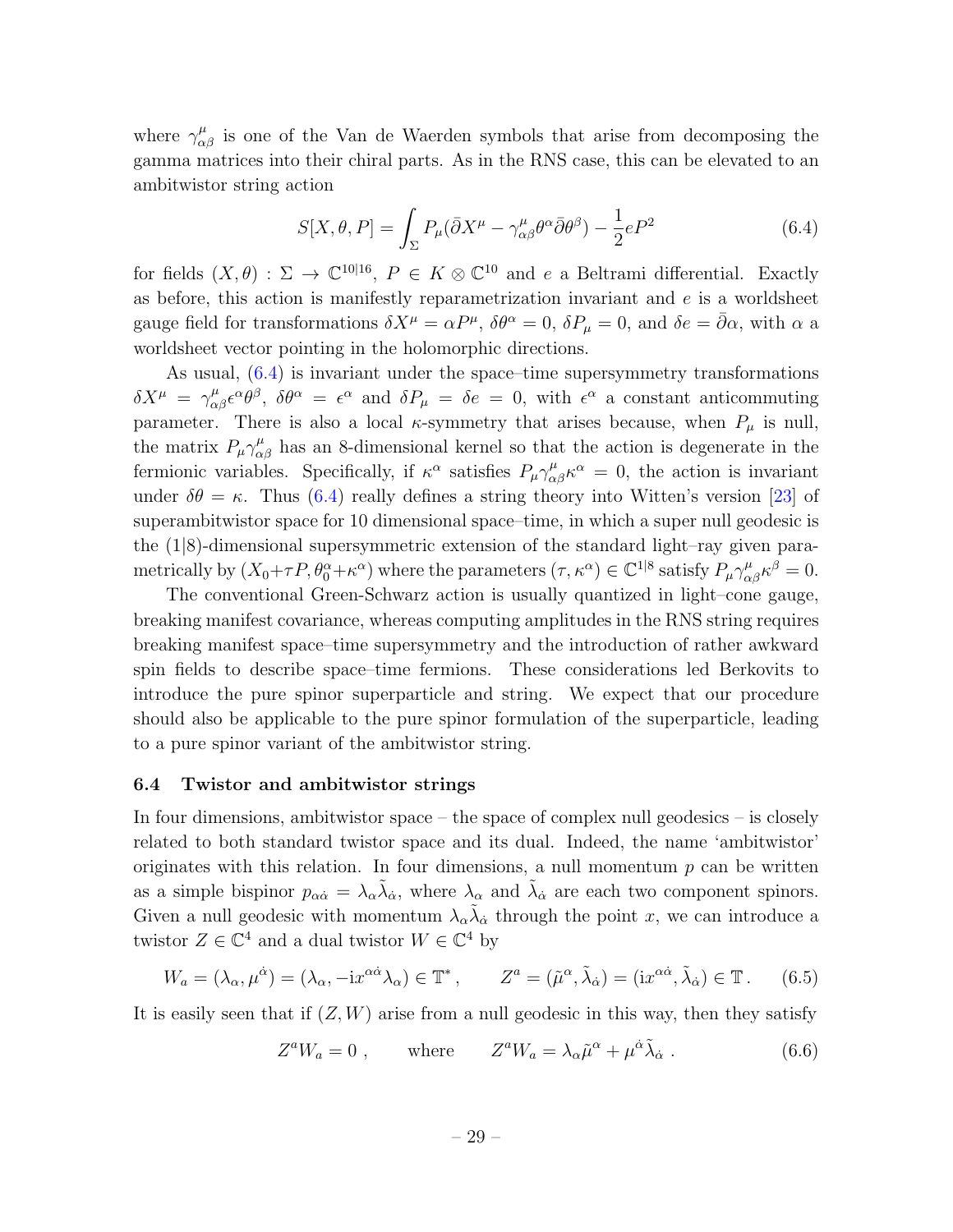Conversely, if  $Z \cdot W = 0$  then  $(Z, W)$  arises from such a null geodesic. The pair  $(Z, W)$ has two scalings, one for  $Z$  and one for  $W$ . The product scaling is clearly that of the original null geodesic, but  $\Upsilon = Z^a \frac{\partial}{\partial Z^a} - W_a \frac{\partial}{\partial W}$  $\frac{\partial}{\partial W_a}$  is redundant. Thus we arrive at the description of ambitwistor space as a symplectic reduction

$$
\mathbb{A}_0 = \{ (Z, W) \in \mathbb{T} \times \mathbb{T}^* \mid Z \cdot W = 0 \} / \Upsilon , \qquad (6.7)
$$

where we start with the holomorphic symplectic form  $\omega = dW_a \wedge dZ^a$  and symplectic potential  $\theta = W_a dZ^a$ .

In four dimensions, ambitwistor superspace can likewise be introduced by starting with super null geodesics in  $\mathbb{C}^{4|16}$  with coordinates  $(x^{\alpha\dot{\alpha}}, \theta^{\alpha}_A, \tilde{\theta}^{A\dot{\alpha}}),$  where  $A = 1, \ldots, \mathcal{N}$ is an R–symmetry index. A super null geodesic is the  $(1|2\mathcal{N})$ -dimensional subspace described parametrically as  $(x_0^{\alpha\dot{\alpha}} + \tau \lambda^{\alpha} \tilde{\lambda}^{\dot{\alpha}}, \theta_{0A}^{\alpha} + \lambda^{\alpha} \kappa_A, \tilde{\theta}_0^{\dot{A}\dot{\alpha}} + \tilde{\lambda}^{\dot{\alpha}} \tilde{\kappa}^A)$  where the  $\kappa$  and  $\tilde{\kappa}$  are anticommuting parameters<sup>[6](#page-29-0)</sup>. Given a super null geodesic we can define a supertwistor and dual supertwistor, each in  $\mathbb{C}^{4|\mathcal{N}}$ , by

$$
\mathcal{W}_I := (W_a, \chi_A) = (W_a, \theta^{\alpha}_{0A} \lambda_{\alpha}), \qquad \mathcal{Z}^I := (Z^a, \tilde{\chi}^A) = (Z^a, \tilde{\theta}^{A\dot{\alpha}}_0 \tilde{\lambda}_{\dot{\alpha}}).
$$
 (6.8)

Again, if the supertwistor arises in this way we will have  $\mathcal{Z} \cdot \mathcal{W} := Z^a W_a + \tilde{\chi}^A \chi_A = 0$ . We can therefore define superambitwistor space by

$$
\mathbb{A} = \{ (\mathcal{Z}^I, \mathcal{W}_I) \in \mathbb{C}^{4|\mathcal{N}} \times \mathbb{C}^{4|\mathcal{N}} \mid \mathcal{Z} \cdot \mathcal{W} = 0 \} / \Upsilon , \qquad (6.9)
$$

where  $\Upsilon$  is extended to also scale the fermionic directions in the obvious way. Again it is a symplectic quotient, now by  $\mathcal{Z} \cdot \mathcal{W}$ . For  $\mathcal{N} = 3$  the projectivisation PA turns out to be a Calabi-Yau supermanifold. This space was introduced by Witten [\[20\]](#page-31-9), who showed that on–shell  $\mathcal{N} = 3$  super Yang-Mills fields correspond to deformations of trivial holomorphic vector bundles on this space.

In terms of these coordinates, an ambitwistor superstring can be obtained by gauging the constraint  $\mathcal{Z} \cdot \mathcal{W} = 0$ . We thus have the worldsheet action

$$
S[\mathcal{Z}, \mathcal{W}, A] = \int_{\Sigma} \mathcal{W}_I(\bar{\partial} + A) \mathcal{Z}^I , \qquad (6.10)
$$

where  $\bar{\partial} + A$  defines a  $\bar{\partial}$ -operator a line bundle  $\mathcal{L} \to \Sigma$  such that

$$
\mathcal{Z}: \Sigma \to \mathcal{L} \otimes \mathbb{C}^{4|\mathcal{N}}, \qquad \mathcal{W}: \Sigma \to \tilde{\mathcal{L}} \otimes \mathbb{C}^{4|\mathcal{N}} \tag{6.11}
$$

where  $\mathcal{L} \otimes \tilde{\mathcal{L}} \cong K$ . When  $\mathcal{N} = 4$ , this is essentially a chiral version of Berkovits' formulation of twistor strings. Similarly, the  $\mathcal{N} = 8$  twistor string of [\[19\]](#page-31-8) can be understood

<span id="page-29-0"></span> $\sqrt[6]{6}$  For  $\mathcal{N} = 4, 8$  this can be understood by reduction from 10 dimensional  $\kappa$ -symmetry.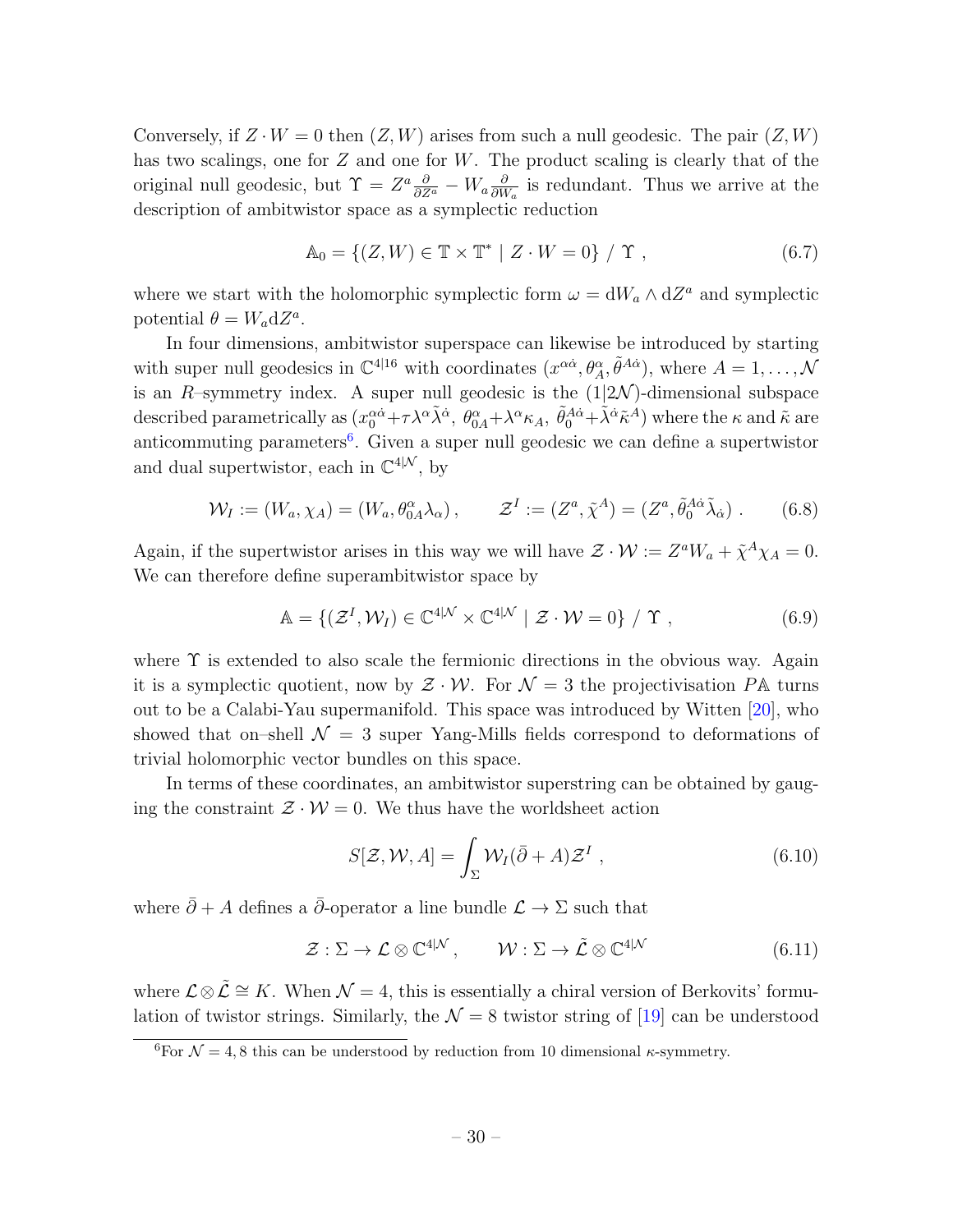as belonging to this general family of ambitwistor strings (albeit with additional fields that we do not discuss here). However, the symmetrical presentation now allows us to consider line bundles  $\mathcal L$  of negative as well as positive degree and vertex operators that depend non–trivially on W as well as  $\mathcal Z$ . From this point of view, with maximal supersymmetry we have a doubling of the degrees of freedom unless further constraints (perhaps involving a real structure) are imposed.

Acknowledgements: We thank Tim Adamo, Malcolm Perry and especially Edward Witten for helpful discussions. DS is supported by an IBM Einstein Fellowship of the IAS and by The Ambrose Monell Foundation. LJM is supported by EPSRC grant EP/J019518/1 and the Simons Center for Geometry for geometry and Physics. The research leading to these results has received funding from the European Research Council under the European Community's Seventh Framework Programme (FP7/2007- 2013) / ERC grant agreement no. [247252].

## References

- <span id="page-30-0"></span>[1] E. Witten, Perturbative Gauge Theory as a String Theory in Twistor Space, Commun. *Math. Phys.* 252 (2004) 189-258,  $[hep-th/0312171]$  $[hep-th/0312171]$  $[hep-th/0312171]$ .
- <span id="page-30-1"></span>[2] R. Roiban, M. Spradlin, and A. Volovich, On the Tree-Level S-Matrix of Yang-Mills Theory, Phys. Rev. D70 (2004) 026009, [[hep-th/0403190](http://xxx.lanl.gov/abs/hep-th/0403190)].
- <span id="page-30-2"></span>[3] F. Cachazo and Y. Geyer, A 'Twistor String' Inspired Formula for Tree-Level Scattering Amplitudes in  $\mathcal{N} = 8$  Supergravity,  $\frac{1}{206.6511}$ .
- <span id="page-30-7"></span>[4] F. Cachazo and D. Skinner, Gravity from Rational Curves, [arXiv:1207.0741](http://xxx.lanl.gov/abs/1207.0741).
- <span id="page-30-3"></span>[5] F. Cachazo, L. Mason, and D. Skinner, Gravity in Twistor Space and its Grassmannian Formulation, [arXiv:1207.4712](http://xxx.lanl.gov/abs/1207.4712).
- <span id="page-30-4"></span>[6] Y.-T. Huang and S. Lee, A New Integral Formula for Supersymmetric Scattering Amplitudes in Three Dimensions, Phys. Rev. Lett. 109 (2012) 191601, [[arXiv:1207.4851](http://xxx.lanl.gov/abs/1207.4851)].
- <span id="page-30-5"></span>[7] F. Cachazo, S. He, and Y. E. Y., Scattering in Three Dimensions from Rational Maps, [arXiv:1306.2962](http://xxx.lanl.gov/abs/1306.2962).
- <span id="page-30-9"></span>[8] F. Cachazo, S. He, and Y. E. Y., Scattering Equations and KLT Orthogonality, [arXiv:1306.6575](http://xxx.lanl.gov/abs/1306.6575).
- <span id="page-30-8"></span>[9] F. Cachazo, S. He, and Y. E. Y., Scattering of Massless Particles in Arbitrary Dimension,  $arXiv:1307.2199$ .
- <span id="page-30-6"></span>[10] F. Cachazo, S. He, and Y. E. Y., Scattering of Massless Particles: Scalars, Gluons and Gravitons, [arXiv:1309.0885](http://xxx.lanl.gov/abs/1309.0885).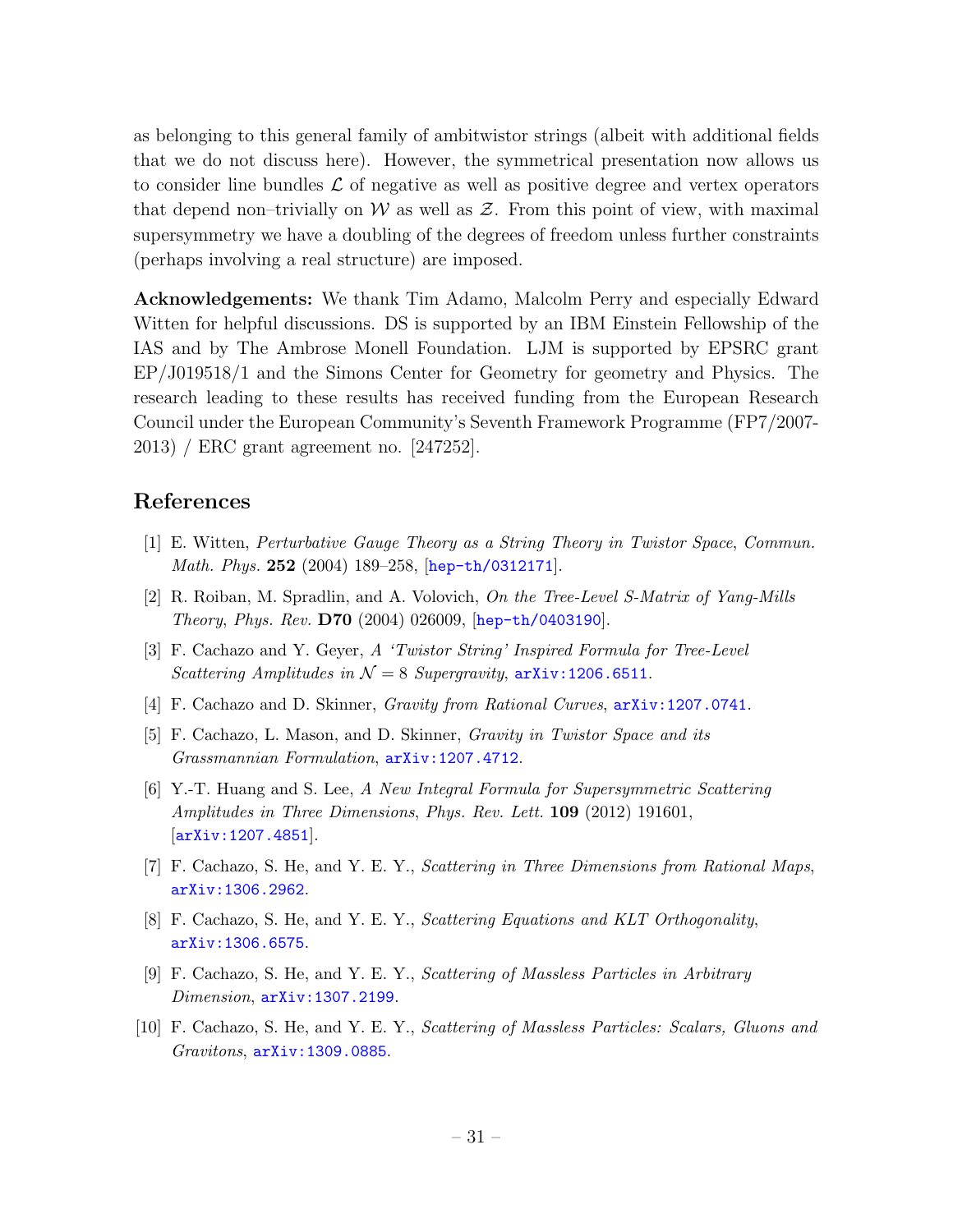- <span id="page-31-0"></span>[11] H. Kawai, D. Lewellen, and S. Tye, A Relation between Tree Amplitudes of Closed and Open Strings, Nucl.Phys. B269 (1986) 1.
- <span id="page-31-1"></span>[12] Z. Bern, J. J. Carrasco, and H. Johansson, Perturbative Quantum Gravity as a Double Copy of Gauge Theory, Phys. Rev. Lett. 105 (2010) 061602, [[arXiv:1004.0476](http://xxx.lanl.gov/abs/1004.0476)].
- <span id="page-31-2"></span>[13] D. Gross and P. Mende, String Theory Beyond the Planck Scale, Nucl. Phys. B303 (1988) 407.
- <span id="page-31-3"></span>[14] D. Gross and P. Mende, The High Energy Behavior of String Scattering Amplitudes, Phys. Lett. B197 (1987) 129.
- <span id="page-31-4"></span>[15] E. Witten, Parity Invariance for Strings in Twistor Space, Adv. Theor. Math. Phys. 8 (2004) 779–796, [[hep-th/0403199](http://xxx.lanl.gov/abs/hep-th/0403199)].
- <span id="page-31-5"></span>[16] N. Berkovits, An Alternative String Theory in Twistor Space for  $\mathcal{N}=4$ Super-Yang-Mills, Phys. Rev. Lett. **93** (2004) 011601, [[hep-th/0402045](http://xxx.lanl.gov/abs/hep-th/0402045)].
- <span id="page-31-6"></span>[17] L. Mason and D. Skinner, Heterotic Twistor-String Theory, Nucl. Phys. B795 (2008) 105–137, [[arXiv:0708.2276](http://xxx.lanl.gov/abs/0708.2276)].
- <span id="page-31-7"></span>[18] N. Berkovits and E. Witten, *Conformal Supergravity in Twistor-String Theory*, *JHEP* 08 (2004) 009, [[hep-th/0406051](http://xxx.lanl.gov/abs/hep-th/0406051)].
- <span id="page-31-8"></span>[19] D. Skinner, Twistor Strings for  $\mathcal{N} = 8$  Supergravity,  $\ar{xiv:1301.0868}$ .
- <span id="page-31-9"></span>[20] E. Witten, An Interpretation of Classical Yang-Mills Theory, Phys.Lett. B77 (1978) 394.
- <span id="page-31-10"></span>[21] J. Isenberg, P. Yasskin, and P. Green, Non Selfdual Gauge Fields, Phys. Lett. B78 (1978) 462–464.
- <span id="page-31-11"></span>[22] C. LeBrun, Spaces of Complex Null Geodesics in Complex Riemannanian Geometry, Trans. Amer. Math. Soc. 278 (1983) 209.
- <span id="page-31-12"></span>[23] E. Witten, Twistor–Like Transform in Ten Dimensions, Nucl. Phys. B266 (1986) 245.
- <span id="page-31-13"></span>[24] L. Mason and D. Skinner, An Ambitwistor Yang-Mills Lagrangian, Phys. Lett. B636 (2005) 60–67, [[hep-th/0510262](http://xxx.lanl.gov/abs/hep-th/0510262)].
- <span id="page-31-14"></span>[25] N. Beisert, S. He, B. Schwab, and C. Vergu, Null Polygonal Wilson Loops in Full  $\mathcal{N}=4$  Superspace, J. Phys. **A45** (2012) 265402, [[arXiv:1203.1443](http://xxx.lanl.gov/abs/1203.1443)].
- <span id="page-31-15"></span>[26] N. Bjerrum-Bohr, P. Damgaard, T. Sondergaard, and P. Vanhove, The Momentum Kernel of Gauge and Gravity Theories, JHEP 1101 (2011) 001, [[arXiv:1010.3933](http://xxx.lanl.gov/abs/1010.3933)].
- <span id="page-31-16"></span>[27] R. Monteiro and D. O'Connell, The Kinematic Algebras from the Scattering Equations, [arXiv:1311.1151](http://xxx.lanl.gov/abs/1311.1151).
- <span id="page-31-17"></span>[28] R. Baston and L. Mason, Conformal Gravity, the Einstein Equations and Spaces of Complex Null Geodesics, Class. Quant. Grav. 4 (1987) 815–826.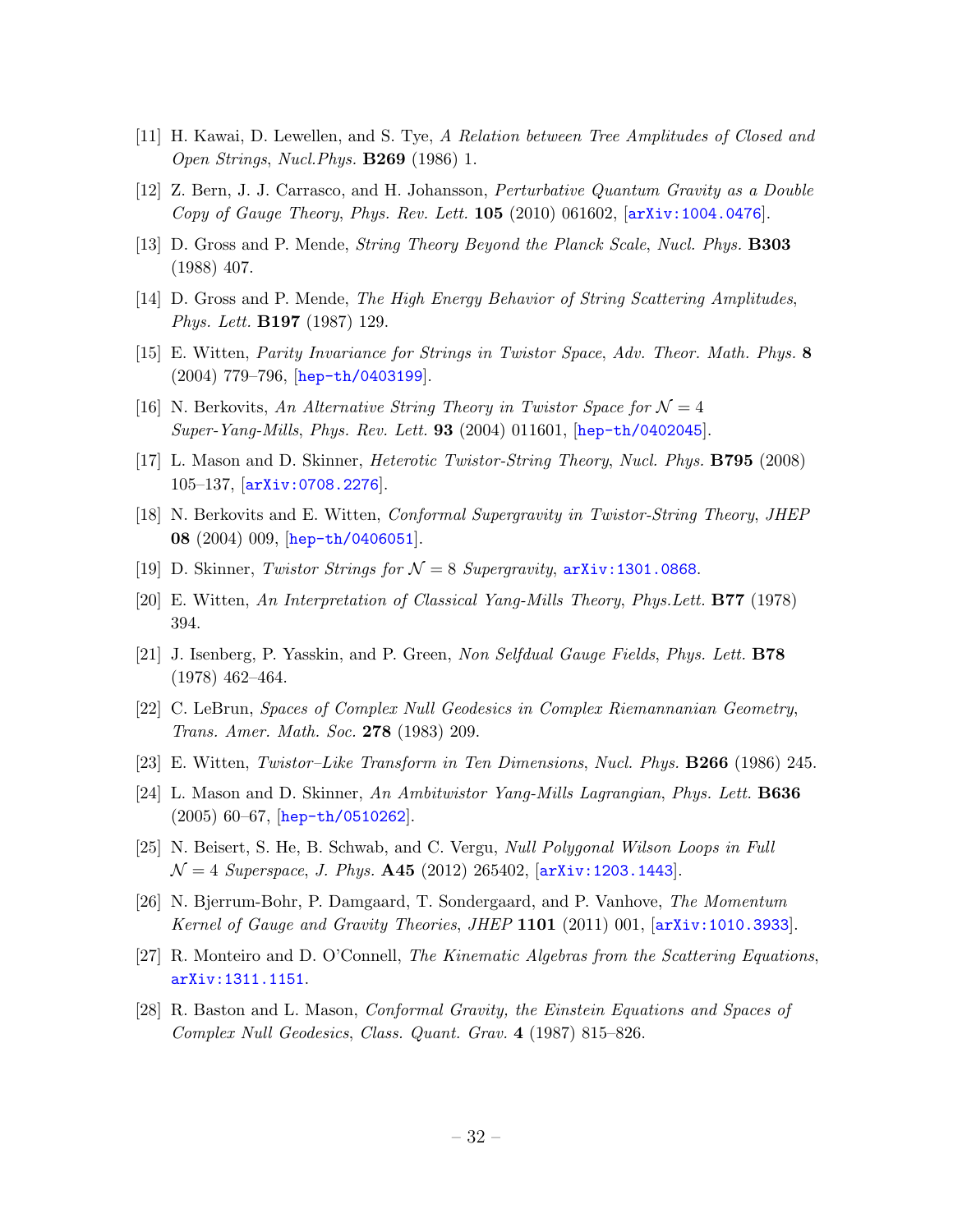- <span id="page-32-2"></span>[29] C. LeBrun, Thickenings and Conformal Gravity, Commun. Math. Phys. 139 (1991) 1–43.
- <span id="page-32-4"></span>[30] D. Friedan, E. Martinec, and S. Shenker, Conformal Invariance, Supersymmetry and String Theory, Nucl. Phys. B271 (1986) 93.
- <span id="page-32-5"></span>[31] J. Polchinski, String Theory. Vol. 2: Superstring Theory and Beyond. Cambridge University Press, 1998.
- <span id="page-32-6"></span>[32] O. Bedoya and N. Berkovits, GGI Lectures on the Pure Spinor Formalism of the Superstring, [arXiv:0910.2254](http://xxx.lanl.gov/abs/0910.2254).
- <span id="page-32-7"></span>[33] L. Brink and J. Schwarz, Quantum Superspace, Phys. Lett. B100 (1981) 310–312.

## <span id="page-32-0"></span>A The bosonic Ambitwistor string as an  $\alpha' \to 0$  limit

As a heuristic motivation, we derive  $(1.5)$  as a chiral  $\alpha' \to 0$  limit of the standard bosonic string. We write the Polyakov string action for a map  $X : \Sigma \to M_{\mathbb{R}}$  from the Riemann surface  $\Sigma$  to a real d-dimensional space-time  $(M_{\mathbb{R}}^d, g)$  as

$$
S = \frac{1}{2\pi\alpha'} \int_{\Sigma} \frac{1}{\sqrt{1 - e'\bar{e}'}} (\partial X \cdot \bar{\partial} X + e'\partial X \cdot \partial X + \bar{e}' \bar{\partial} X \cdot \bar{\partial} X). \tag{A.1}
$$

Here the dot denotes inner product with respect to the metric  $g$  on  $M$ , and the metric h on ∑ has been referred to a background choice of complex structure  $\bar{\partial} = d\bar{\sigma}\partial_{\bar{\sigma}}$  by  $h^{ij}\partial_i\partial_j = \Omega(\partial_\sigma\bar{\partial}_{\bar{\sigma}} + e'\partial_\sigma\partial_\sigma + \bar{\epsilon}\partial_{\bar{\sigma}}\partial_{\bar{\sigma}}$ . We now take  $\alpha' \to 0$  by introducing Lagrange multipliers P and  $\tilde{P}$ , and rescalings  $e = \alpha' e'$ ,  $\tilde{e} = \alpha'^{-2} \bar{e}'$  to obtain the equivalent action

$$
S = \frac{1}{2\pi} \int_{\Sigma} \frac{1}{\sqrt{1 - \alpha' e \bar{e}}} (P \cdot \bar{\partial}X + \alpha' \bar{P} \cdot \partial X - \alpha'^2 P \cdot \bar{P} + eP^2 + \alpha' \bar{e} \bar{P}^2)
$$
(A.2)

as can be seen by eliminating P and  $\bar{P}$  (here  $P^2 = P \cdot P$ ) etc.). Taking  $\alpha' \to 0$  we obtain the bosonic classical string action

<span id="page-32-3"></span>
$$
S_b = \frac{1}{2\pi} \int_{\Sigma} P \cdot \bar{\partial} X + eP^2.
$$
 (A.3)

### <span id="page-32-1"></span>B Ambitwistor space and the Penrose-Ward transform.

Here we give a few more technical details on the Penrose transform between linear fields on space-time and cohomology classes on Ambitwistor space, both in the bosonic case, and in the case where we have just one  $\Psi$  (the heterotic case). When we come to the Penrose-Ward transform we will want to work on its projectivisation, PA. Ambitwistor space in general has cohomology in degree 1 and  $d-2$ , but here we only discuss degree 1 as that is the only case needed in this work although conceivably a role for the higher degree cohomology might emerge at some point.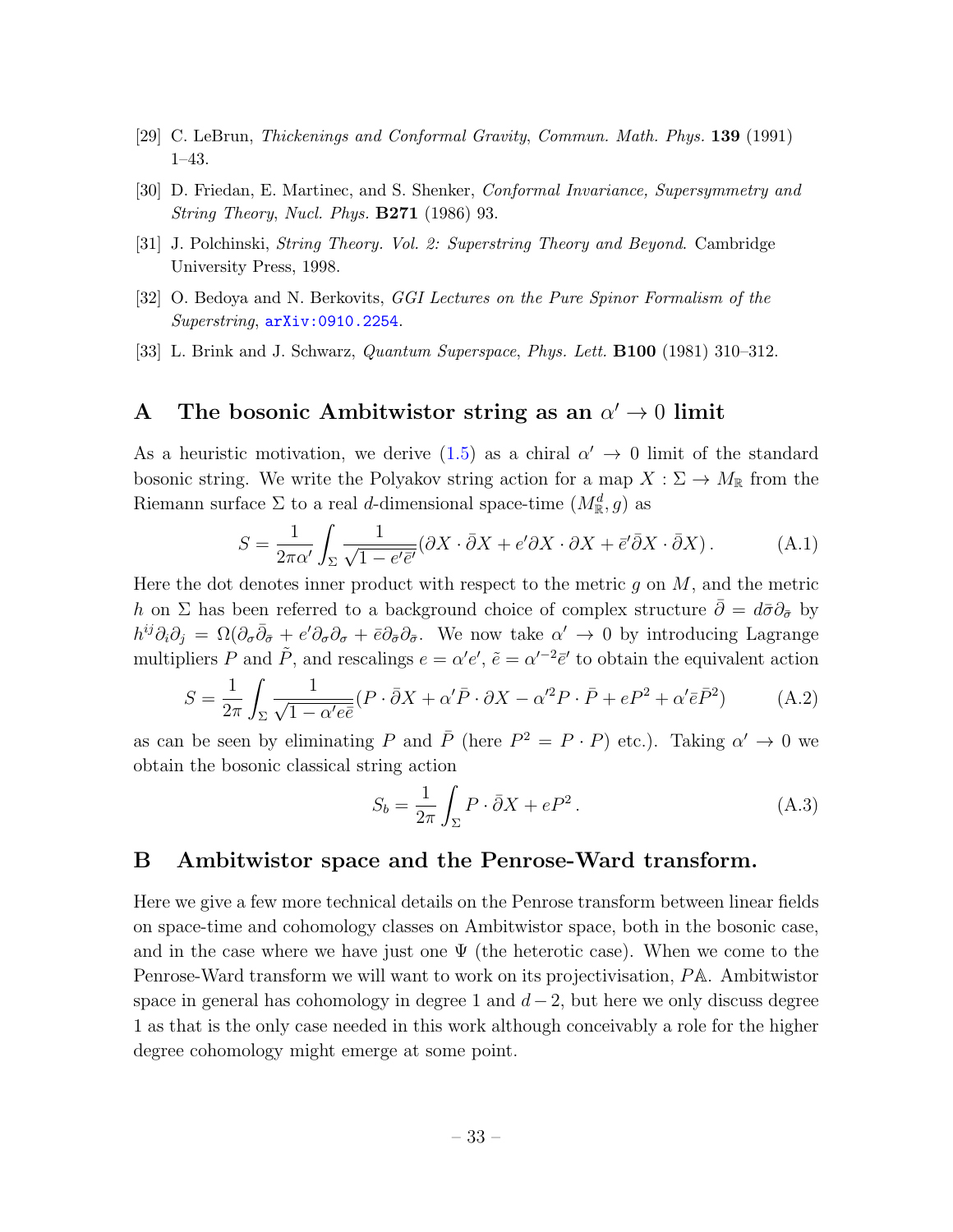#### B.1 The bosonic case

The Penrose transform can be described for  $H^1$ s with values in  $L^n$  for all n as follows.

Theorem 1 The Penrose transform maps cohmology classes on PA to fields on spacetime as follows. For  $n \geq -1$  we have

<span id="page-33-0"></span>
$$
H^{1}(P\mathbb{A}, L^{n}) = \{A_{\mu_{0}...\mu_{n}} = \phi_{(\mu_{0}...\mu_{n})_{0}}\}/\{\nabla_{(\mu_{0}}a_{\mu_{1}...\mu_{n})_{0}}\}.
$$
 (B.1)

Here  $(\ldots)_0$  denotes 'the symmetric trace-free part'. When  $n < -1$   $H^1(P{\mathbb{A}}, L^n) = 0$ .

**Proof:** Homogeneity degree *n* functions  $\mathcal{O}_{P\mathbb{A}}(n)$  on ambitwistor space can be represented as homogeneous degree n functions on the projective cotangent bundle  $PT^*M$ restricted to  $P^2 = 0$  that are anniilated by the geodesic flow  $D_0$ . Thus we have the short exact sequence:

<span id="page-33-2"></span>
$$
0 \to L_{P\mathbb{A}}^n \to L_{PT_N^*M}^n \xrightarrow{D_0} L_{PT_N^*M}^{n+1} \to 0. \tag{B.2}
$$

The associated long exact sequence in cohomology degenerates quickly because the cohomology of the projective lightcone vanishes except in degrees 0 and  $d-2$ . The latter wont be of much interest to us as we are just interested in the degree zero and one stretch of the long exact sequence. For degree 0, it is nontrivial when  $n \geq 0$  where it is given by symmetric trace free tensors with  $n$  indices. Thus

$$
0 \to H^0(PT_N^*M, L^n) \stackrel{D_0}{\to} H^0(PT_N^*M, L^{n+1}) \stackrel{\delta}{\to} H^1(P\mathbb{A}, L^n) \to 0. \tag{B.3}
$$

The connecting homeomorphism  $\delta$  at degree zero to one thus gives the isomorphisms

$$
H^{1}(P\mathbb{A}, L^{n}) = H^{0}(PT_{N}^{*}M, L^{n+1})/D(H^{0}(PT_{N}^{*}M, L^{n}))
$$
(B.4)

and this is equivalent to  $(B.1)$  by contraction of the tensors on the right hand side of  $(B.1)$  with  $n + 1$  copies of P. Since P is null, we can only determine trace-free symmetric tensors from their contractions with copies of  $P$ .  $\Box$ 

In particular, for  $n = 0$ , we obtain off-shell Maxwell fields modulo gauge, and for  $n = 1$  we obtain linearized trace-free metrics (the trace-free condition means that we are really just talking about conformal structures) modulo diffeomorphisms.

It is instructive to see how the transform works explicitly in terms of the Dolbeault representatives we will use. We will just work through the  $n = 0$  case as all the others work very similarly. Starting from space-time, we will have a Maxwell field  $A = A_{\mu}dX^{\mu}$ on M. We can then attempt to find a P dependent gauge transformation  $a(X, P, P)$ so that  $A - d\alpha$  descends to PA. Thus we must solve

<span id="page-33-1"></span>
$$
P^{\mu}\frac{\partial \alpha}{\partial X^{\mu}} = P^{\mu}A_{\mu}.
$$
\n(B.5)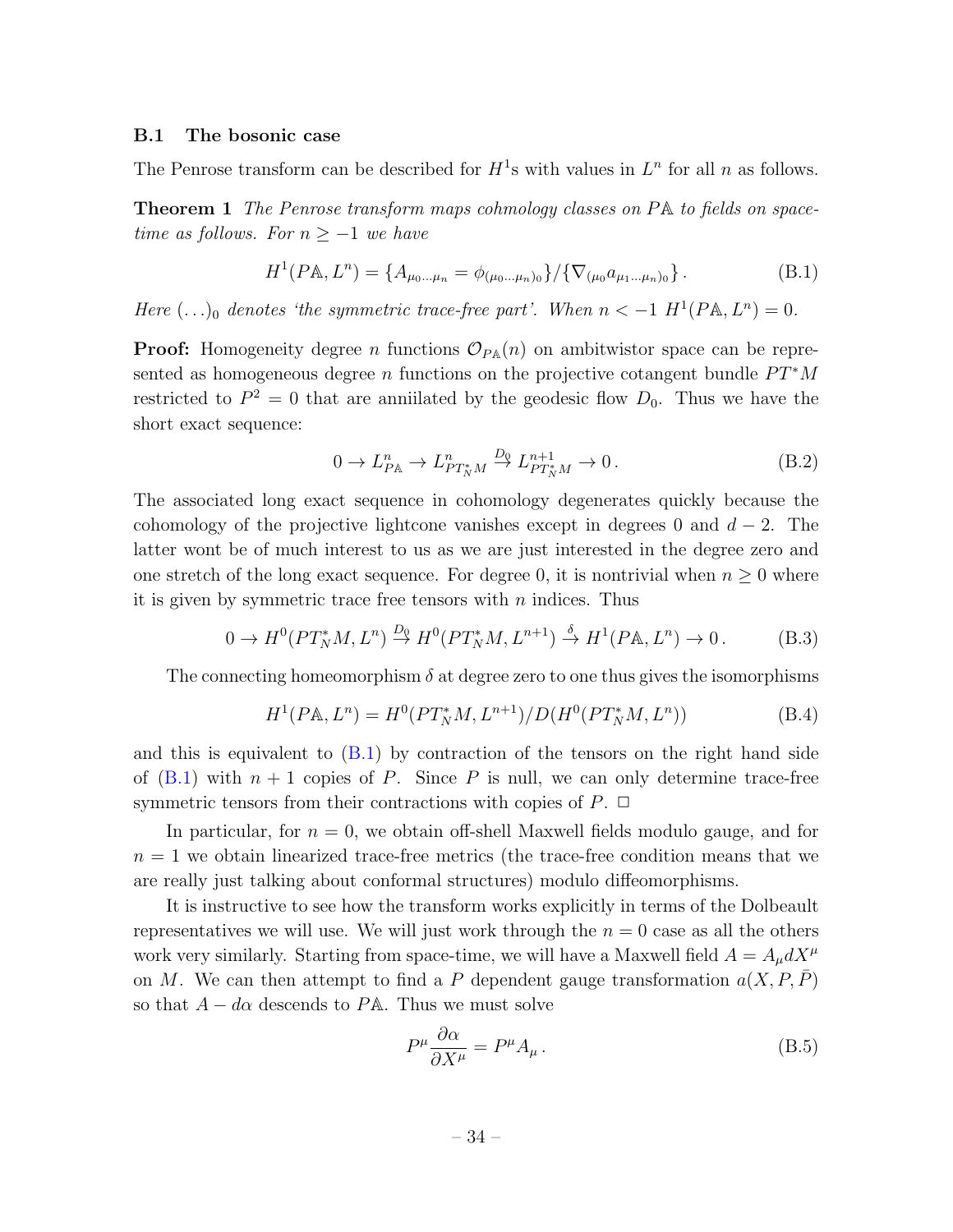It is always possible to find a solution  $\alpha$  to to this equation holomorphically in P locally. However, if it were holomorphic in P globally, it would, by Liouville's theorem, be independent of P and would represent a gauge transformation to the zero Maxwell field. Thus it must depend nonholomorphically on  $P$ , but we can nevertheless assume that it will be holomorphic in  $X$  as we work on an analytically trivial subset of complex space-time. We then define

$$
a := \frac{\partial \alpha}{\partial \bar{P}_{\mu}} d\bar{P}_{\mu} \in H_{\bar{\partial}}^{1}(P\mathbb{A}, \mathcal{O}). \tag{B.6}
$$

The fact that a descends to PA follows by acting on [\(B.5\)](#page-33-1) with  $\partial/\partial \bar{P}_{\mu}$  and its  $\bar{\partial}$  closure follows from its  $\bar{\partial}$  closure (indeed exactness) on  $\mathbb{PT}^*M$ .

In the converse direction, given such an a, we can pull it back to  $PT_N^*M$ . On the fibres, a must be cohomologically trivial and so can be expressed as  $a = d\alpha$  for some  $\alpha$ . Since a is pulled back from PA, we have  $\mathcal{L}_{D_0} \alpha = 0$  and this yields  $\mathcal{L}_{D_0} \bar{\partial} \alpha = \bar{\partial} D \alpha = 0$ . Thus  $D_0\alpha$  is holomorphic in P and X globally in P and so by Liouville's theorem in the P variables adapted to homogeneity degree-1,  $D_0 a = A_\mu P^\mu$  for some  $A_\mu$ .

For the case of a momentum eigenstate,  $A = e^{ik \cdot X} \epsilon_{\mu} dX^{\mu}$  we see that the above chain of correspondences is fulfilled by

$$
\alpha = \frac{\epsilon \cdot P}{k \cdot P} e^{ik \cdot X}, \quad \text{so} \quad a = e^{ik \cdot x} \epsilon \cdot P \bar{\partial} \frac{1}{k \cdot P}. \tag{B.7}
$$

For a complex variable  $z, \bar{\partial}^{\frac{1}{z}}$  $\frac{1}{z}$  is a distributional (0, 1)-form  $\bar{\delta}(z)$  with delta function support at  $z = 0$  so we may write

$$
a = e^{ik \cdot x} \epsilon \cdot P \bar{\delta}(k \cdot P). \tag{B.8}
$$

We remark that on the support of the delta function  $D_0e^{ik \cdot X} = 0$  so it is clear that this representative descends to  $P\mathbb{A}$ . This is defined irrespective of whether  $k^2$  vanishes or not.

The Penrose transform for  $n = 0, 1$  has nonlinear extensions. The case  $n = 0$  coresponds directly to a deformation of the complex structure on the trivial line bundle and naturally extends to nonabelian Yang-Mills fields: given a bundle  $E'$  with connection A on M, we can define a holomorphic bundle  $E \to P\mathbb{A}$  whose fibre at a null geodesic  $n \in P\mathbb{A}$  is the space of covariantly constant sections of E' over the corresponding null geodesic. It can be seen that  $(E', A)$  can be reconstructed from E as a holomorphic vector bundle and the correspondence is stable under small deformations. Thus any holomorphic vector bundle on PA that is a deformation of the trivial bundle will give rise to a Yang-Mills field on space-time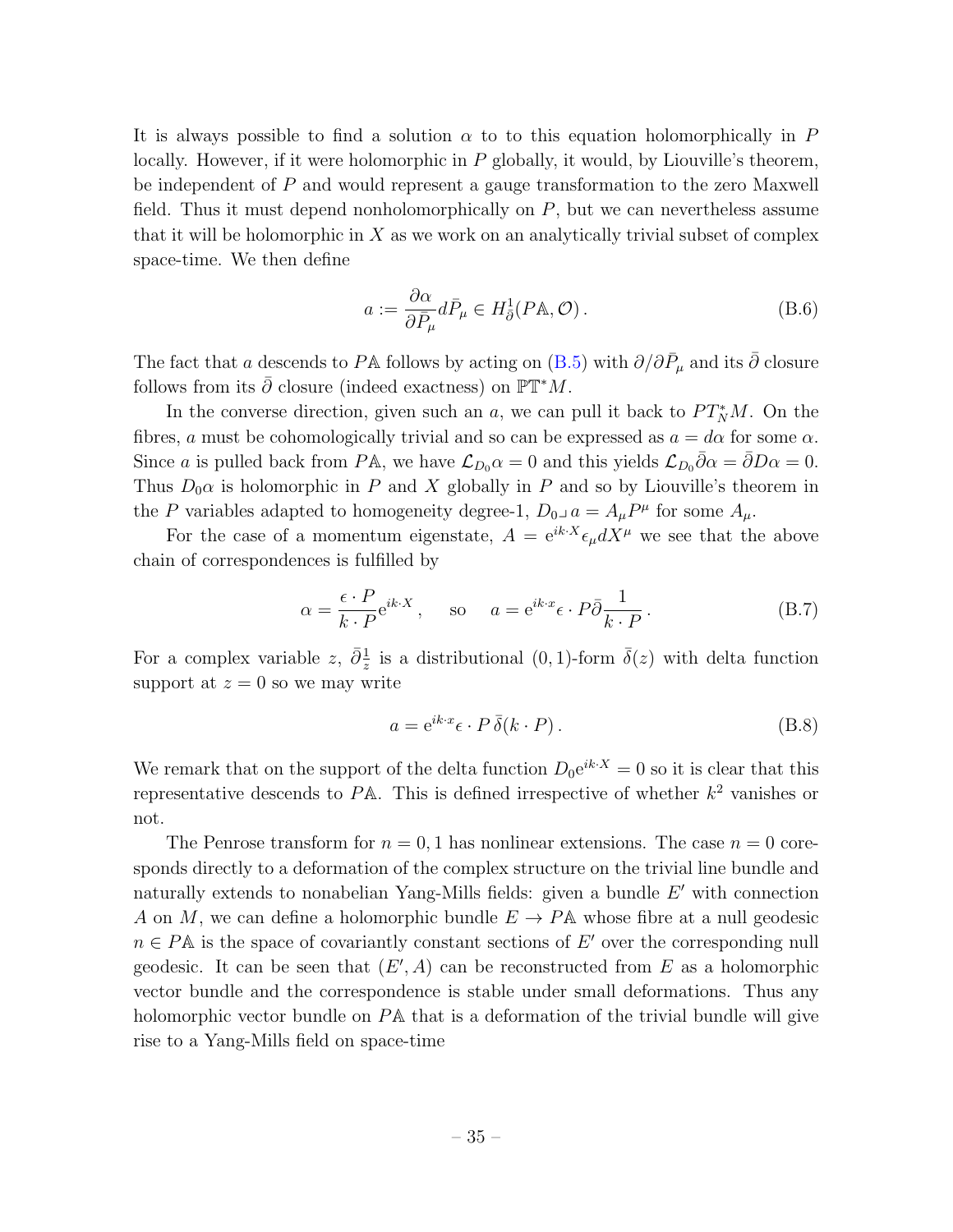In the case  $n = 1$ , given  $h \in H^1(PA, L)$ , we can construct the corresponding Hamiltonian vector field  $X_h$  with respect to the symplectic structure  $\omega$  yielding  $X_h \in H^1(PA, T^{1,0}PA)$ . It thus corresponds to the infinitesimal deformation of the complex structure  $\bar{\partial} \rightarrow \bar{\partial} + X_h$ . By construction it preserves the existence of the holomorphic symplectic structure. It also preserves the existence of the holomorphic contact structrure as

$$
\mathcal{L}_{X_h} \theta = d\theta(X_h) + \omega(X_h, \cdot) = dh - dh = 0. \tag{B.9}
$$

since we have from the Euler relation

$$
\omega(\Upsilon, \cdot) = \theta(\cdot), \qquad \theta(X_h) = \omega(\Upsilon, X_h) = \Upsilon(h) = h. \tag{B.10}
$$

Thus, this is a linearized deformation of the complex structure of PA that preserves the holomorphic contact and symplectic structures on A, and we see from the above that this corresponds precisely to variations of the conformal structure of  $M$ , see [\[28\]](#page-31-17) for the 4-dimensional case.

We can understand the role of  $h$  more directly by observing that the contact structure determines the complex structure. This is because  $d\theta$  is nondegenerate on  $T^{1,0}$  A and so determines  $T^{0,1}$  A as those complex vector fields that annihilate  $d\theta$ . Under the deformation determined by h, the deformed contact structure is  $\theta_h = \theta - h$  to first order as  $\theta_h$  must annihilate the deformed  $\bar{\partial}$ -operator  $\bar{\partial}_h = \bar{\partial} + X_h$  and as we have seen  $\theta(X_h) = h$ . Thus h is the deformation of  $\theta$ .

#### <span id="page-35-0"></span>B.2 The heterotic extension

We will now take A to be the supersymmetric ambitwistor space appropriate to the heterotic case of dimension  $(18|8)$  (the type II version is  $(18|16)$  dimensional).

We again construct this super-ambitwistor space to be symplectic reduction. We extend the cotangent bundle coordinates  $(X, P)$  with the d fermionic coordinates  $\Psi^{\mu}$ and the symplectic potential and 2-form by

$$
\theta = P_{\mu} dx^{\mu} + g_{\mu\nu} \Psi^{\mu} d\Psi^{\nu}/2, \qquad \omega = d\theta = dP_{\mu} \wedge dX^{\mu} + g_{\mu\nu} d\Psi^{\mu} d\Psi^{\nu}/2. \tag{B.11}
$$

We now perform the symplectic reduction by both  $P^2$  and  $P \cdot \Psi$ . Thus we set  $P^2 =$  $P \cdot \Psi = 0$  and quotient by  $D_0 = P \cdot \nabla$  and now also  $D_1 = \Psi \cdot \nabla + P \cdot \partial/\partial \Psi$ . Thus we can define A to be the quotient of the bundle  $T_{SN}^*M$  of super null vectors as follows

$$
\mathbb{A} = T_{SN}^* M / \mathcal{D}, \quad \text{where} \quad T_{SN}^* M = \left\{ (X, P, \Psi) \in T^* \oplus \Pi TM \, | \, P^2 = 0 = P \cdot \Psi \right\}
$$
\n(B.12)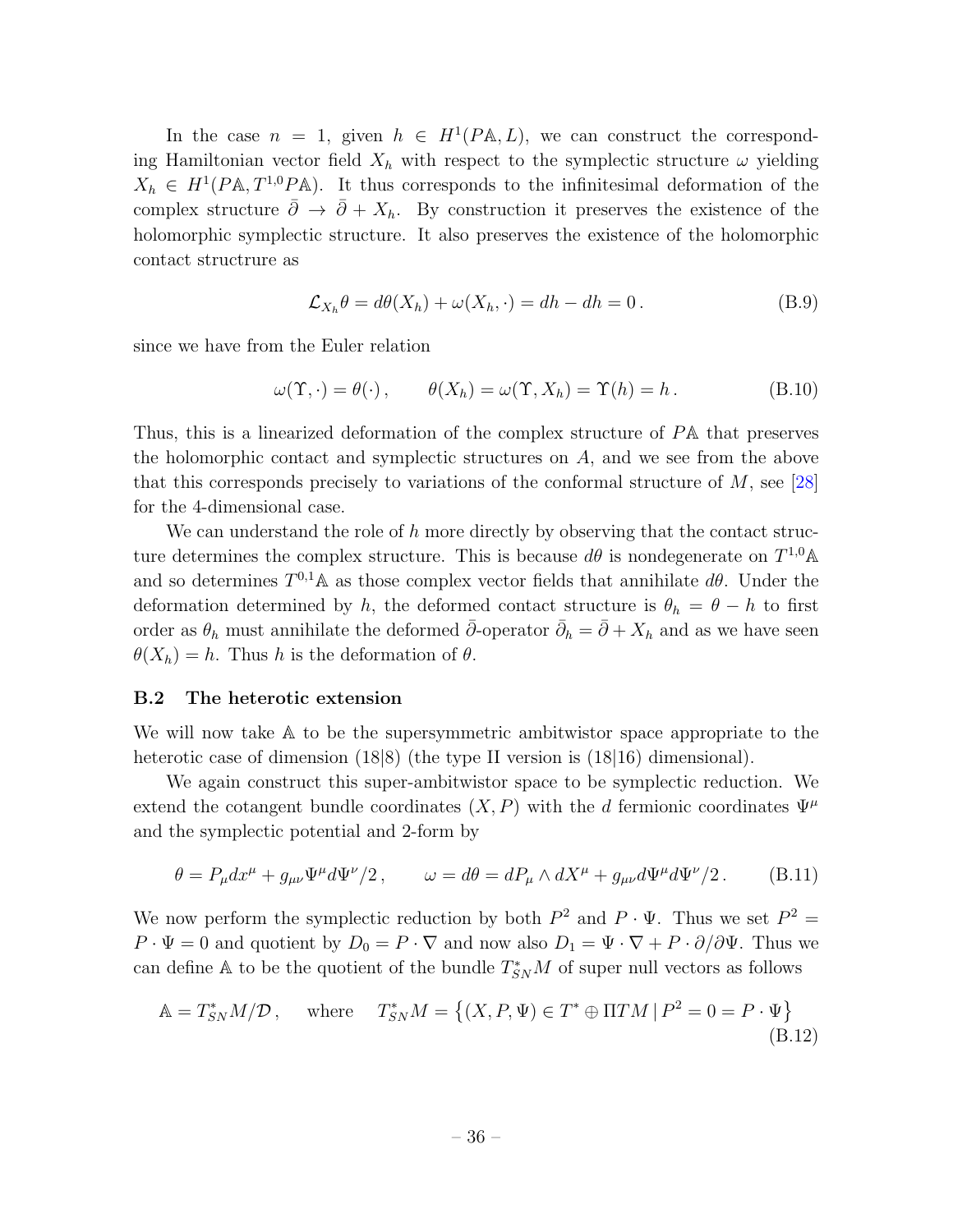where  $\mathcal D$  is the distribution given by

$$
\mathcal{D} := \{D_0, D_1\} := \left\{ P \cdot \nabla, \Psi \cdot \nabla + P \cdot \frac{\partial}{\partial \Psi} \right\}.
$$
 (B.13)

For the projectivisation PA, we take the quotient by the Euler vector

$$
\Upsilon = 2P \cdot \frac{\partial}{\partial P} + \Psi \cdot \frac{\partial}{\partial \Psi}, \qquad P \mathbb{A} = \mathbb{A}/\Upsilon, \qquad (B.14)
$$

so that, before the quotient by D we are taking the equivalence relation  $(X, P, \Psi) \sim$  $(X, \lambda^2 P, \lambda \Psi)$  making the fibres of  $PT_{SN}^* M \to M$  a weighted projective super space. It is easy to see that  $\Upsilon$  preserves  $\mathcal D$  and descends to A and so expresses A as the total space of a line bundle  $\mathcal{O}(-1) \rightarrow P\mathbb{A}$  with P taking values in  $\mathcal{O}(2)$  and  $\Psi$  in  $\mathcal{O}(1)$ .

We can follow the same strategy for the Penrose transform as in the purely bosonic case. We will just discuss the low lying examples that are relevant in detail.

**Theorem 2** We have that  $H^1(PA, \mathcal{O}(n))$  vanishes for  $n < -1$ . For  $n \ge -1$  elements correspond to a polynomial in  $(P, \Psi)$  of weight  $n + 1$  whose coefficients are arbitrary holomorphic functions of X, modulo  $D_1$  of an arbitrary polynomial in  $(P, \Psi)$  of degree  $\overline{n}$ .

The proof follows the strategy given before and can be obtained from the long exact sequence in cohomology that follows from the short exact sequence

$$
0 \to \mathcal{O}(n)_{P\mathbb{A}} \to \mathcal{O}(n)_{PT_N^*M}^n \stackrel{D_1}{\to} \mathcal{O}(n+1)_{PT_N^*M} \to 0. \tag{B.15}
$$

This is essentially [\(B.2\)](#page-33-2) but with  $D_0$  replaced by  $D_1$ . As before we pull  $a \in H^1(PA, \mathcal{O}(n))$ back to  $PT_{SN}^*M$  and deduce that on this space  $a = \bar{\partial}\alpha$  for some  $\alpha(X, P, \Psi)$  of weight n, defined up to the addition of polynomials in  $(P, \Psi)$  of weight n whose coefficients are arbitrary functions of X alone. Because  $D_1a = 0$ ,  $\partial D_1\alpha = 0$  so that  $D_1\alpha$  is global and holomorphic, and hence a polynomial of degree  $n + 1$  in  $(P, \Psi)$  whose coefficients are arbitrary functions of X. The gauge freedom in  $\alpha$  gives the stated gauge freedom in  $D_1\alpha$ .

The simplest case is the weight zero case and we will start with a choice of  $a \in \mathbb{R}$  $H^1(P\mathbb{A}, \mathcal{O})$ . Since the vectors in  $\mathcal D$  acting on a vanish, we have that  $D_0\alpha$  and  $D_1\alpha$  are holomorphic in P and  $\Psi$  respectively of weight 2 and 1. We can therefore expand

$$
D_1 \alpha = \Psi^\mu A_\mu \,. \tag{B.16}
$$

Since  $D_0 = D_1^2$  we will have

$$
D_0 \alpha = P^{\mu} A_{\mu} + \Psi^{\mu} \Psi^{\nu} F_{\mu\nu} . \tag{B.17}
$$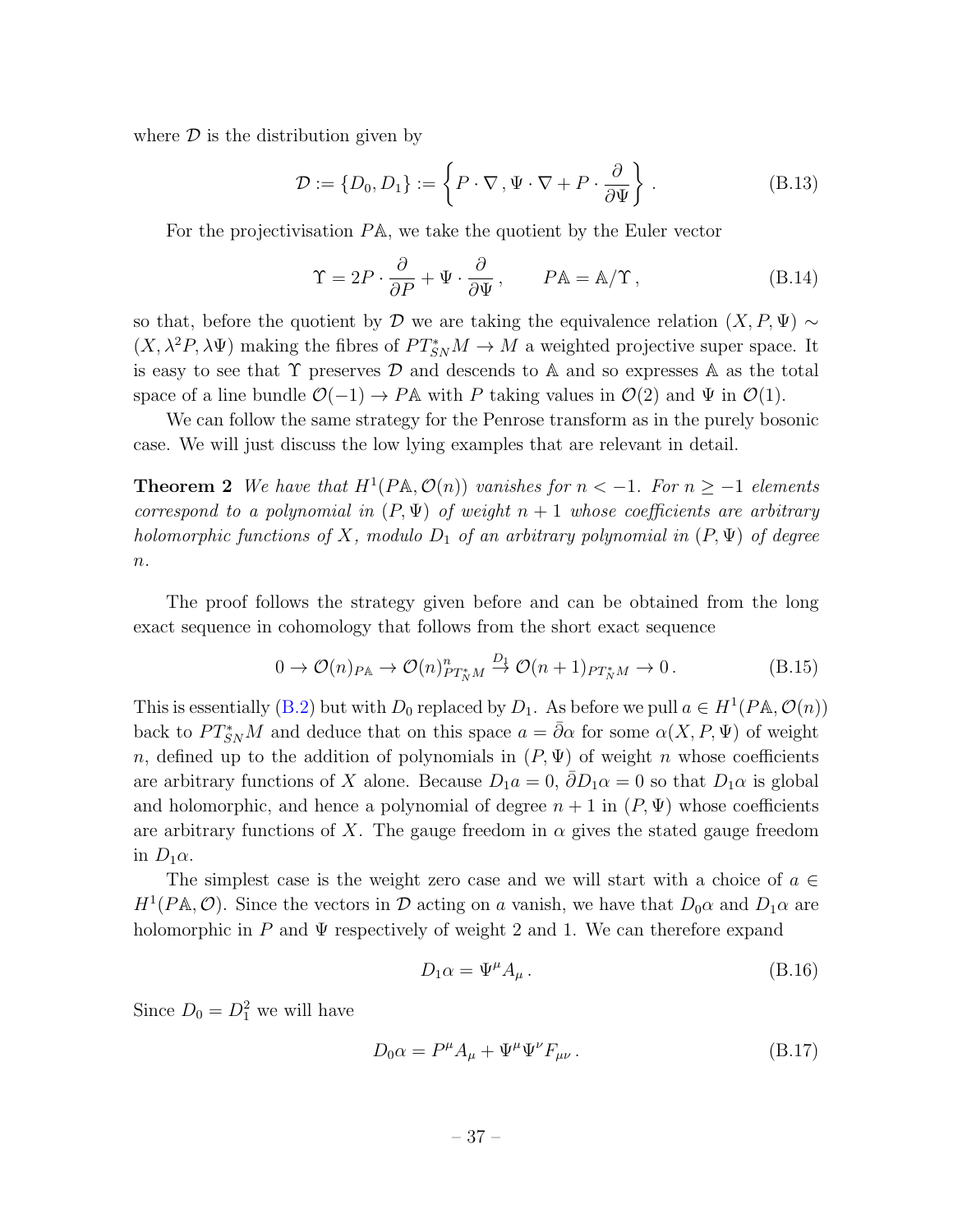Thus we have an off-shell Maxwell field A defined up to gauge.

The  $\alpha$  and a associated to a momentum eigenstate  $A = e^{ik \cdot X} \epsilon_{\mu} dX^{\mu}$  are

<span id="page-37-0"></span>
$$
\alpha = e^{ik \cdot X} \frac{\epsilon \cdot P + \epsilon \cdot \Psi k \cdot \Psi}{k \cdot P}, \qquad a = e^{ik \cdot X} (\epsilon \cdot P + \epsilon \cdot \Psi k \cdot \Psi) \overline{\delta}(P \cdot k). \tag{B.18}
$$

The same strategy can be applied to all  $\mathcal{O}(n)$  albeit with increasing complexity. For  $\mathcal{O}(-1)$  it is easy to see that one obtains a scalar field. For  $\mathcal{O}(2)$  we obtain a rank two tensor (without any symmetry or trace assumption) and a 3-form

$$
H^{1}(P\mathbb{A}, \mathcal{O}(2)) = \{H_{\mu\nu}, C_{\mu\nu\rho} = C_{[\mu\nu\rho]}\}/\{\nabla_{\mu}v_{\nu} + w_{\mu\nu}, \nabla_{[\mu}w_{\nu\rho]}\}.
$$
 (B.19)

where  $w_{\mu\nu} = w_{[\mu\nu]}$ . The corresponding Dolbeault representative for such a set of fields of the form  ${\rm e}^{ik\cdot X}H_{\mu\nu}$  etc., with  $H$  and  $C$  constant is

$$
h = e^{ik \cdot X} \bar{\delta}(k \cdot P) \left( P^{\mu} P^{\nu} H_{\mu \nu} - P^{\mu} \Psi^{\nu} \Psi^{\rho} (H_{\mu \nu} k_{\rho} + 3C_{\mu \nu \rho}) - \Psi^{\mu} \Psi^{\nu} \Psi^{\rho} \Psi^{\sigma} k_{\mu} C_{\nu \rho \sigma} \right)
$$
(B.20)

As in the weight zero case, the pullback of h to  $PT_{SN}^*M$  is trivial with  $h = \bar{\partial}\eta$  where

$$
\eta = \frac{e^{ik \cdot x}}{k \cdot P} \left( P^{\mu} (P^{\nu} + k \cdot \Psi \Psi^{\nu}) H_{\mu \nu} - (3P^{\mu} + k \cdot \Psi \Psi^{\mu}) \Psi^{\nu} \Psi^{\rho} C_{\mu \nu \rho} \right) \tag{B.21}
$$

and we have

$$
D_0 \eta = (P^{\mu}(P^{\nu} + k \cdot \Psi \Psi^{\nu})H_{\mu\nu} - (3P^{\mu} + k \cdot \Psi \Psi^{\mu})\Psi^{\nu}\Psi^{\rho}C_{\mu\nu\rho})e^{ik \cdot x}
$$
  
\n
$$
D_1 \eta = (P^{\mu}\Psi^{\nu}H_{\mu\nu} + \Psi^{\mu}\Psi^{\nu}\Psi^{\rho}C_{\mu\nu\rho})e^{ik \cdot x}.
$$
\n(B.22)

We can interpret these as determining linearized deformations of the constraints underlying the symplectic reduction, with the first representing a deformation of  $P^2$  and the second of  $P \cdot \Psi$ . The gauge freedom can be seen to arise from diffeomorphisms of  $PT_{SN}^*M$  generated by Hamiltonian vector fields of functions of the form  $P \cdot v + \Psi^{\mu} \Psi^{\nu} w_{\mu\nu}$ which corresponds to the natural Lie lift of a vector field on  $M$  together with an infinitesimal rotation of the  $\Psi^{\mu}$ .

As before, unlike Witten's super-ambitwistor construction in 10 dimensions [\[23\]](#page-31-12), our fields  $A, h, C$  are completely off-shell. The on-shell conditions will arise from quantum corrections to the BRST invariance that corresponds to the quotient by  $\mathcal{D}$ . These will correspond to the application of second order operators  $\nabla \cdot \nabla$  and  $\nabla \cdot \partial/\partial \Psi$ to the representatives above. It is straightforward to see that, as a combination, these operators descend to PA and so can be consistently applied to  $\alpha$  and  $\beta$ . The first of these simply gives  $k^2 = 0$  so that k is null. The second gives  $k \cdot \epsilon = 0$  for  $\alpha$  and  $H_{\mu\nu}k^{\nu} = 0$  together with  $k^{\mu}C_{\mu\nu\rho} = 0$  for  $\beta$ .